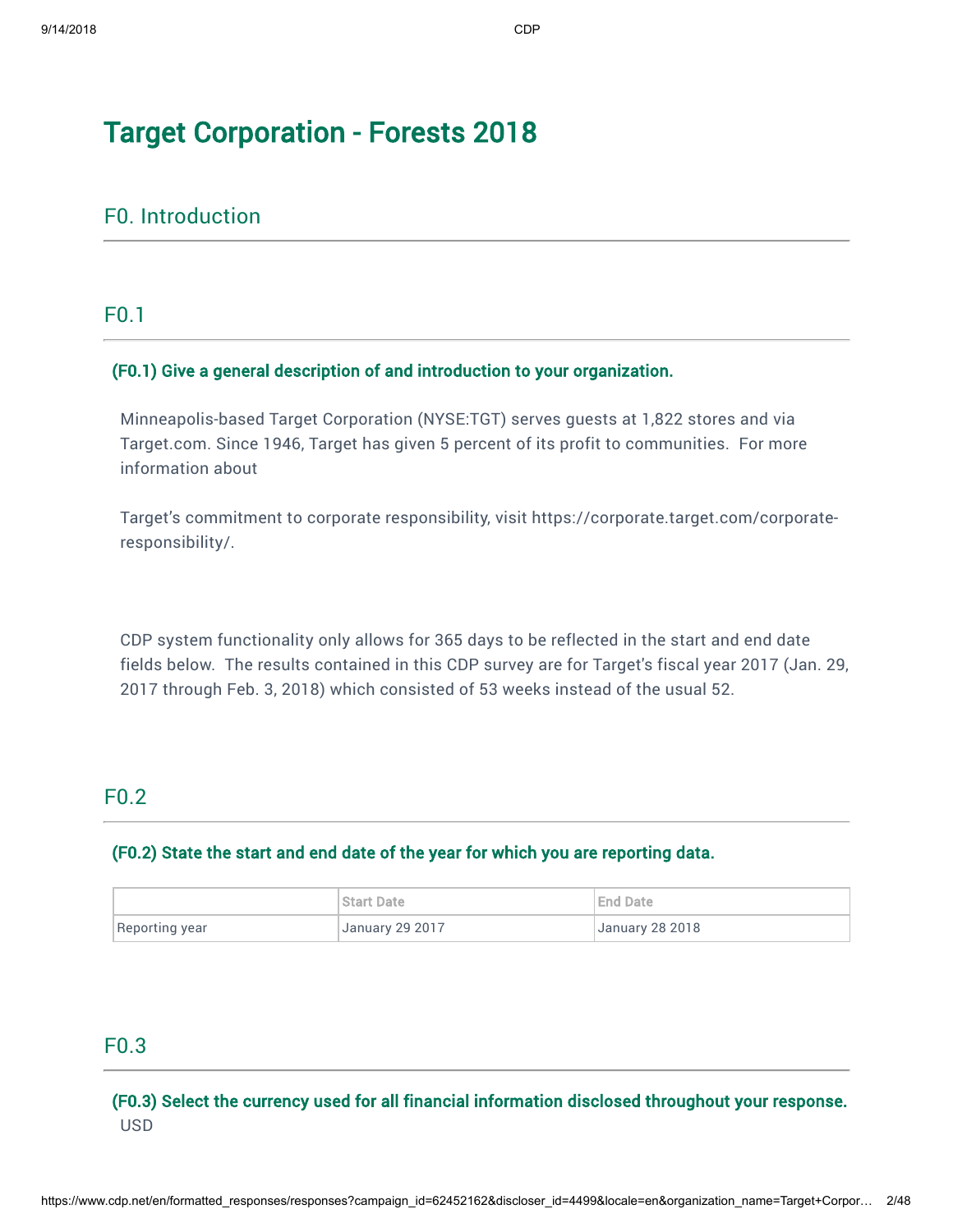## F0.4

## (F0.4) Select the stage(s) of the value chain which best represents your organization's area of operation pertaining to forest risk commodities.

**Retailing** 

## F0.5

## (F0.5) Do you produce, use, or sell materials or products that contain any of the forest risk commodities?

|                    | Produce/use/sell | <b>Disclosing</b>               | Explanation if produce/use/sell but not disclosing                                                                                                                                                                                                                                                                                                                                                                                                                                                                                                                                                                                                            |  |  |
|--------------------|------------------|---------------------------------|---------------------------------------------------------------------------------------------------------------------------------------------------------------------------------------------------------------------------------------------------------------------------------------------------------------------------------------------------------------------------------------------------------------------------------------------------------------------------------------------------------------------------------------------------------------------------------------------------------------------------------------------------------------|--|--|
| Timber             | Yes              | <b>Yes</b>                      | <field hidden=""></field>                                                                                                                                                                                                                                                                                                                                                                                                                                                                                                                                                                                                                                     |  |  |
| Palm Oil           | Yes              | Yes                             | <field hidden=""></field>                                                                                                                                                                                                                                                                                                                                                                                                                                                                                                                                                                                                                                     |  |  |
| Cattle<br>Products | Yes              | <b>No</b>                       | Within our owned brands, cattle sourcing takes two forms -beef and leather.<br>We have evaluated our sourcing position in beef, and recognize that with our<br>sourcing locations of the US and Australia (grass-fed) - we have a limited<br>deforestation impact. We are joining the US Roundtable on Sustainable Beef<br>to ensure we are sourcing beef responsibly where it is most material to our<br>business. We are also a member of the Leather Working Group, and through<br>that effort have been collecting data on our leather sourcing volumes. We<br>anticipate being able to disclose our findings in both areas in next year's<br>CDP survey. |  |  |
| Soy                | Yes              | <b>No</b>                       | Due to the nature of our animal protein businesses being domestically<br>sourced, the most materially relevant volume of soy is domestic. We are<br>currently evaluating the rest of our grocery assortment for materiality to<br>deforestation risks from imported soy. We anticipate being able to disclose<br>our material findings in next year's CDP survey.                                                                                                                                                                                                                                                                                             |  |  |
| Other -<br>Rubber  | Yes              | <b>No</b>                       | Our initial data collection efforts have indicated that the rubber in some of<br>our owned-brand products comes from high-risk deforestation areas. As<br>such, we have started conversations with external stakeholders and other<br>brands to determine how we might best mitigate our impact in this<br>commodity and engage in multi stakeholder engagements.                                                                                                                                                                                                                                                                                             |  |  |
| Other              | <b>No</b>        | <field<br>Hidden&gt;</field<br> | <field hidden=""></field>                                                                                                                                                                                                                                                                                                                                                                                                                                                                                                                                                                                                                                     |  |  |

## F0.6

# (F0.6) Are there any parts of your direct operations not included in your disclosure?

No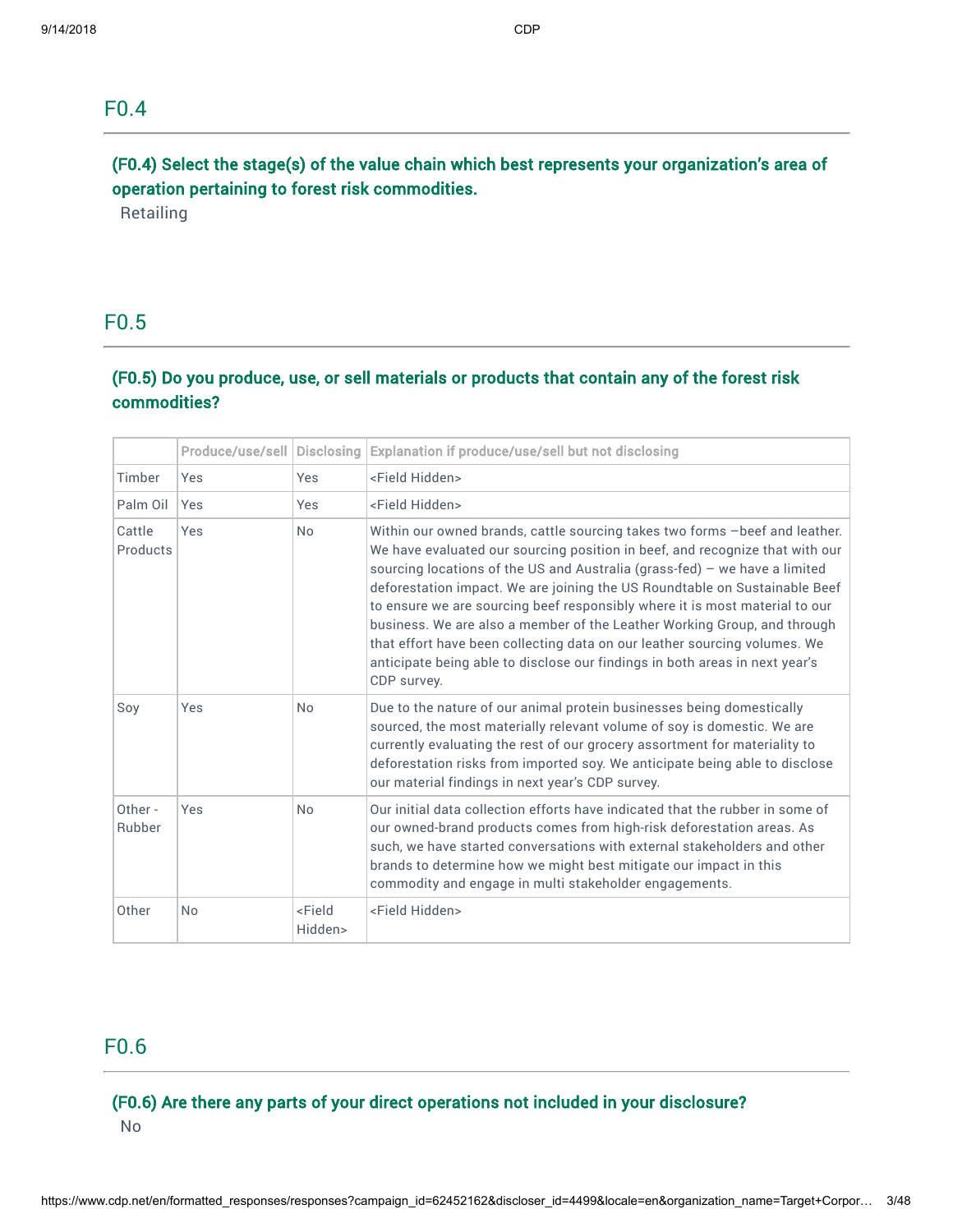## F0.7

(F0.7) Are there any parts of your supply chain not included in your disclosure? Yes

## F0.7a

## (F0.7a) Identify the parts of your supply chain not included in your disclosure.

## **Exclusion**

Business activity

### Description of exclusion

Non owned-brand products sold in our retail operations (including store and online) are excluded from this disclosure.

## Potential for forests-related risk

Potential for forests-related risk but not evaluated

### Please explain

We have the greatest insight as well as influence over our owned-brand portfolio and supply chain.

## F1. Current state

## F1.1

## (F1.1) How does your organization produce, use, or sell your disclosed commodity(ies)?

Forest risk commodity

Timber

**Activity** Buying manufactured products

## Form of commodity

Sawn timber, veneer, chips Pulp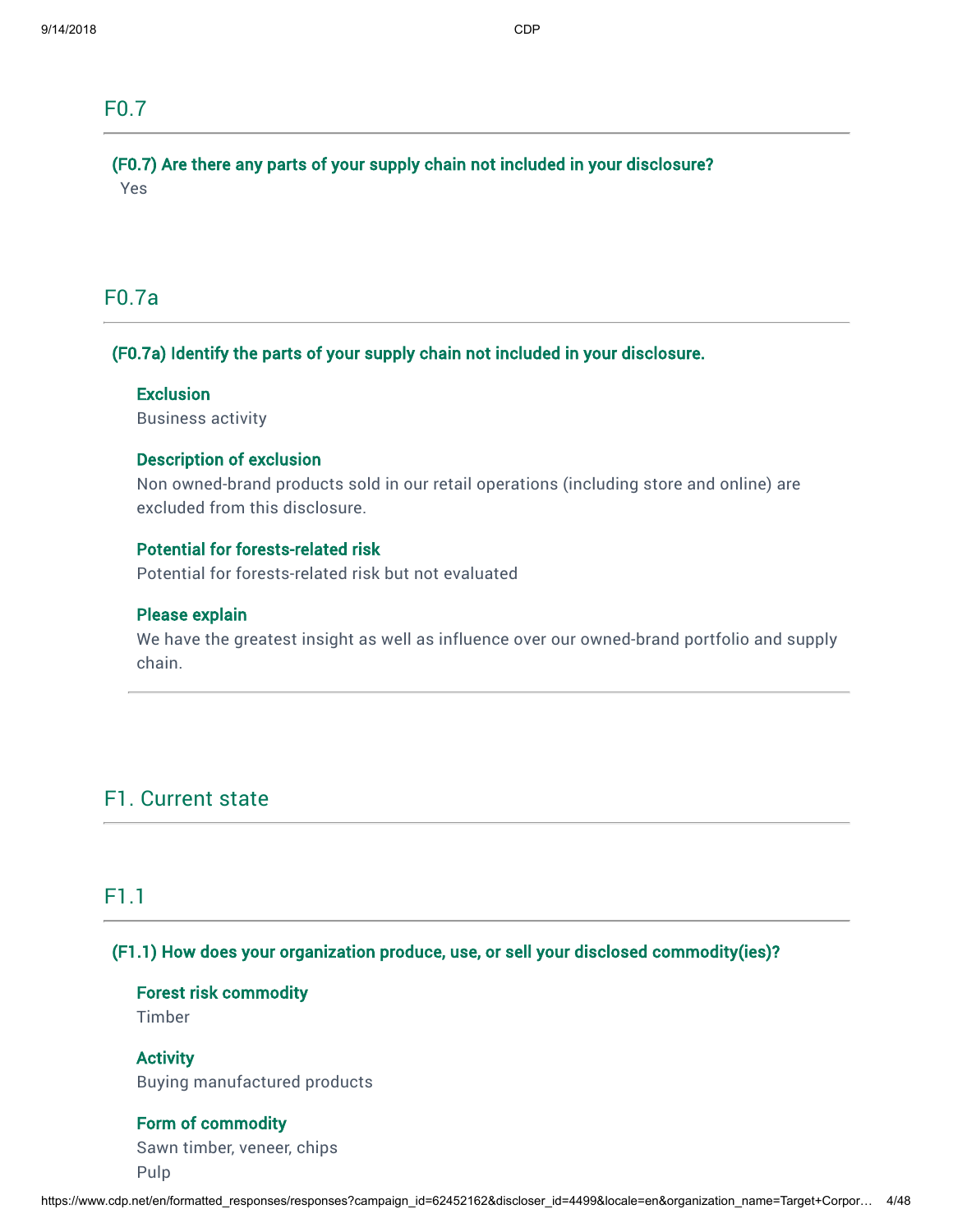9/14/2018 CDP

Paper Boards, plywood, engineered wood Primary packaging Secondary packaging Tertiary packaging Cellulose-based textile fiber Goods Not For Resale (GNFR)

### **Source**

Contracted suppliers (processors) Contracted suppliers (manufacturers)

### Country/Region of origin

Don't know

% of procurement spend Don't know

Comment

### Forest risk commodity

Timber

## **Activity**

Retailing/onward sale of commodity or product containing commodity

### Form of commodity

Sawn timber, veneer, chips Pulp Paper Boards, plywood, engineered wood Primary packaging Secondary packaging Tertiary packaging Cellulose-based textile fiber Goods Not For Resale (GNFR)

### **Source**

Contracted suppliers (processors) Contracted suppliers (manufacturers)

Country/Region of origin

Don't know

% of procurement spend Don't know

### **Comment**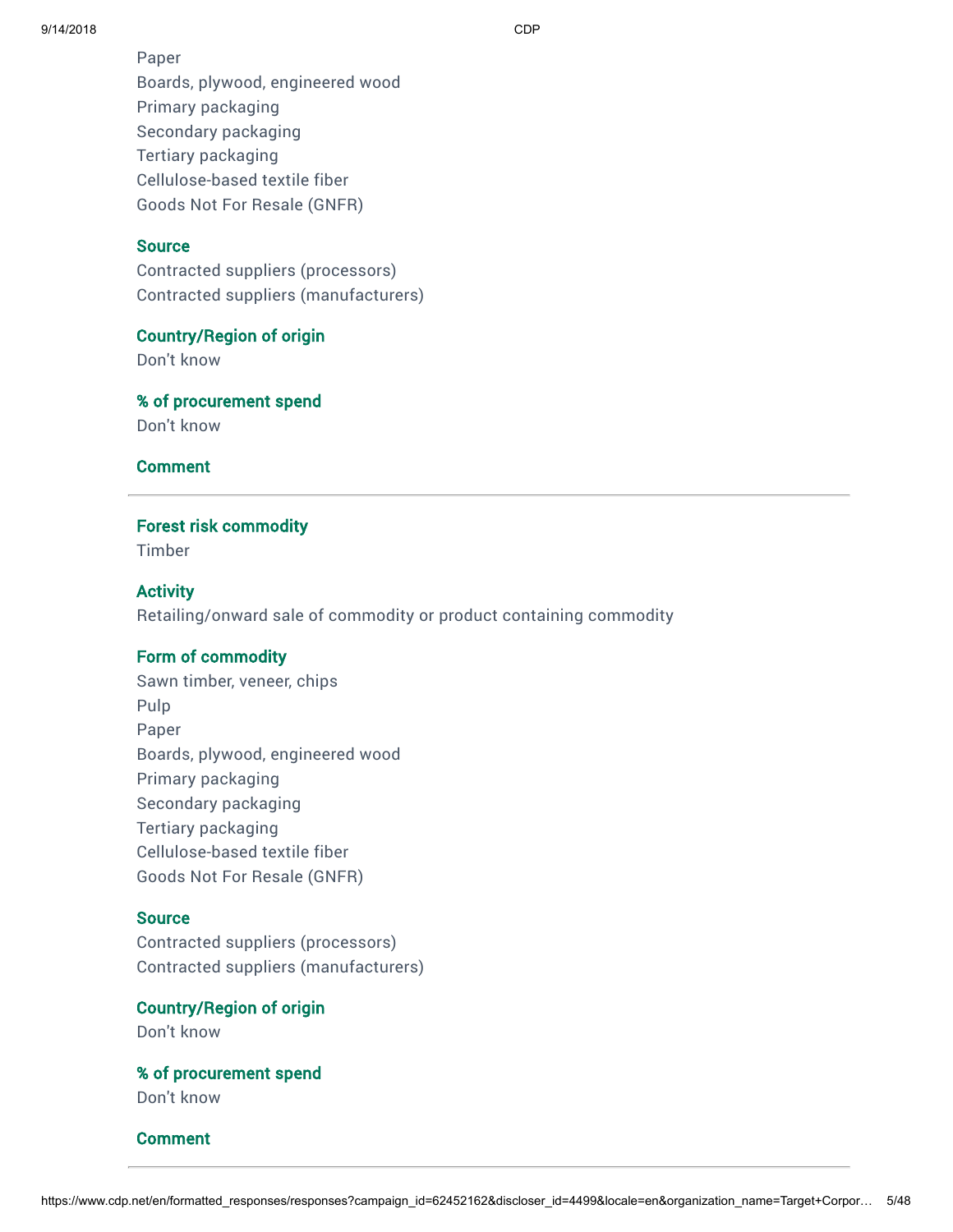Forest risk commodity

Palm Oil

## **Activity**

Buying manufactured products

## Form of commodity

Refined palm oil Palm oil derivatives Palm kernel oil derivatives

## **Source**

Contracted suppliers (manufacturers)

## Country/Region of origin

Don't know

% of procurement spend Don't know

## Comment

# Forest risk commodity

Palm Oil

## **Activity**

Retailing/onward sale of commodity or product containing commodity

## Form of commodity

Refined palm oil Palm oil derivatives Palm kernel oil derivatives

### **Source**

Contracted suppliers (manufacturers)

# Country/Region of origin

Don't know

## % of procurement spend Don't know

## Comment

## F1.2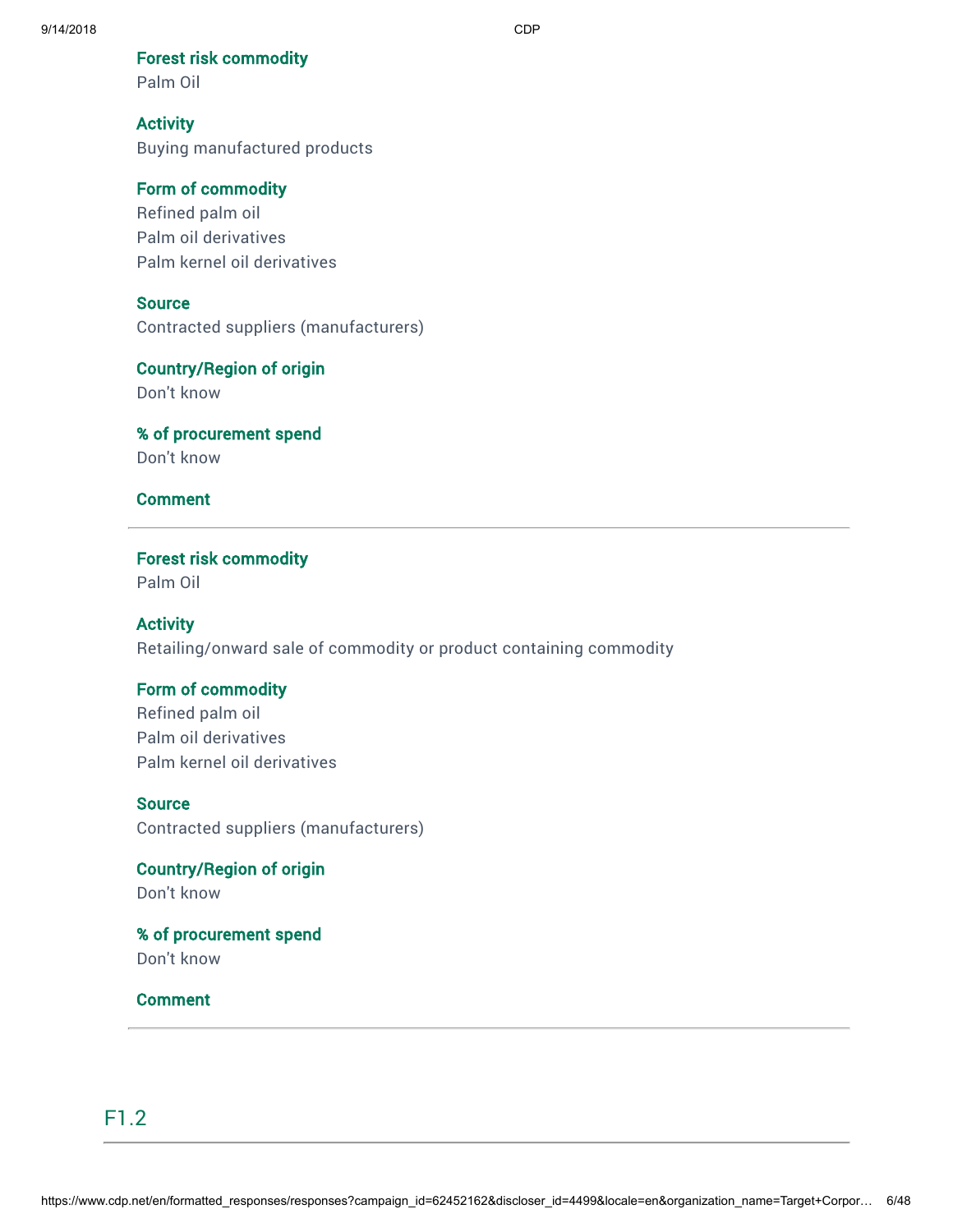## (F1.2) Indicate the percentage of your organization's revenue that was dependent on your disclosed forest risk commodity(ies) in the reporting year.

|                    | % of revenue dependent on<br>commodity | Comment                                                                                        |
|--------------------|----------------------------------------|------------------------------------------------------------------------------------------------|
| Timber             | Please select                          | We do not know the percentage of revenue dependent on Timber as we<br>have not evaluated it.   |
| Palm Oil           | Please select                          | We do not know the percentage of revenue dependent on Palm Oil as we<br>have not evaluated it. |
| Cattle<br>products | <field hidden=""></field>              | <field hidden=""></field>                                                                      |
| Soy                | <field hidden=""></field>              | <field hidden=""></field>                                                                      |
| Other -<br>Rubber  | <field hidden=""></field>              | <field hidden=""></field>                                                                      |
| Other              | <field hidden=""></field>              | <field hidden=""></field>                                                                      |

## F1.3

## (F1.3) Do you own or manage land used for the production of your disclosed commodity(ies)?

Forest risk commodity Timber

Own and/or manage land? Don't own or manage land

Type of control <Field Hidden>

Description of type of control

<Field Hidden>

Country/Region <Field Hidden>

Land type <Field Hidden>

Size (Hectares) <Field Hidden>

Do you have a system in place to monitor forests-related risks? <Field Hidden>

Type of monitoring system

<Field Hidden>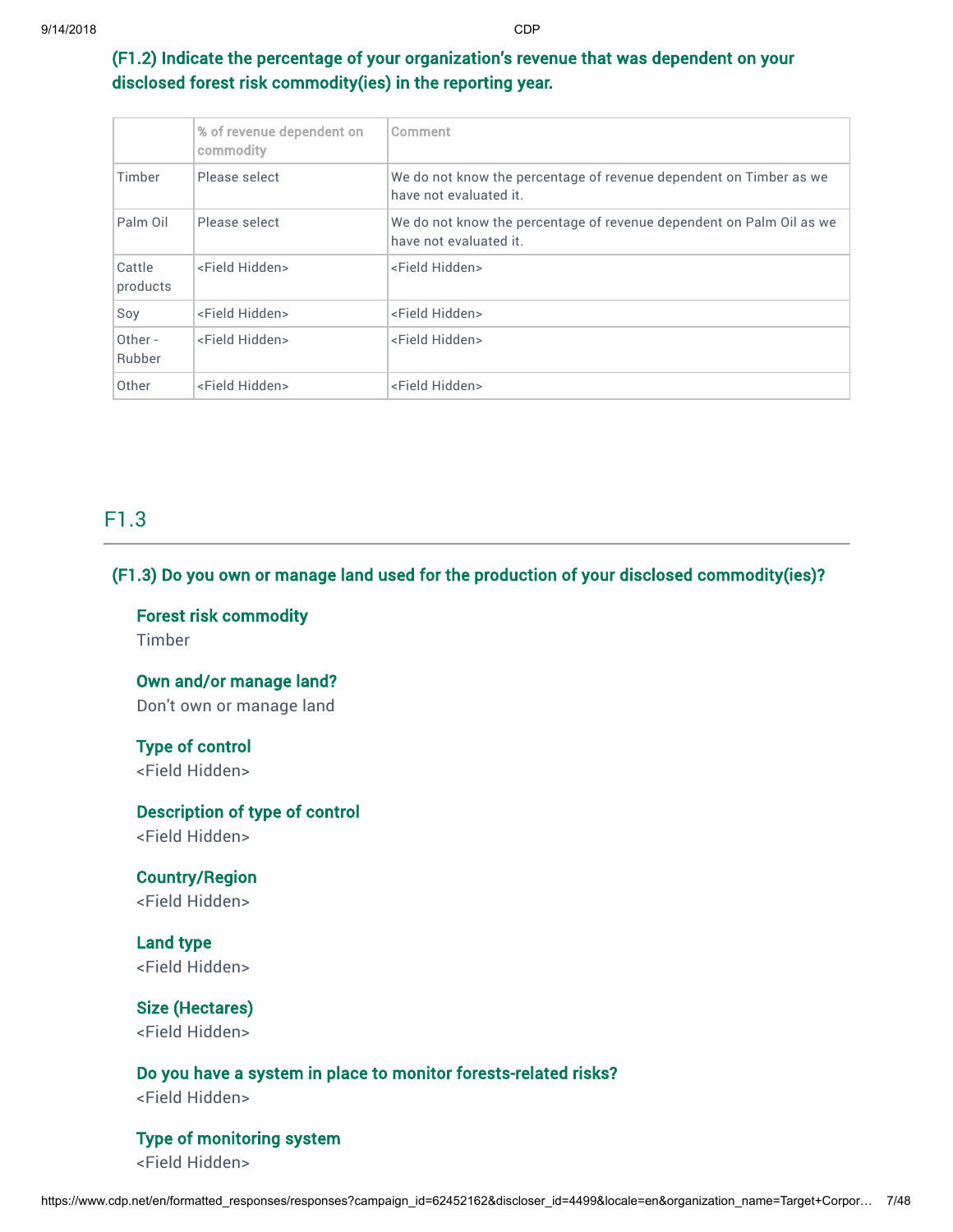# Description of monitoring system

<Field Hidden>

Recent infraction(s) <Field Hidden>

Explanation of infraction

<Field Hidden>

Forest risk commodity Palm Oil

Own and/or manage land? Don't own or manage land

Type of control <Field Hidden>

Description of type of control <Field Hidden>

Country/Region <Field Hidden>

Land type <Field Hidden>

Size (Hectares) <Field Hidden>

Do you have a system in place to monitor forests-related risks?

<Field Hidden>

Type of monitoring system <Field Hidden>

Description of monitoring system <Field Hidden>

Recent infraction(s) <Field Hidden>

Explanation of infraction <Field Hidden>

F1.5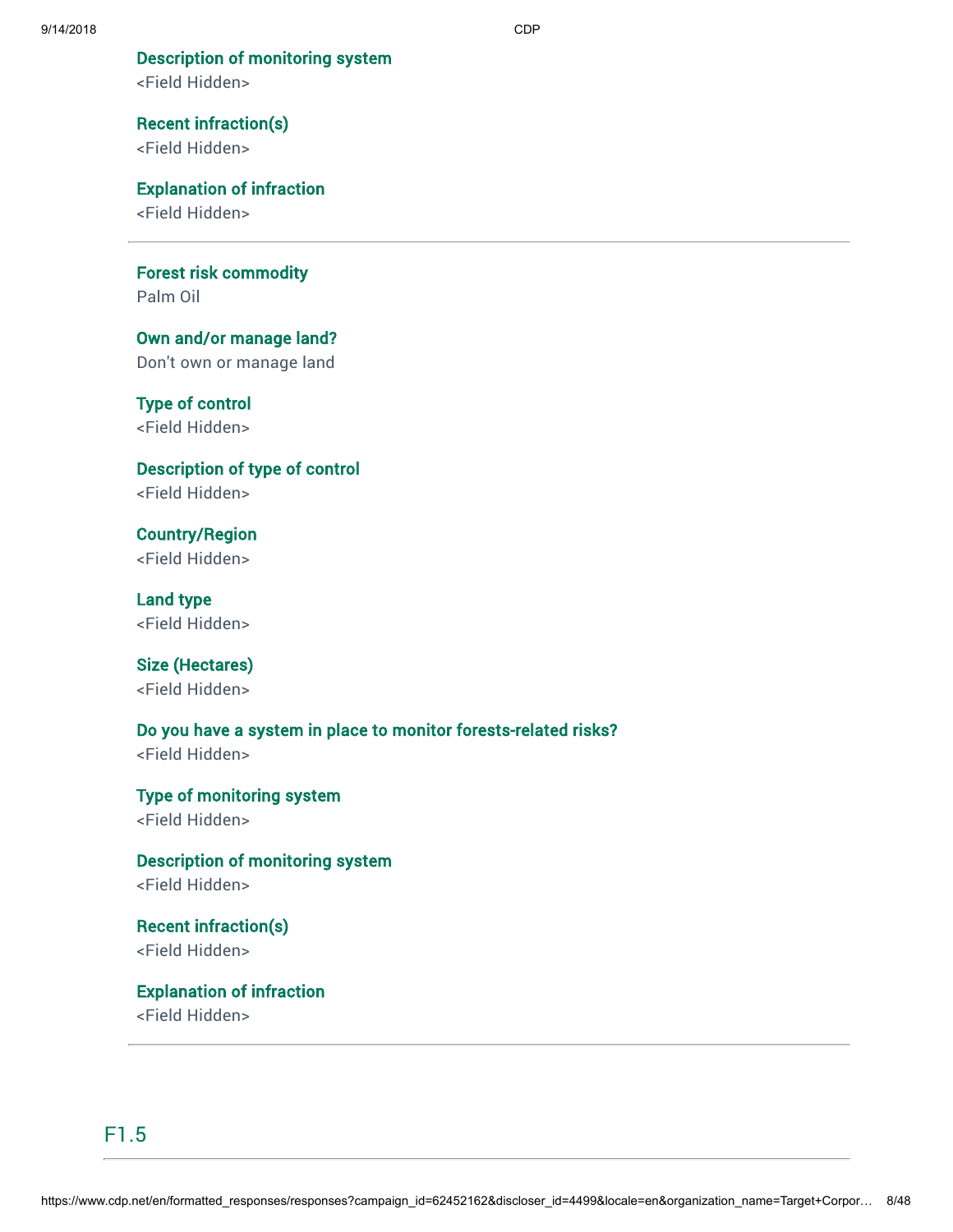## (F1.5) Does your organization collect production and/or consumption data for your disclosed commodity(ies)?

|                 | Data availability/Disclosure           |  |  |  |
|-----------------|----------------------------------------|--|--|--|
| Timber          | Data not available                     |  |  |  |
| Palm Oil        | Consumption data available, disclosing |  |  |  |
| Cattle products | <field hidden=""></field>              |  |  |  |
| Soy             | <field hidden=""></field>              |  |  |  |
| Other - Rubber  | <field hidden=""></field>              |  |  |  |
| Other           | <field hidden=""></field>              |  |  |  |

## F1.5a

## (F1.5a) Disclose your production and/or consumption data.

## Forest risk commodity

Palm Oil

Data type Consumption data

Volume 2518.9

## **Metric**

Metric tons

### Data coverage

Full commodity production/consumption

## Please explain

## F1.5c

## (F1.5c) Why is production and/or consumption data not available for your disclosed commodity(ies)?

Forest risk commodity Timber

Primary reason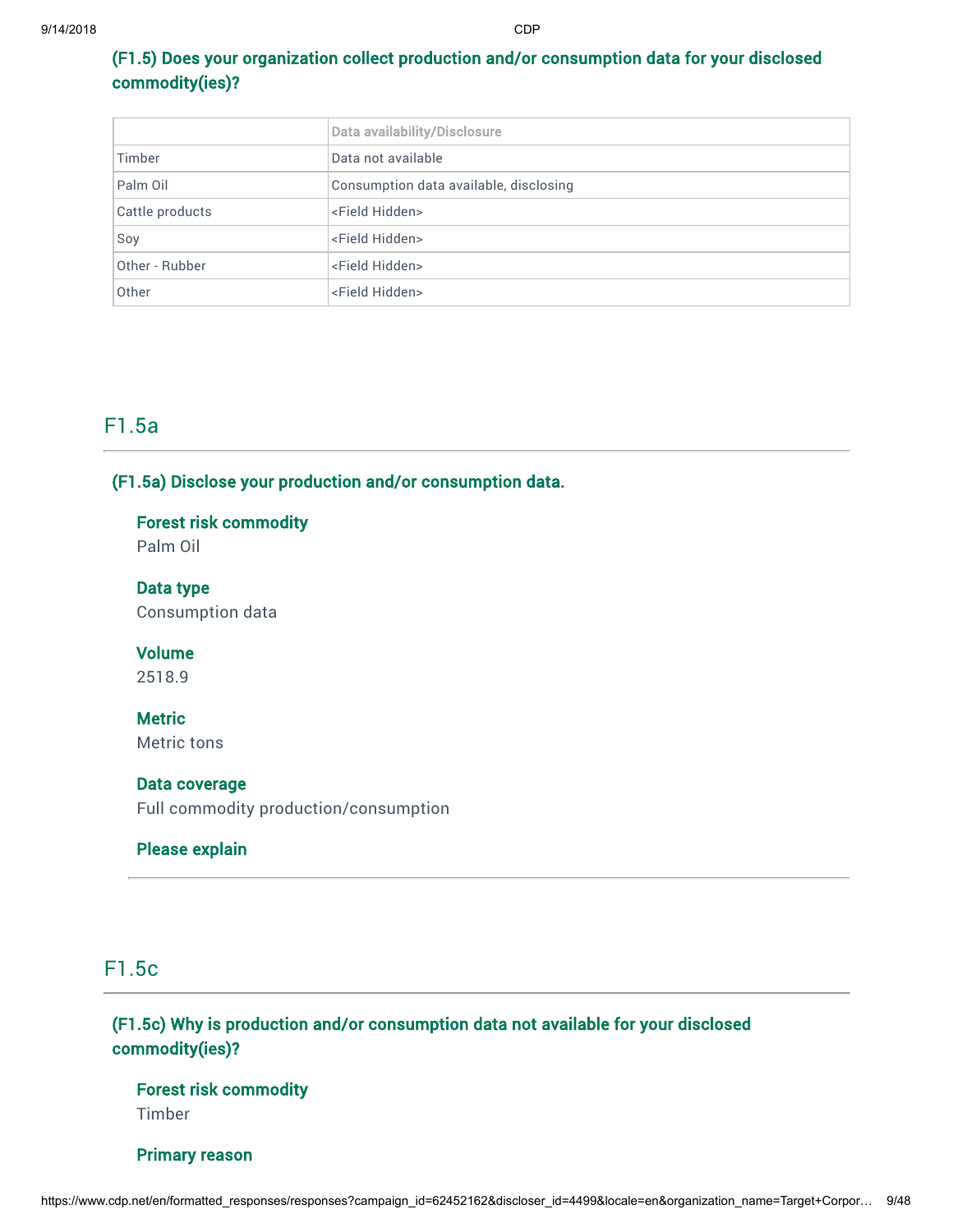Other, please specify (Data not collected at corporate level. )

## Please explain

## F1.6

## (F1.6) Have you identified sufficient sources of sustainable materials to meet your current operational needs? If yes, what are you doing to ensure the security/continuity of this supply?

### **Timber**

## Sustainable source identified

Yes

### Primary action to ensure supply

Supplier improvement plans to increase capacity of supply

### Please explain

Once we have more data and a better understanding of the potential impact of our supply chain, we plan to engage in capacity building activities in the value chain.

## Palm Oil

## Sustainable source identified

Yes

## Primary action to ensure supply

Supplier improvement plans to increase capacity of supply

### Please explain

Once we have more data and a better understanding of the potential impact of our supply chain, we plan to engage in capacity building activities in the value chain.

## Cattle products

## Sustainable source identified

<Field Hidden>

## Primary action to ensure supply

<Field Hidden>

Please explain <Field Hidden>

### Soy

## Sustainable source identified

<Field Hidden>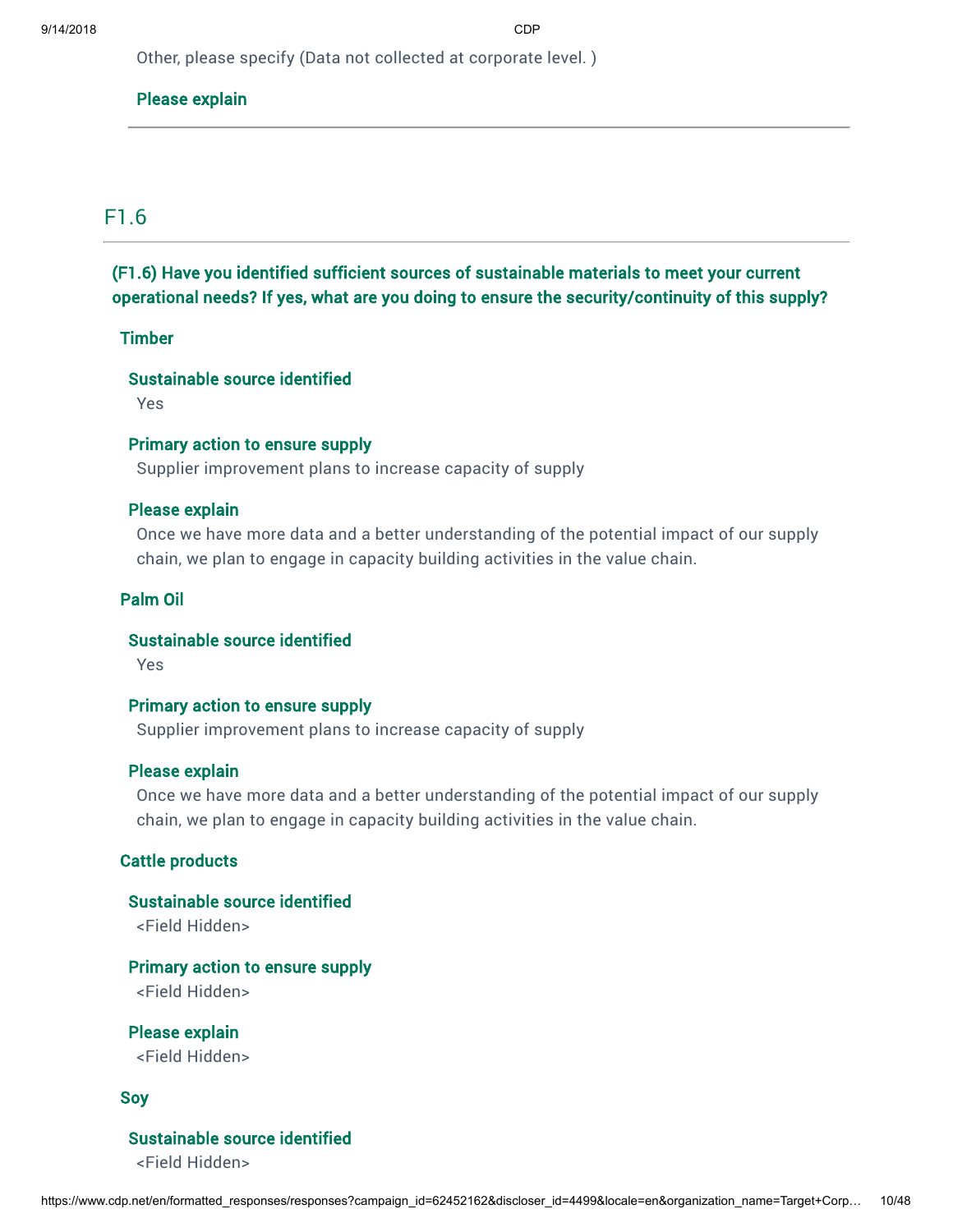Primary action to ensure supply

<Field Hidden>

Please explain <Field Hidden>

### Other - Rubber

Sustainable source identified <Field Hidden>

Primary action to ensure supply <Field Hidden>

Please explain <Field Hidden>

### **Other**

Sustainable source identified <Field Hidden>

Primary action to ensure supply <Field Hidden>

Please explain <Field Hidden>

## F1.7

(F1.7) Has your organization experienced any detrimental forests-related impacts? No

## F2. Procedures

## F2.1

## (F2.1) Does your organization undertake a forests-related risk assessment?

Yes, forests-related risks are assessed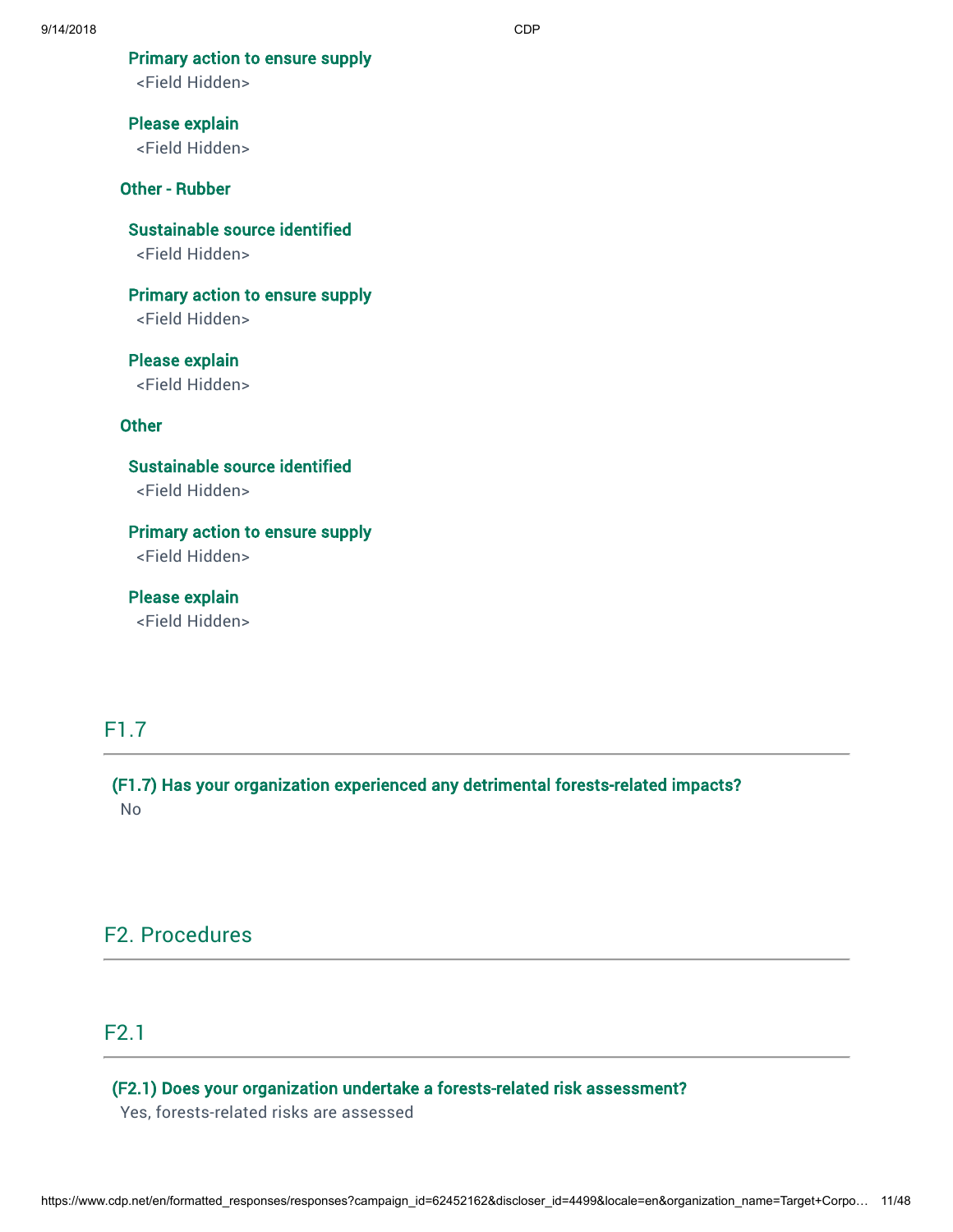## F2.1a

(F2.1a) Select the options that best describe your procedures for identifying and assessing forests-related risks.

## Timber

Value chain stage

Supply chain

## Coverage

Partial

## Risk assessment procedure

Assessed in an environmental risk assessment

### Frequency of assessment

Annually

## How far into the future are risks considered?

Unknown

### Tools and methods used to identify and assess risks

External consultants

## Please explain

Palm Oil

## Value chain stage Supply chain

Coverage Partial

## Risk assessment procedure

Assessed as a standalone issue

## Frequency of assessment Six-monthly or more frequently

# How far into the future are risks considered?

Unknown

## Tools and methods used to identify and assess risks

External consultants

### Please explain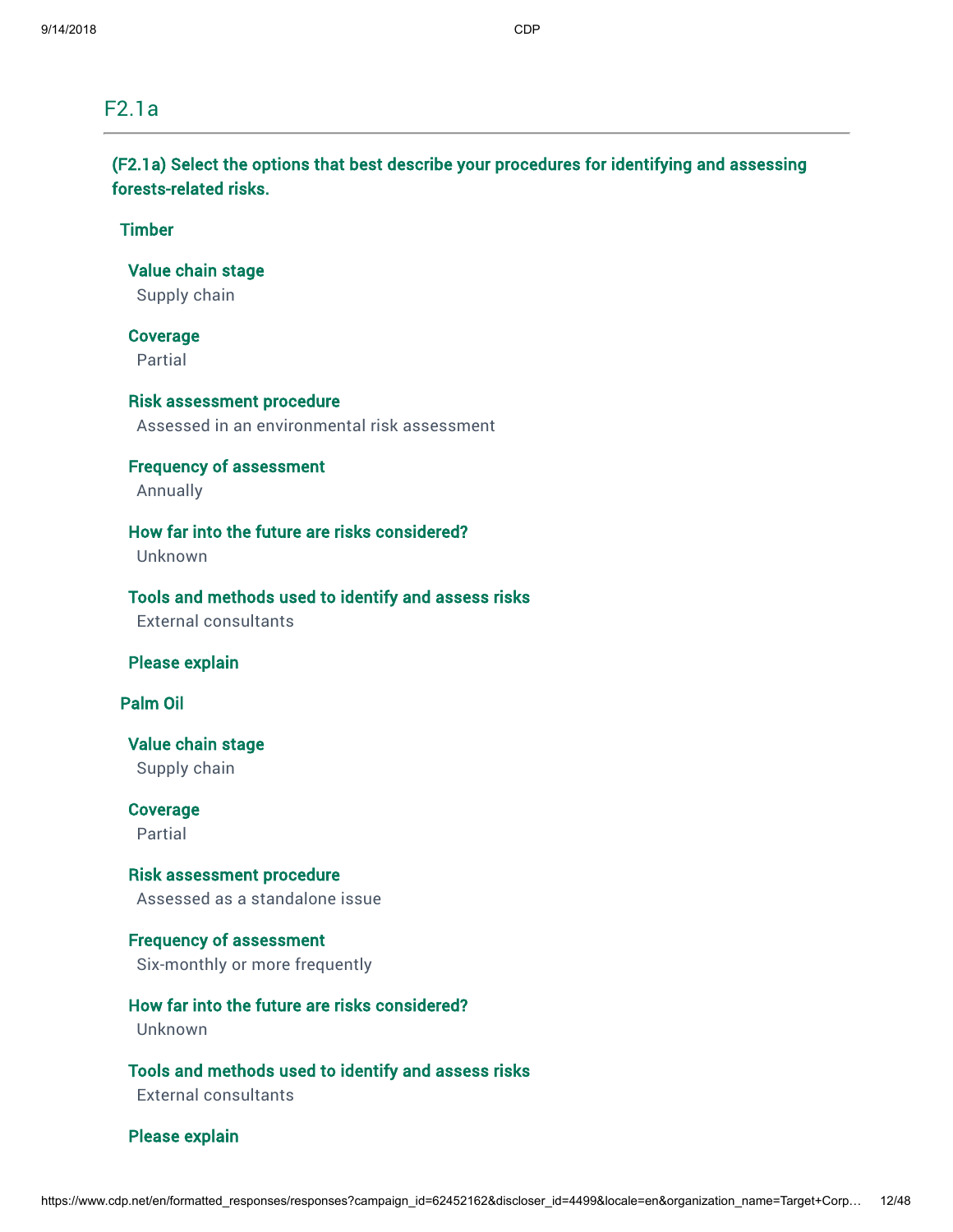Cattle Products

### Value chain stage

<Field Hidden>

### Coverage

<Field Hidden>

Risk assessment procedure

<Field Hidden>

Frequency of assessment

<Field Hidden>

## How far into the future are risks considered?

<Field Hidden>

### Tools and methods used to identify and assess risks

<Field Hidden>

## Please explain

<Field Hidden>

### Soy

Value chain stage <Field Hidden>

Coverage <Field Hidden>

Risk assessment procedure

<Field Hidden>

### Frequency of assessment

<Field Hidden>

## How far into the future are risks considered?

<Field Hidden>

### Tools and methods used to identify and assess risks

<Field Hidden>

Please explain <Field Hidden>

Other - Rubber

Value chain stage <Field Hidden>

Coverage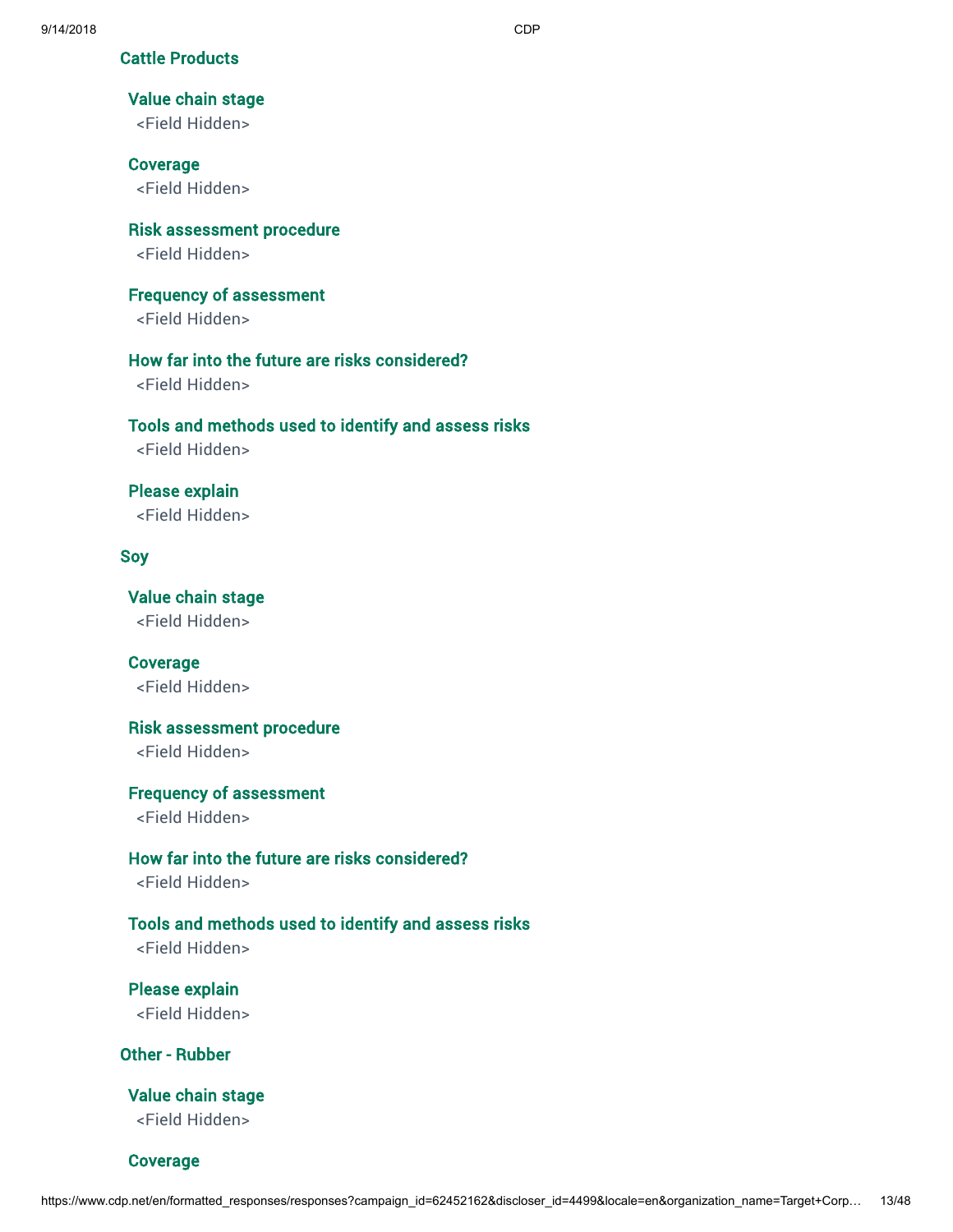<Field Hidden>

## Risk assessment procedure

<Field Hidden>

Frequency of assessment

<Field Hidden>

How far into the future are risks considered?

<Field Hidden>

Tools and methods used to identify and assess risks

<Field Hidden>

Please explain <Field Hidden>

Other

Value chain stage <Field Hidden>

Coverage <Field Hidden>

Risk assessment procedure <Field Hidden>

Frequency of assessment <Field Hidden>

How far into the future are risks considered?

<Field Hidden>

Tools and methods used to identify and assess risks

<Field Hidden>

Please explain <Field Hidden>

## F2.1b

(F2.1b) Which of the following issues are considered in your organization's forests-related risk assessment(s)?

Availability of forest risk commodities

### Relevance & inclusion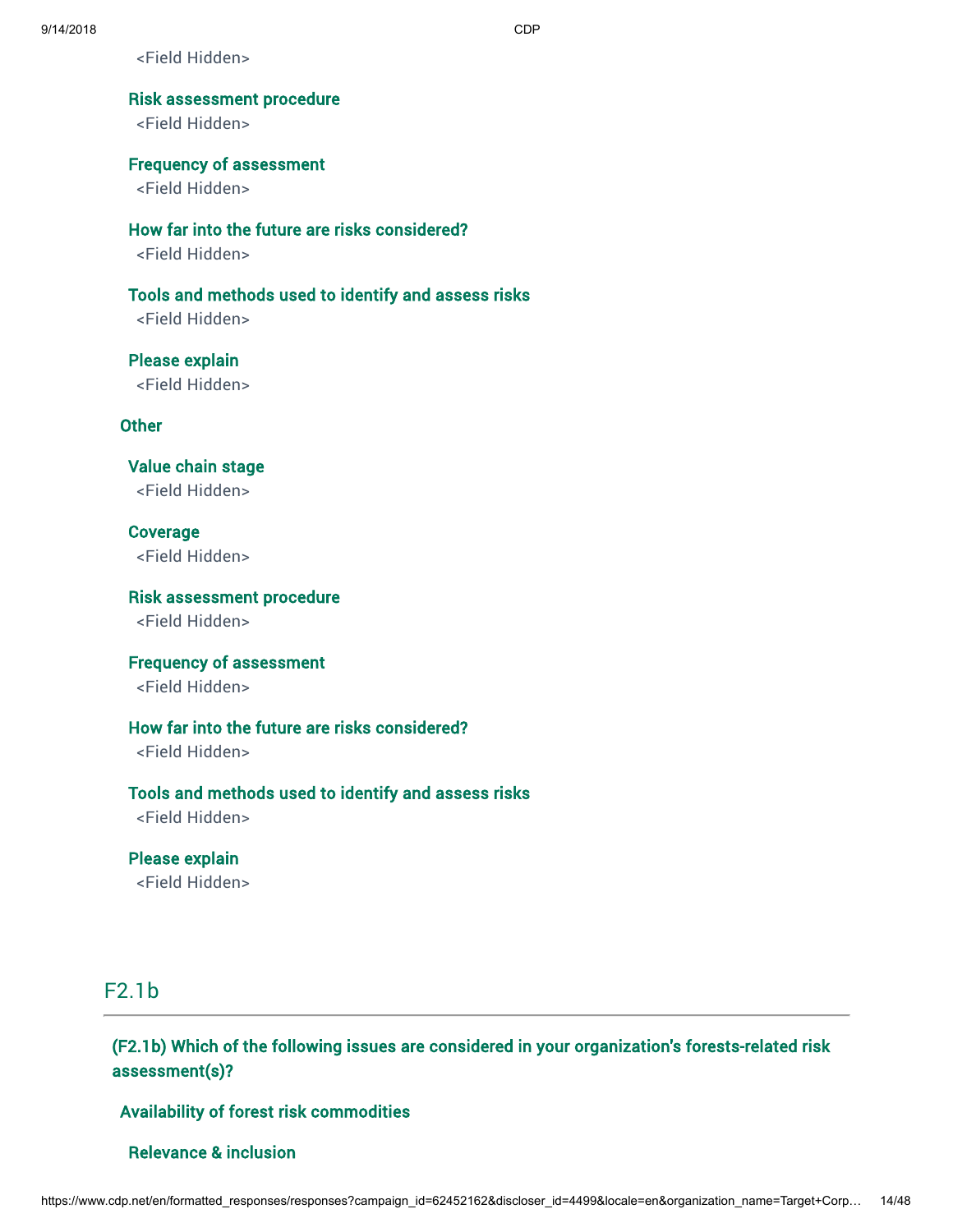Relevant, always included

### Please explain

As a retailer with a wide variety of products, we understand the responsibility we have to protect forests around the world. We are committed to aiding in the global effort to end deforestation and forest degradation, and focus our efforts in the places we can have the most positive impact today— specifically palm oil and wood-based materials. We are committed to sustainably sourcing palm, wood, paper and wood-based fibers in our priority owned brands, and wood-based fibers in packaging. We will build on our existing priority raw material commitments by evaluating high-risk commodities—including soy, leather and rubber—and their material significance to Target. Where necessary, we will address salient issues with relevant time-bound and measurable goals.

## Quality of forest risk commodities

Relevance & inclusion Relevant, not included

Please explain

## Impact of activity on the status of ecosystems and habitats

Relevance & inclusion Not considered

Please explain

Regulation

Relevance & inclusion Relevant, always included

Please explain

Climate change

Relevance & inclusion Relevant, not included

Please explain

Tariffs or price increases

Relevance & inclusion Not considered

Please explain

Loss of markets

Relevance & inclusion

Not considered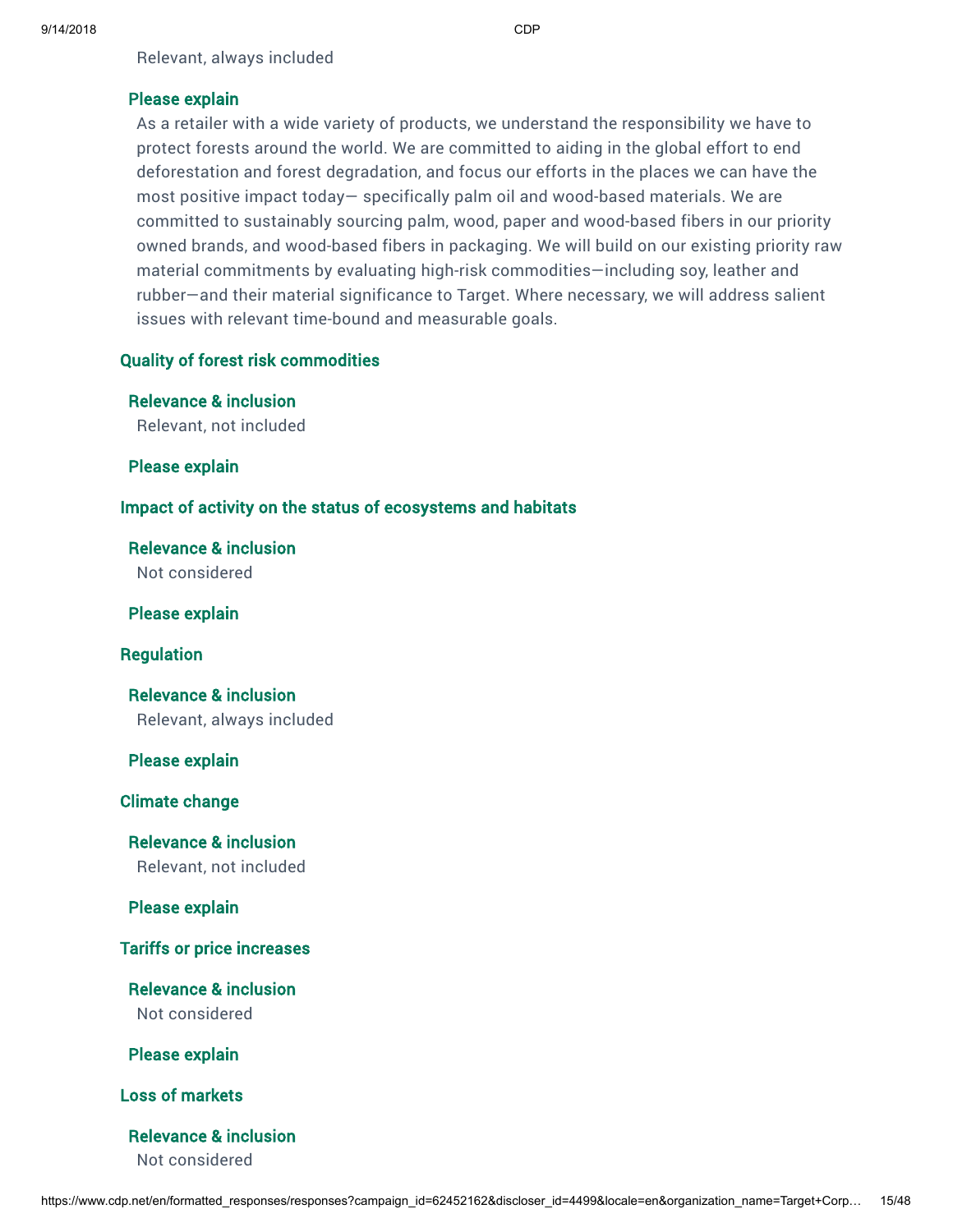### Please explain

## Brand damage related to forest risk commodities

## Relevance & inclusion

Relevant, not included

## Please explain

### **Corruption**

Relevance & inclusion Relevant, not included

Please explain

Social impacts

Relevance & inclusion Relevant, not included

Please explain

Other, please specify

Relevance & inclusion Please select

Please explain

## F2.1c

## (F2.1c) Which of the following stakeholders are considered in your organization's forests-related risk assessments?

### **Customers**

Relevance & inclusion Relevant, not included

Please explain

Employees

Relevance & inclusion Relevant, not included

Please explain

**Investors**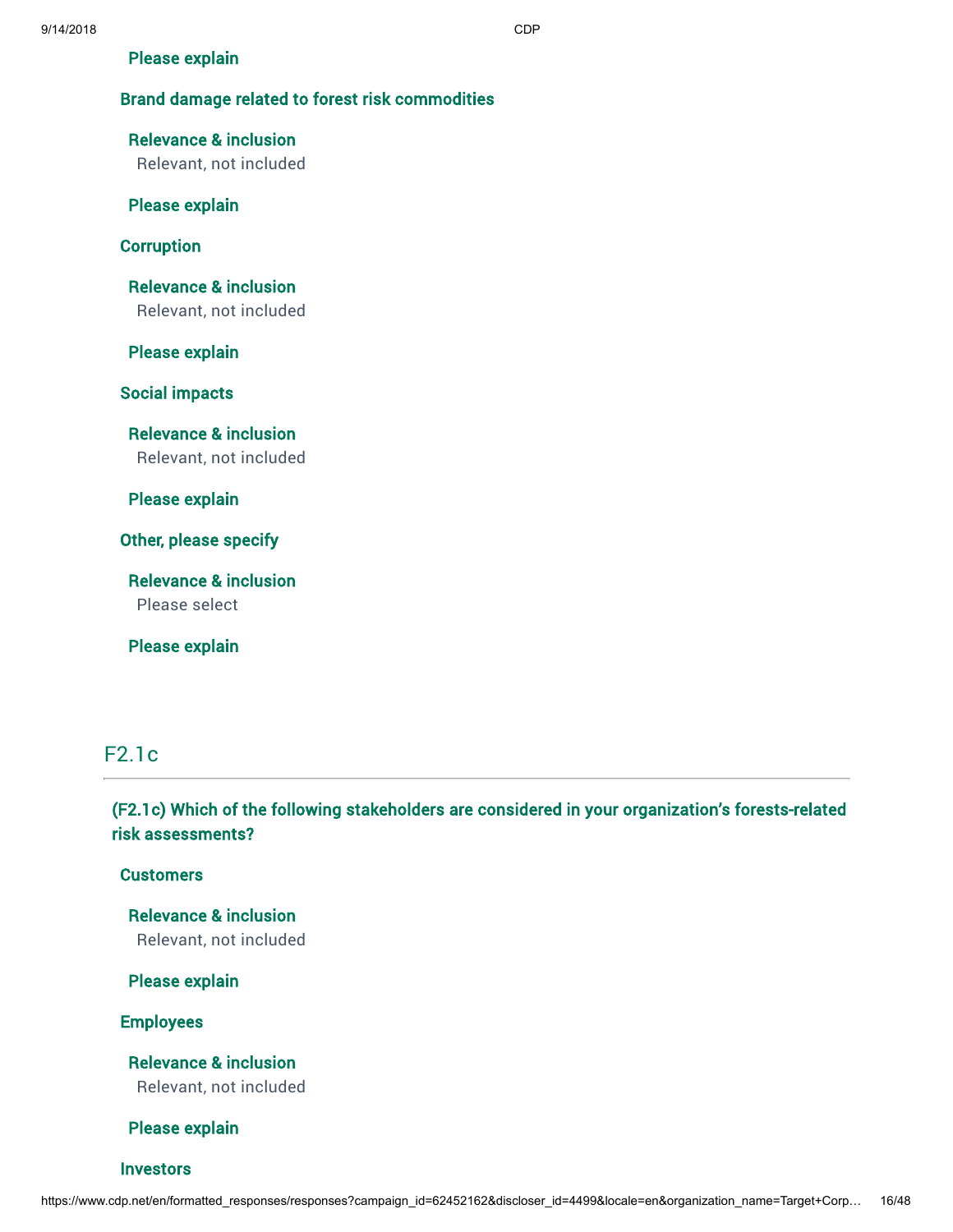## Relevance & inclusion

Relevant, not included

### Please explain

## Local communities

Relevance & inclusion Relevant, not included

## Please explain

## NGOs

Relevance & inclusion

Relevant, not included

### Please explain

## Other forest risk commodity users/producers at a local level

# Relevance & inclusion

Relevant, not included

## Please explain

### **Regulators**

Relevance & inclusion Relevant, not included

## Please explain

### **Suppliers**

Relevance & inclusion Relevant, sometimes included

### Please explain

## Other stakeholders, please specify

Relevance & inclusion Relevant, not included

Please explain

## F3. Risks and opportunities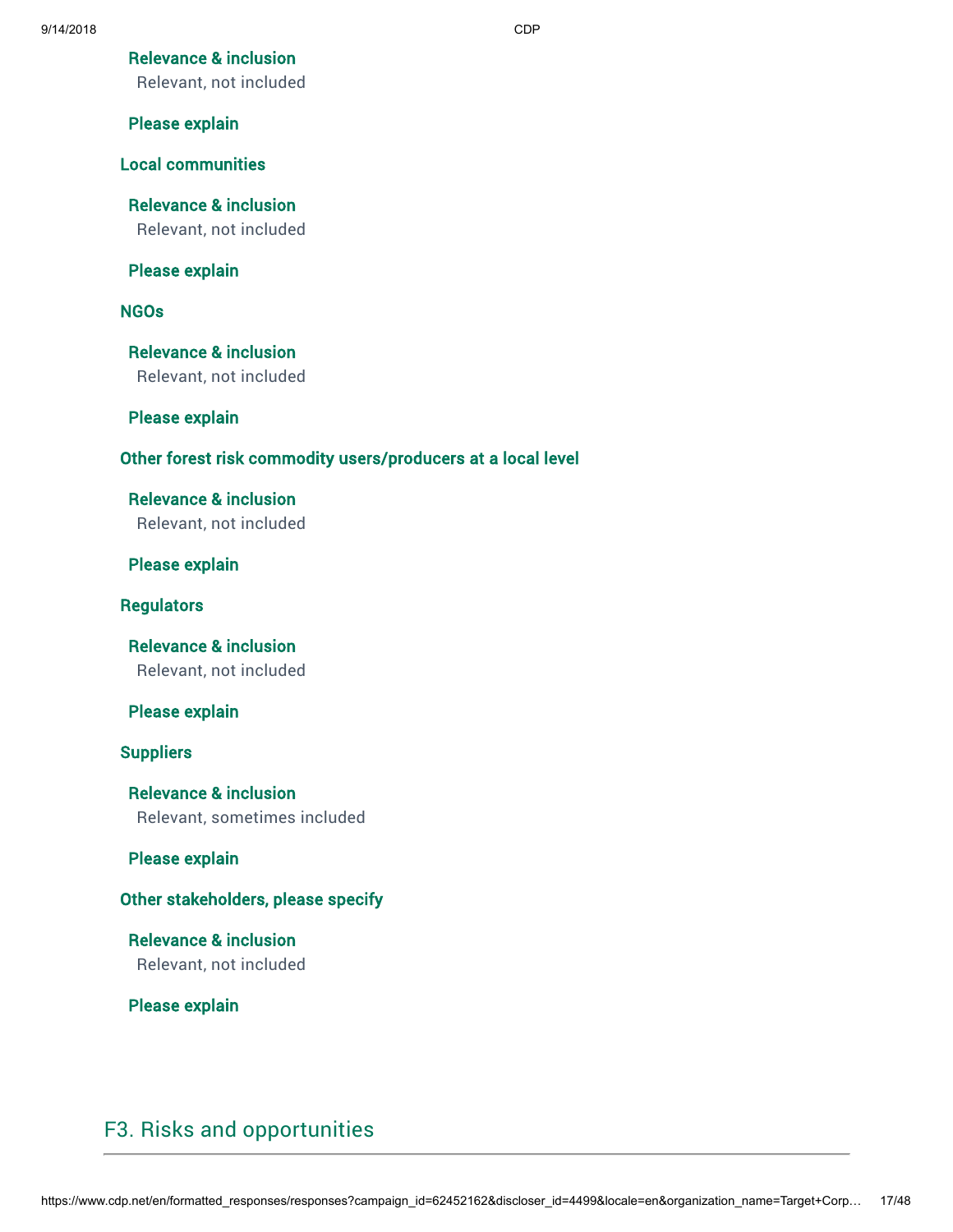## (F3.1) Have you identified any inherent forests-related risks with the potential to have a substantive financial or strategic impact on your business?

|                 | <b>Risk</b>                                               |
|-----------------|-----------------------------------------------------------|
| Timber          | Yes, only in our value chain beyond our direct operations |
| Palm Oil        | Yes, only in our value chain beyond our direct operations |
| Cattle Products | <field hidden=""></field>                                 |
| Soy             | <field hidden=""></field>                                 |
| Other - Rubber  | <field hidden=""></field>                                 |
| Other           | <field hidden=""></field>                                 |

## F3.1a

## (F3.1a) How does your organization define substantive impact on your business?

Target considers multiple factors in evaluating risk. Target considers risks substantive when they are assessed to be high or critical using proprietary criteria. Importantly, something that has a "substantive impact on our business" is not necessarily "material" to investors as defined by the SEC.

## F3.1b

(F3.1b) For your disclosed forest risk commodity(ies), provide details of risks identified with the potential to have a substantive financial or strategic impact on your business, and your response to those risks.

Forest risk commodity Timber

Type of risk Reputational and markets

## Geographical scale Global

## Where in your value chain does the risk driver occur?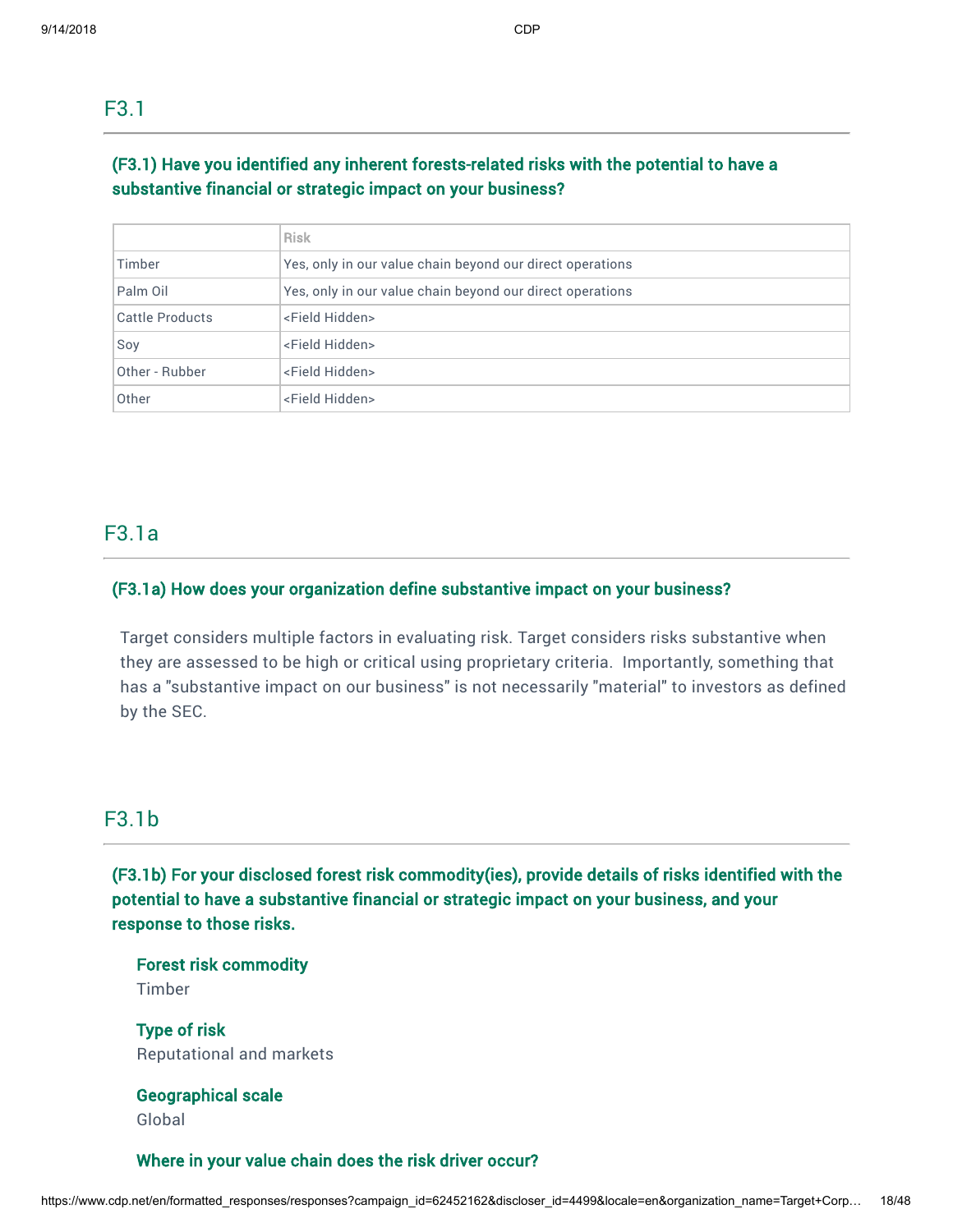Supply chain

### Primary risk driver

Increased stakeholder concern or negative stakeholder feedback

### Primary potential impact

Brand damage

### Company-specific description

Target stakeholders (guests, investors, etc.) expect that we are acting responsibly and have oversight of our supply chain as related to timber. Upon discovery that we have not completed our due diligence in this endeavor, we can expect significant brand and/or reputational damage. We support responsibly managed forests, and to that end, introduced our new Responsible Sourcing Policy on Forest Products in 2017. This policy helps us toward our long-term intention that all wood, paper, paper-based packaging and wood-based fiber used in the products we purchase and sell is sourced from well-managed forests that have been credibly certified and/or are from post-consumer recycled materials. We are starting with products containing wood or paper-based materials, like tissues and paper towels, wrapping paper, furniture and rayon used in apparel, which comes from wood pulp. Then we plan to work on sourcing our owned-brands' packaging from sustainably managed forests. By the end of fiscal year 2018, we expect that our party supplies brand, Spritz, will be our first owned brand to be fully compliant with our forest products policy. In 2017, the Spritz team started introducing Forest Stewardship Council (FSC) Chain-of-Custody certification and is on track to meet this goal. We have also committed to making our up&up, Pillowfort and Cat & Jack brands fully compliant with our forest products policy by 2020, and Threshold and Smith & Hawken fully compliant by 2022.

### **Timeframe**

1-3 years

### Magnitude of potential impact

Medium-low

Likelihood Unlikely

### Potential financial impact

0

## Explanation of financial impact

We are unable to estimate a potential financial impact at this time due to the lack of quantified materials.

### Primary response to risk

Engagement with suppliers

## Description of response

Target continuously engages with our suppliers to ensure they are using sustainably sourced timber. We plan to directly engage with any supplier who is not in compliance with our sustainable timber expectations.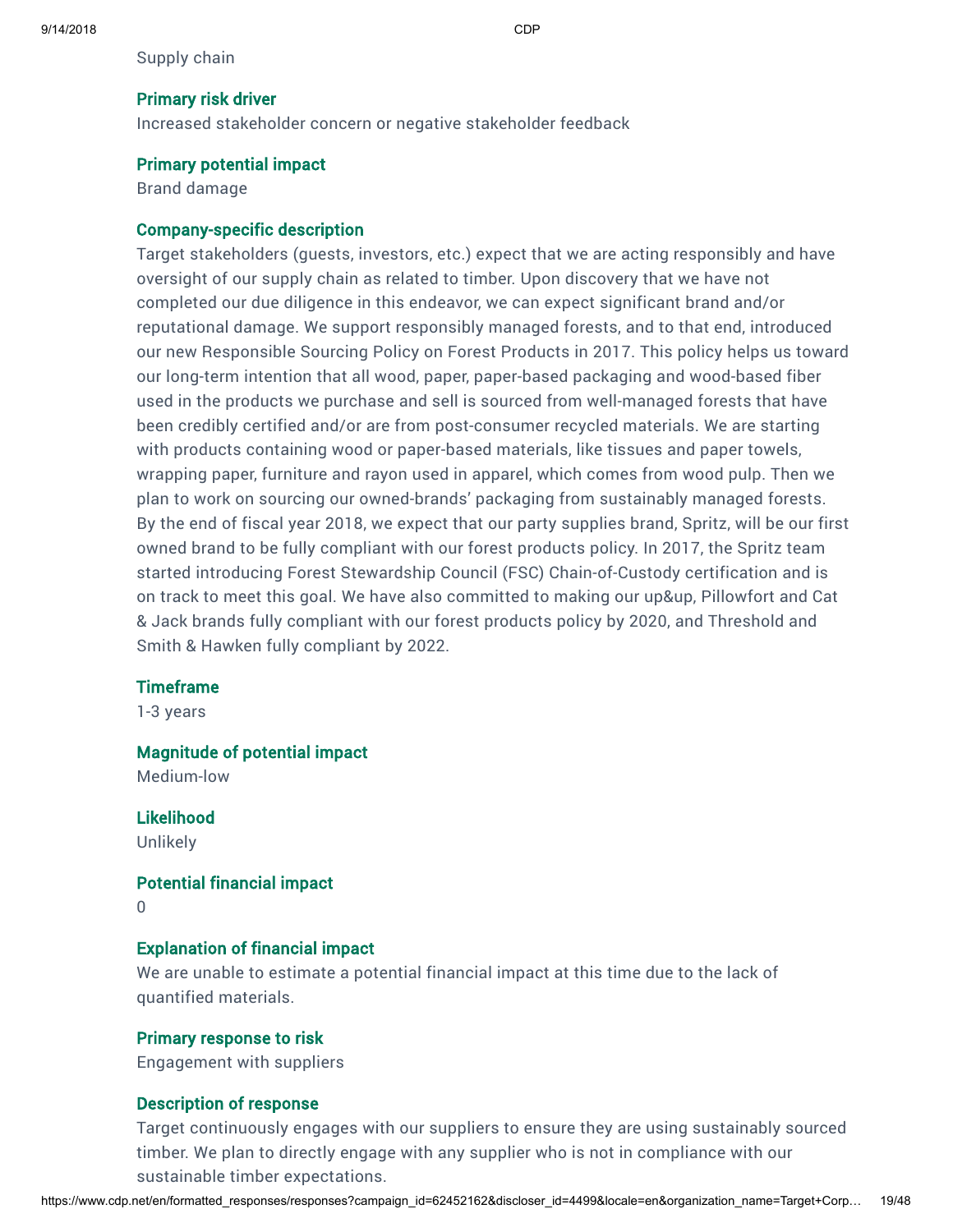Cost of response

 $\Omega$ 

### Explanation of cost of response

We do not currently quantify the cost of response to this risk.

Forest risk commodity

Palm Oil

Type of risk Reputational and markets

Geographical scale

Global

Where in your value chain does the risk driver occur? Supply chain

### Primary risk driver

Increased stakeholder concern or negative stakeholder feedback

### Primary potential impact

Brand damage

### Company-specific description

Target stakeholders (guests, investors, etc.) expect that we are acting responsibly and have oversight of our supply chain as related to palm oil. Upon discovery that we have not completed our due diligence in this endeavor, we can expect significant brand and/or reputational damage. We continue to work closely with our owned-brand vendor base to emphasize that in 2018, all palm oil in our owned-brand food (Market Pantry, Archer Farms, Simply Balanced), personal care (up&up) and household cleaning products (up&up) is required to be fully traceable and sustainably sourced. In 2017, 37.4 percent of palm oil in products covered by our commitment was certified sustainable via physical certification (Mass Balance or Segregated) or covered by PalmTrace credits. Target continues to engage its vendors on the implementation of Target's responsible palm oil sourcing commitment through a biannual survey to determine the volume of palm oil and palm kernel oil used in the owned-brand products covered by its commitment, including the percentage that is certified as sustainable, classified across PalmTrace Credits, Mass Balance and Segregated. Our commitment covers palm volumes purchased directly by our vendors for use in products, vendors that source palm oil indirectly through finished product components and vendors that source palm oil and kernel derivatives in household and personal care products.

### **Timeframe**

1-3 years

### Magnitude of potential impact

Medium-low

### Likelihood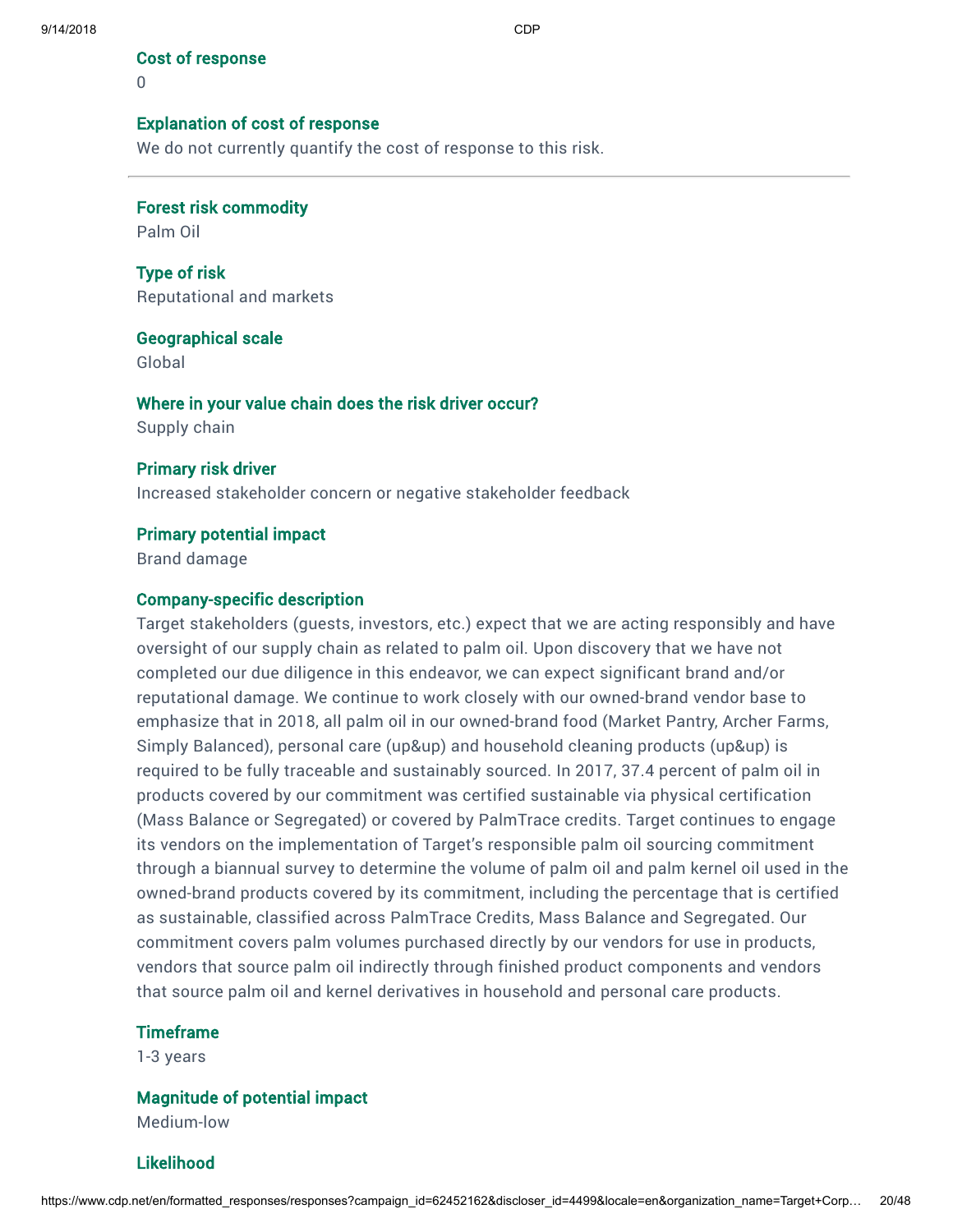Unlikely

## Potential financial impact

0

## Explanation of financial impact

We are unable to estimate a potential financial impact at this time due to the lack of quantified materials.

### Primary response to risk

Engagement with suppliers

## Description of response

Target continuously engages with our suppliers to ensure they are using sustainably sourced palm oil. We plan to directly engage with any supplier who is not in compliance with our sustainable timber expectations.

### Cost of response

 $\Omega$ 

## Explanation of cost of response

We do not currently quantify the cost of response to this risk.

## F3.2

## (F3.2) Have you identified any forests-related opportunities with the potential to have a substantive financial or strategic impact on your business?

|                 | Have you identified opportunities? |  |  |
|-----------------|------------------------------------|--|--|
| Timber          | Yes                                |  |  |
| Palm Oil        | Yes                                |  |  |
| Cattle products | <field hidden=""></field>          |  |  |
| Soy             | <field hidden=""></field>          |  |  |
| Other - Rubber  | <field hidden=""></field>          |  |  |
| Other           | <field hidden=""></field>          |  |  |

## F3.2a

## (F3.2a) For your selected forest risk commodity(ies), provide details of the identified opportunities with the potential to have a substantive financial or strategic impact on your business.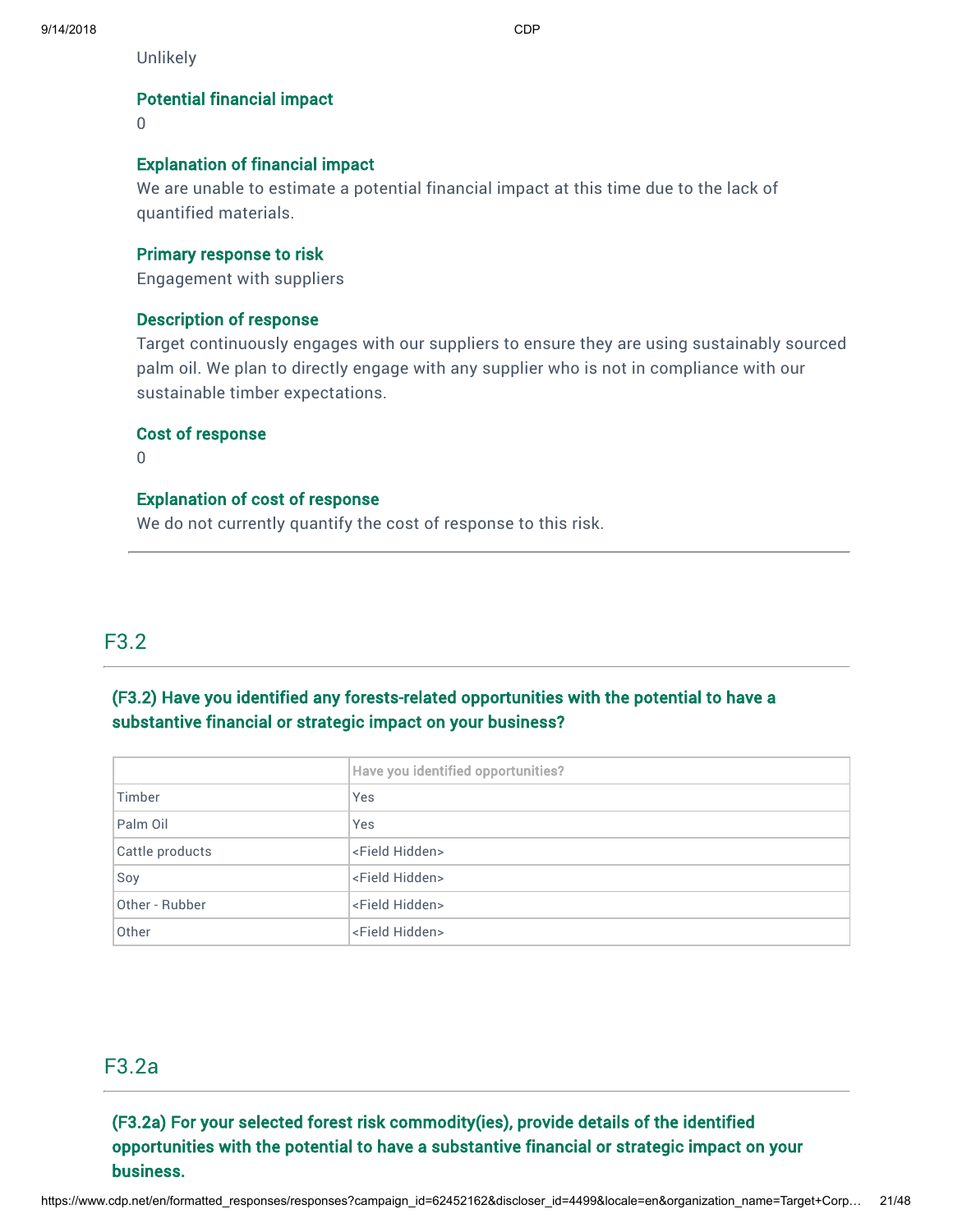Forest risk commodity

Timber

## Type of opportunity

Resilience

## Where in your value chain does the opportunity occur?

Supply chain

## Primary forests-related opportunity

Improved supply chain engagement

## Financial incentives

<Field Hidden>

## Company-specific description & strategy to realize opportunity

We are driving demand for and awareness of the importance of certified sustainable timber by committing to sourcing Target's owned-brand wood-based products from well-managed forests. Target works actively with its vendors, suppliers, and other stakeholders to eliminate any unacceptable sources of timber and progressively increase the amount of responsible wood, paper, paper-based packaging and wood-based fiber over time.

## Estimated timeframe for realization

1-3 years

Magnitude of potential impact

Medium-low

Likelihood More likely than not

Potential financial impact

0

## Explanation of financial impact

We do not currently quantify the cost of this financial impact.

Forest risk commodity Palm Oil

Type of opportunity Resilience

Where in your value chain does the opportunity occur? Supply chain

Primary forests-related opportunity Improved supply chain engagement

## Financial incentives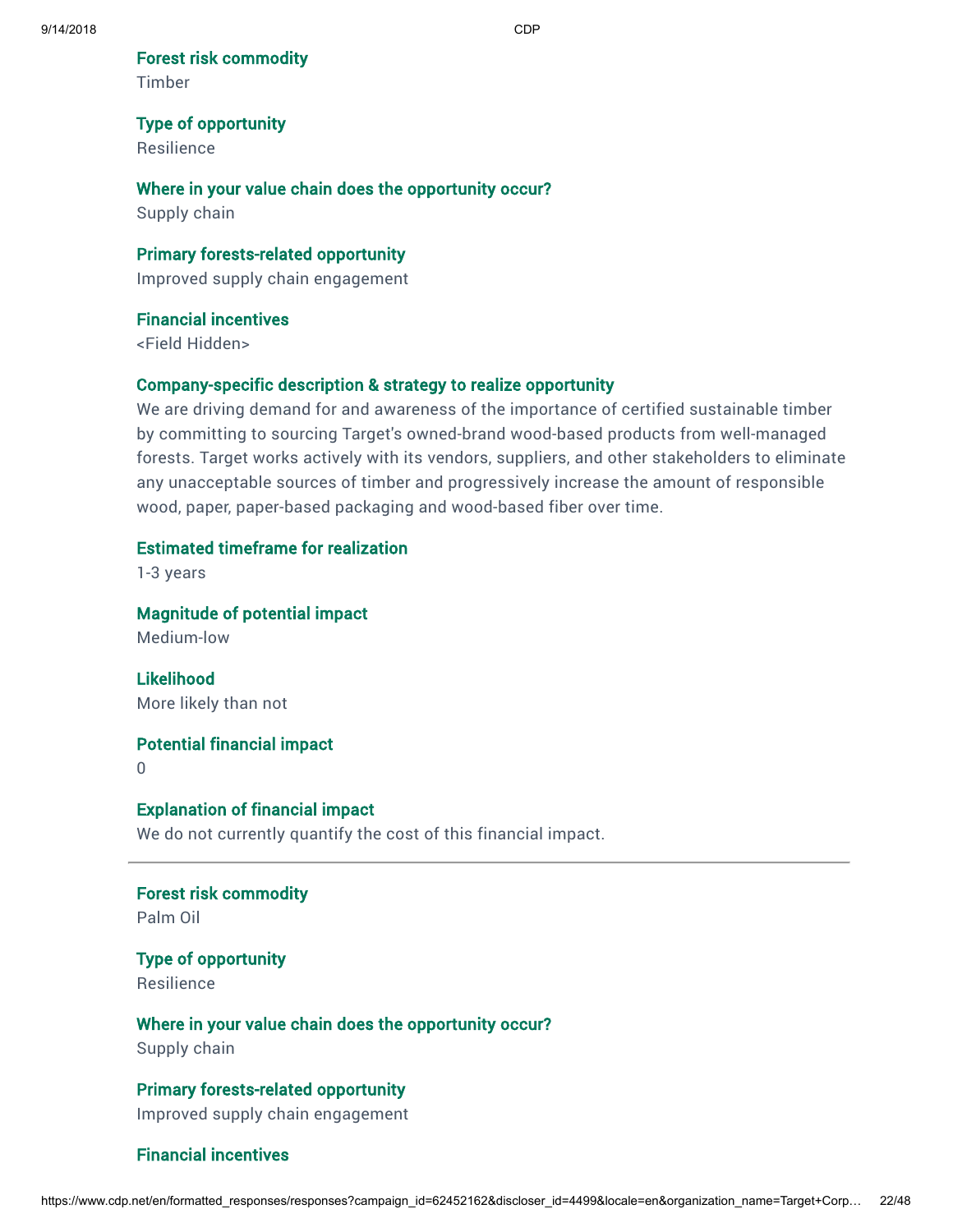<Field Hidden>

### Company-specific description & strategy to realize opportunity

We are driving demand for and awareness of the importance of certified sustainable palm oil by requiring it in Target's owned-brand products covered by our commitment and our work in multi-stakeholder groups like The Consumer Goods Forum. In 2017, we also joined the Roundtable on Sustainable Palm Oil's North American Sustainable Palm Oil Network, designed to facilitate cross-sector work in a pre-competitive space on the sourcing of Certified Sustainable Palm Oil (CSPO) in North America, foster collaboration and impact programs in producing nations and share best practices.

## Estimated timeframe for realization

1-3 years

Magnitude of potential impact Medium-low

Likelihood More likely than not

Potential financial impact  $\cap$ 

### Explanation of financial impact

We do not currently quantify the cost of this financial impact.

Forest risk commodity Palm Oil

Type of opportunity Products & services

### Where in your value chain does the opportunity occur?

Supply chain

Primary forests-related opportunity Increased transparency

Financial incentives <Field Hidden>

### Company-specific description & strategy to realize opportunity

We are driving demand for and awareness of the importance of certified sustainable palm oil by requiring it in Target's owned-brand products covered by our commitment and our work in multi-stakeholder groups like The Consumer Goods Forum. In 2017, we also joined the Roundtable on Sustainable Palm Oil's North American Sustainable Palm Oil Network, designed to facilitate cross-sector work in a pre-competitive space on the sourcing of Certified Sustainable Palm Oil (CSPO) in North America, foster collaboration and impact programs in producing nations and share best practices.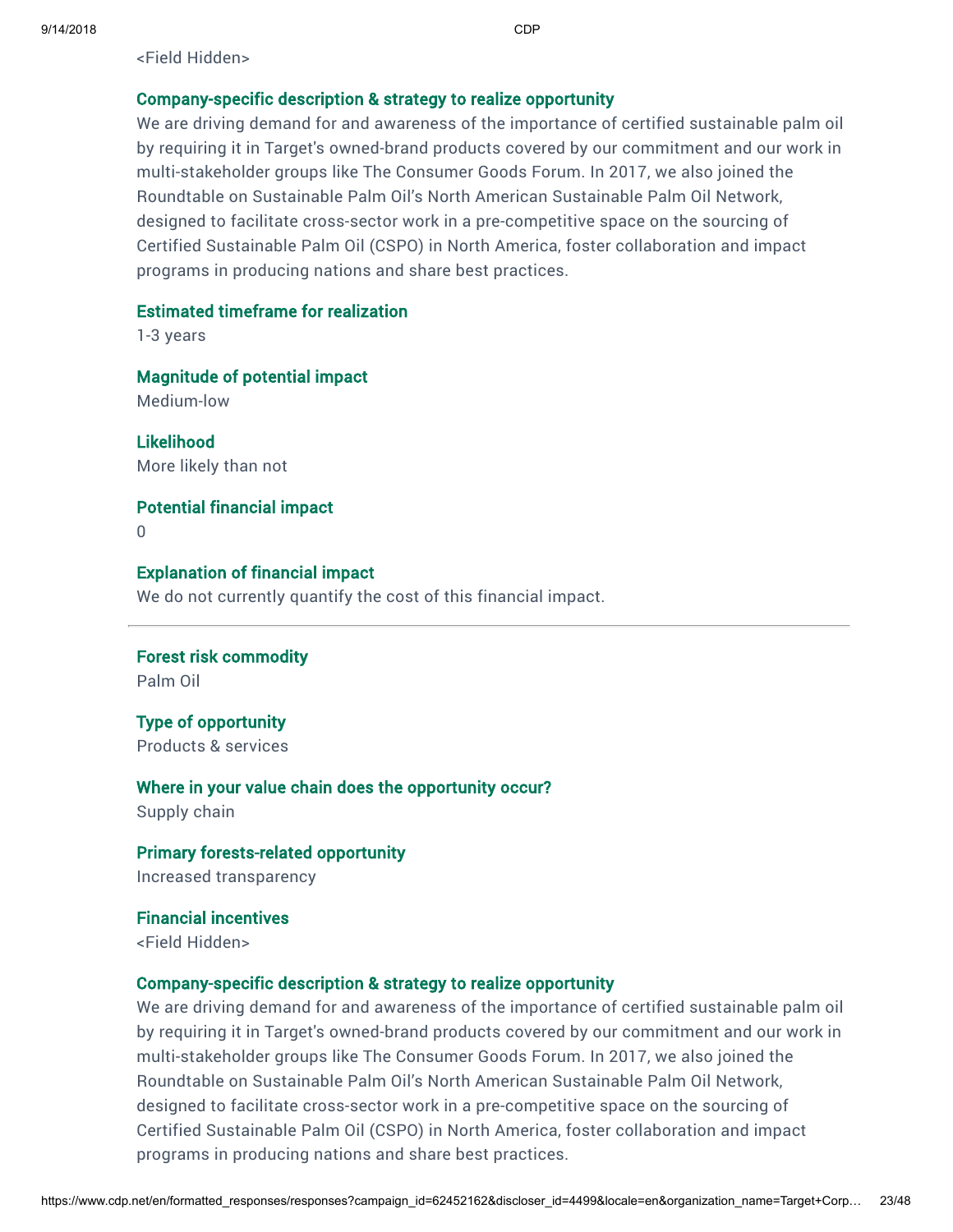Estimated timeframe for realization

1-3 years

### Magnitude of potential impact

Please select

## Likelihood

Please select

### Potential financial impact

## Explanation of financial impact

Forest risk commodity Palm Oil

Type of opportunity Markets

# Where in your value chain does the opportunity occur?

Supply chain

# Primary forests-related opportunity

Driving demand for sustainable materials

### Financial incentives

<Field Hidden>

### Company-specific description & strategy to realize opportunity

We are driving demand for and awareness of the importance of certified sustainable palm oil by requiring it in Target's owned-brand products covered by our commitment and our work in multi-stakeholder groups like The Consumer Goods Forum. In 2017, we also joined the Roundtable on Sustainable Palm Oil's North American Sustainable Palm Oil Network, designed to facilitate cross-sector work in a pre-competitive space on the sourcing of Certified Sustainable Palm Oil (CSPO) in North America, foster collaboration and impact programs in producing nations and share best practices.

## Estimated timeframe for realization

Please select

## Magnitude of potential impact

Please select

Likelihood Please select

## Potential financial impact

## Explanation of financial impact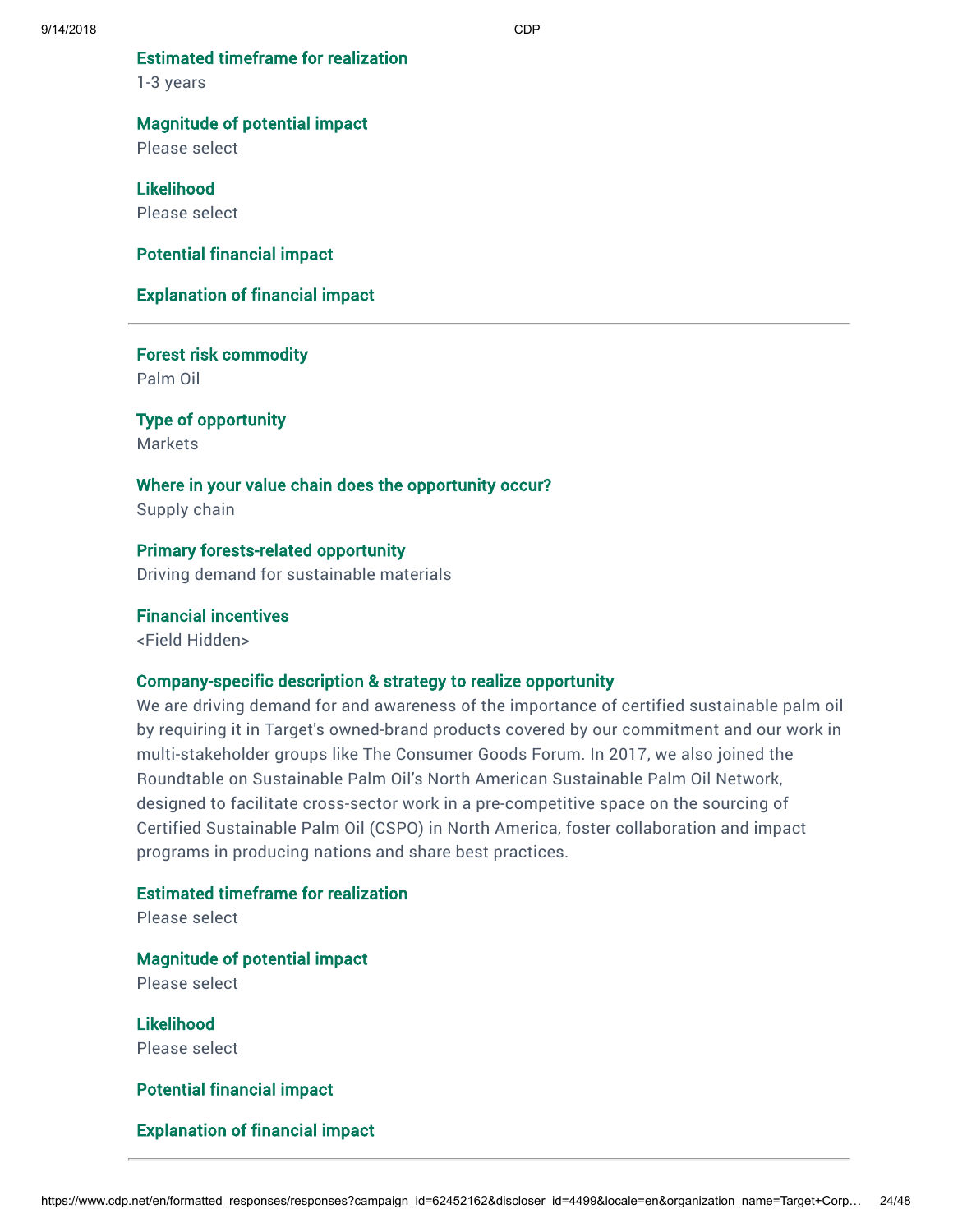Forest risk commodity

Palm Oil

### Type of opportunity

Markets

## Where in your value chain does the opportunity occur?

Supply chain

## Primary forests-related opportunity

<Field Hidden>

## Financial incentives

<Field Hidden>

## Company-specific description & strategy to realize opportunity

We are driving demand for and awareness of the importance of certified sustainable palm oil by requiring it in Target's owned-brand products covered by our commitment and our work in multi-stakeholder groups like The Consumer Goods Forum. In 2017, we also joined the Roundtable on Sustainable Palm Oil's North American Sustainable Palm Oil Network, designed to facilitate cross-sector work in a pre-competitive space on the sourcing of Certified Sustainable Palm Oil (CSPO) in North America, foster collaboration and impact programs in producing nations and share best practices.

## Estimated timeframe for realization

Please select

Magnitude of potential impact

Please select

Likelihood Please select

Potential financial impact

Explanation of financial impact

# F4. Governance

## F4.1

## (F4.1) Does your organization have a policy that includes forests-related issues?

Yes, we have a documented forests policy that is publicly available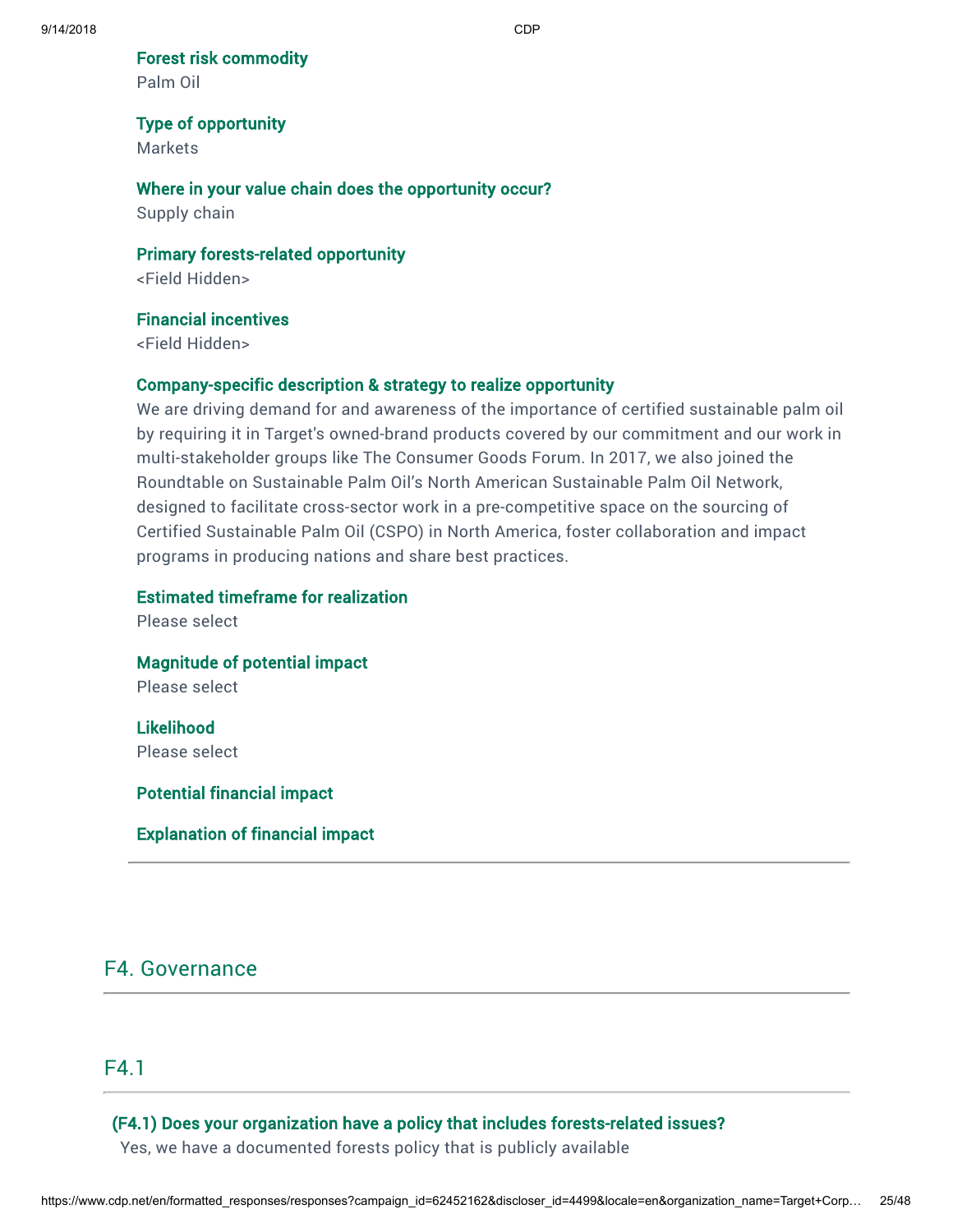## F4.1a

## (F4.1a) Select the options to describe the scope and content of your policy.

|     | Scope                        | Content                                                                                                                                                                                                                                                                                | Please explain                                                                                                    |
|-----|------------------------------|----------------------------------------------------------------------------------------------------------------------------------------------------------------------------------------------------------------------------------------------------------------------------------------|-------------------------------------------------------------------------------------------------------------------|
| Row | Selected<br>products<br>only | Commitment to avoiding deforestation and<br>forest degradation<br>Commitment to protect rights and<br>livelihoods of local communities<br>List of timebound commitments and<br>targets<br>Reference to international standards and<br>widely-recognized forests-related<br>initiatives | Please see our Corporate site:<br>https://corporate.target.com/corporate-<br>responsibility/planet/deforestation. |

## F4.1b

## (F4.1b) Do you have commodity specific sustainability policy(ies)? If yes, select the options that best describe their scope and content.

| Do you have    | $  \mathsf{Scope}  $ | Content | Please explain |
|----------------|----------------------|---------|----------------|
| a commodity    |                      |         |                |
| specific       |                      |         |                |
| sustainability |                      |         |                |
| policy?        |                      |         |                |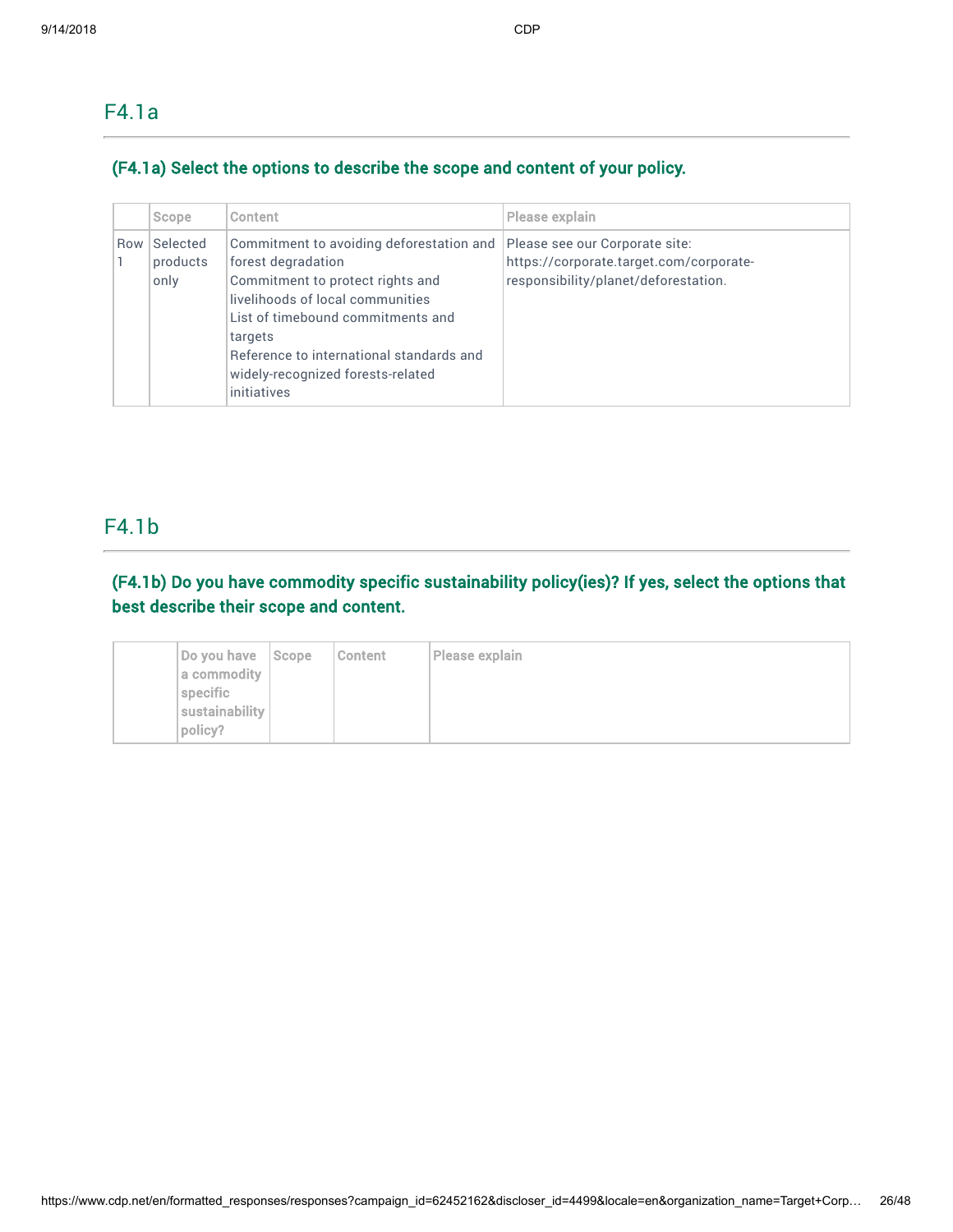|        | Do you have<br>a commodity<br>specific<br>sustainability<br>policy? | Scope                        | Content                                                                                                                                                                                                                                                                                                                                                                                                                                                                               | Please explain                                                                                                                                                                                                                                                                                                                                                                                                                                                                                                                                                   |
|--------|---------------------------------------------------------------------|------------------------------|---------------------------------------------------------------------------------------------------------------------------------------------------------------------------------------------------------------------------------------------------------------------------------------------------------------------------------------------------------------------------------------------------------------------------------------------------------------------------------------|------------------------------------------------------------------------------------------------------------------------------------------------------------------------------------------------------------------------------------------------------------------------------------------------------------------------------------------------------------------------------------------------------------------------------------------------------------------------------------------------------------------------------------------------------------------|
| Timber | Yes                                                                 | Selected<br>products<br>only | Commitment<br>to avoiding<br>deforestation<br>and forest<br>degradation<br>Commitment<br>to protect<br>rights and<br>livelihoods of<br>local<br>communities<br>Commitments<br>beyond<br>regulatory<br>compliance<br>Recognition<br>of the overall<br>importance of<br>forests and<br>other natural<br>habitats<br>List of<br>timebound<br>commitments<br>and targets<br>Reference to<br>international<br>standards<br>and widely-<br>recognized<br>forests-<br>related<br>initiatives | Target believes that use of post-consumer recycled and<br>alternative (non-wood) fibers should be increased to reduce the<br>pressure on forests. Target aims to increase the use of recycled<br>materials in our products and packaging when available and<br>meeting product performance requirements and competitive<br>market conditions. Read more about Target's work in this space by<br>reviewing the Forest Products section of our corporate website<br>(LINK: https://corporate.target.com/corporate-<br>responsibility/planet/sustainable-products). |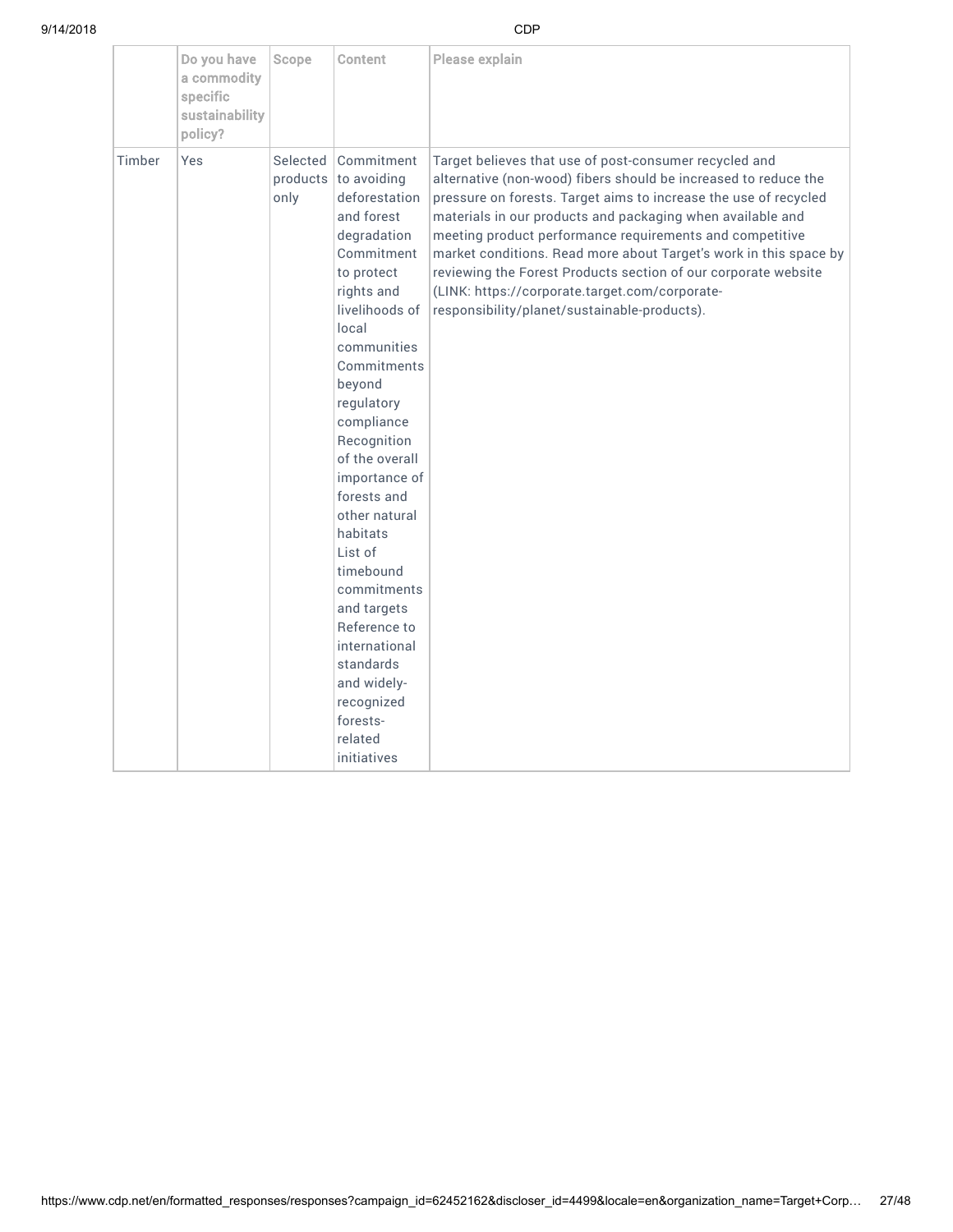|                    | Do you have<br>a commodity<br>specific<br>sustainability<br>policy? | Scope                           | Content                                                                                                                                                                                                                                                                                                                                                                                                                                                                                                                   | Please explain                                                                                                                                                                                       |
|--------------------|---------------------------------------------------------------------|---------------------------------|---------------------------------------------------------------------------------------------------------------------------------------------------------------------------------------------------------------------------------------------------------------------------------------------------------------------------------------------------------------------------------------------------------------------------------------------------------------------------------------------------------------------------|------------------------------------------------------------------------------------------------------------------------------------------------------------------------------------------------------|
| Palm Oil           | Yes                                                                 | Selected<br>only                | Commitment<br>products to avoiding<br>deforestation<br>and forest<br>degradation<br>Commitment<br>to protect<br>rights and<br>livelihoods of<br>local<br>communities<br>Commitment<br>to<br>transparency<br>Description of<br>forest risk<br>commodities.<br>parts of the<br>business, and<br>stages of<br>value-chain<br>covered by<br>the policy<br>List of<br>timebound<br>commitments<br>and targets<br>Reference to<br>international<br>standards<br>and widely-<br>recognized<br>forests-<br>related<br>initiatives | Read more about Target's work in this space by reviewing the<br>Palm Oil section of our corporate website (LINK:<br>https://corporate.target.com/corporate-<br>responsibility/responsible-sourcing). |
| Cattle<br>Products | <field<br>Hidden&gt;</field<br>                                     | <field<br>Hidden&gt;</field<br> | <field<br>Hidden&gt;</field<br>                                                                                                                                                                                                                                                                                                                                                                                                                                                                                           | <field hidden=""></field>                                                                                                                                                                            |
| Soy                | <field<br>Hidden&gt;</field<br>                                     | <field<br>Hidden&gt;</field<br> | <field<br>Hidden&gt;</field<br>                                                                                                                                                                                                                                                                                                                                                                                                                                                                                           | <field hidden=""></field>                                                                                                                                                                            |
| Other -<br>Rubber  | <field<br>Hidden&gt;</field<br>                                     | <field<br>Hidden&gt;</field<br> | <field<br>Hidden&gt;</field<br>                                                                                                                                                                                                                                                                                                                                                                                                                                                                                           | <field hidden=""></field>                                                                                                                                                                            |
| Other              | <field<br>Hidden&gt;</field<br>                                     | <field<br>Hidden&gt;</field<br> | <field<br>Hidden&gt;</field<br>                                                                                                                                                                                                                                                                                                                                                                                                                                                                                           | <field hidden=""></field>                                                                                                                                                                            |

## F4.2

## (F4.2) Is there board-level oversight of forests-related issues within your organization?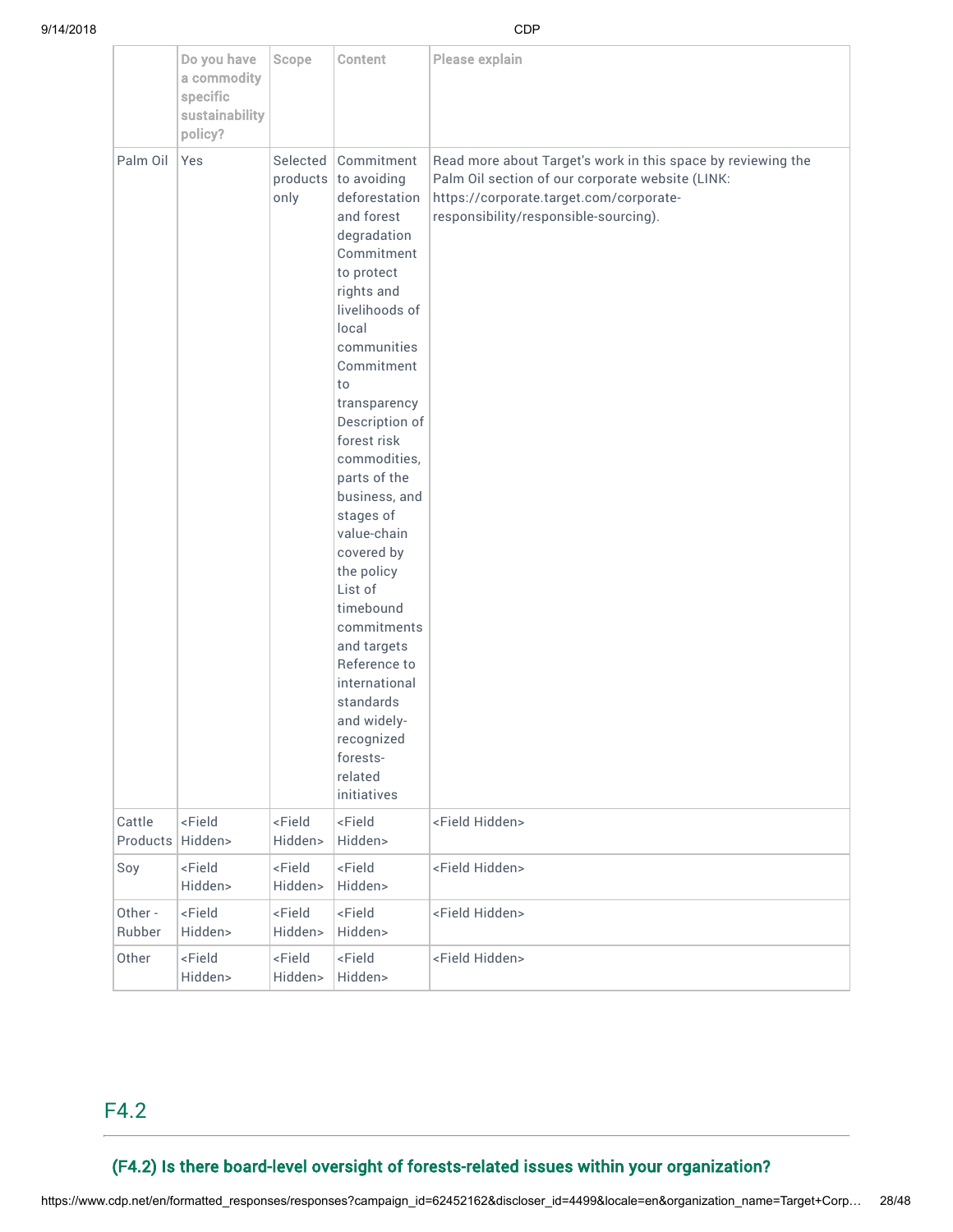## F4.2a

## (F4.2a) Identify the position(s) of the individual(s) on the board with responsibility for forestsrelated issues.

| <b>Position of</b><br>individual                                            | Please explain                                                                                                                                                                                                                                                                                                                                                                                                                                                                                                                                                                                                                                                                                                                                                                                             |
|-----------------------------------------------------------------------------|------------------------------------------------------------------------------------------------------------------------------------------------------------------------------------------------------------------------------------------------------------------------------------------------------------------------------------------------------------------------------------------------------------------------------------------------------------------------------------------------------------------------------------------------------------------------------------------------------------------------------------------------------------------------------------------------------------------------------------------------------------------------------------------------------------|
| Other,<br>please<br>specify<br>(Nominating<br>&<br>Governance<br>Committee) | Target's Board of Directors retains oversight responsibility over the Corporation's key strategic risks<br>including those relating to corporate responsibility matters. The Nominating & Governance Committee<br>of the Board of Directors has overall oversight responsibility over corporate responsibility matters.<br>Target recognizes that environmental, social and governance issues are of increasing importance to<br>many investors. The Vice President of Corporate Responsibility and the Corporate Responsibility team<br>work with functional leaders across the company to determine strategies, policies and goals related to<br>sustainability and regularly report to and seek input from the Nominating & Governance Committee on<br>those matters, including forests-related issues. |

## F4.2b

## (F4.2b) Provide further details on the board's oversight of forests-related issues.

|     | <b>Frequency that forests-</b><br>related issues are a<br>scheduled agenda item   issues are integrated | Governance mechanisms<br>into which forests-related                                                | Please explain                                                                                                                                                          |
|-----|---------------------------------------------------------------------------------------------------------|----------------------------------------------------------------------------------------------------|-------------------------------------------------------------------------------------------------------------------------------------------------------------------------|
| Row | Scheduled - some<br>meetings                                                                            | Reviewing and quiding<br>corporate responsibility<br>strategy<br>Reviewing and quiding<br>strategy | Target's Vice President of Corporate Responsibility<br>presents to the Nominating and Governance Committee<br>semi-annually on corporate responsibility related topics. |

## F4.3

## (F4.3) Below board level, provide the highest-level management position(s) or committee(s) with responsibility for forests-related issues.

|              | <b>Name of the Responsibility</b> | Frequency of      | Please explain |
|--------------|-----------------------------------|-------------------|----------------|
| position(s)  |                                   | reporting to the  |                |
| and/or       |                                   | board on forests- |                |
| committee(s) |                                   | related issues    |                |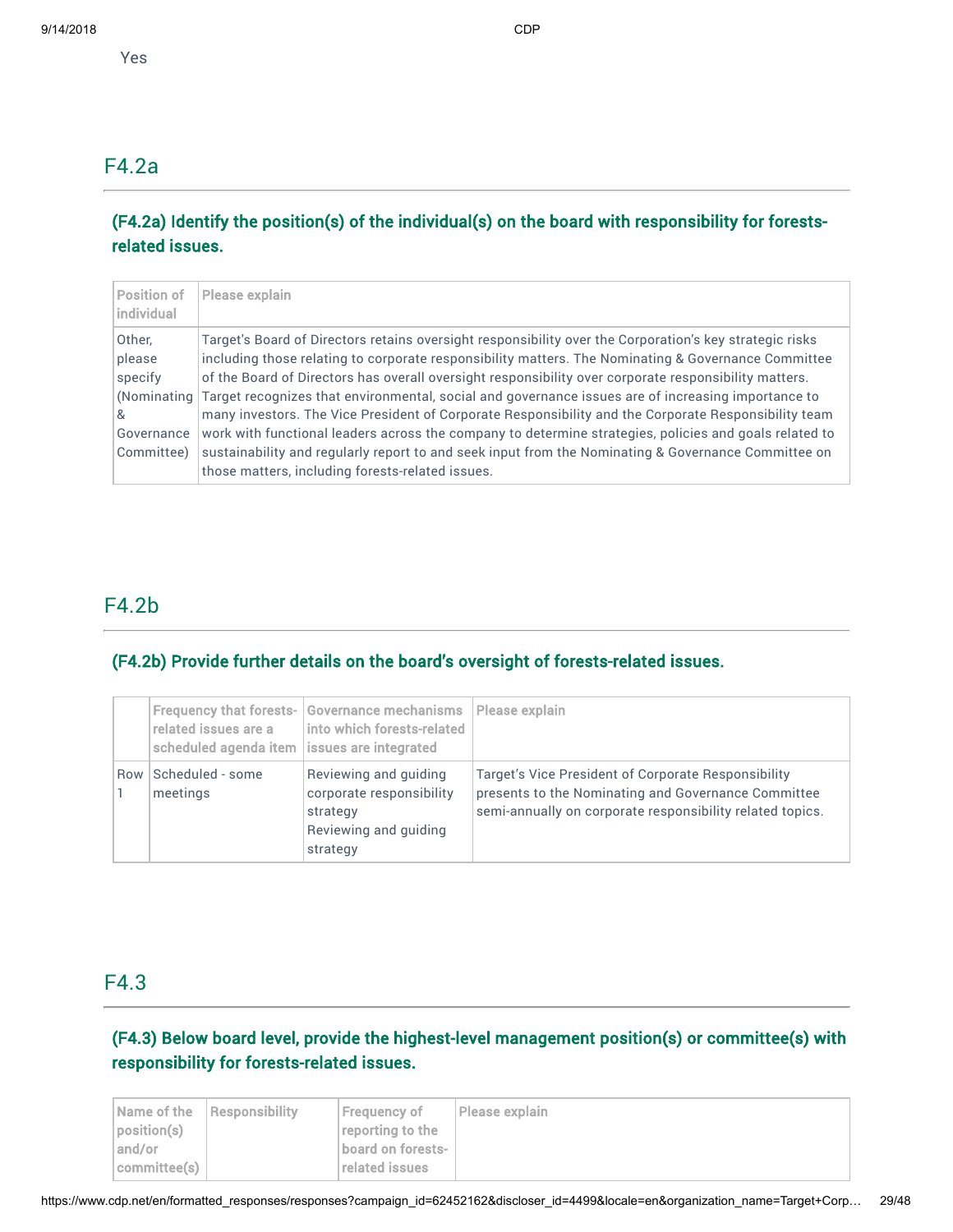| Name of the<br>position(s)<br>and/or<br>committee(s) | <b>Responsibility</b>                                                                          | Frequency of<br>reporting to the<br>board on forests-<br>related issues | Please explain                                                                                                                                                                                                            |
|------------------------------------------------------|------------------------------------------------------------------------------------------------|-------------------------------------------------------------------------|---------------------------------------------------------------------------------------------------------------------------------------------------------------------------------------------------------------------------|
| Chief<br>Officer (CSO)                               | Both assessing and<br>Sustainability   managing forests-<br>related risks and<br>opportunities | As important<br>matters arise                                           | Jennifer Silberman oversees corporate responsibility across<br>Target as the Vice President of Corporate Responsibility. She<br>reports to Rick Gomez, Executive Vice President and Chief<br>Marketing Officer at Target. |

## F4.4

## (F4.4) Do you provide incentives to C-suite employees or board members for the management of forests-related issues?

No, and we do not plan to introduce them in the next two years

## F5. Business strategy

## F5.1

## (F5.1) Are forests-related issues integrated into any aspects of your long-term strategic business plan, and if so how?

|                                             | Are<br>forests-<br>related<br><i>issues</i><br>integrated? | Long-<br>term<br>time<br>horizon<br>(years) | Please explain                                                                                                                                                                                                                                                                                                                                                                                            |
|---------------------------------------------|------------------------------------------------------------|---------------------------------------------|-----------------------------------------------------------------------------------------------------------------------------------------------------------------------------------------------------------------------------------------------------------------------------------------------------------------------------------------------------------------------------------------------------------|
| Long-term<br>business<br>objectives         | Yes,<br>forests-<br>related<br>issues are<br>integrated    | $5 - 10$                                    | Please reference the following links: Target Deforestation Policy:<br>https://corporate.target.com/corporate-responsibility/planet/deforestation Target's<br><b>Forest Products Policy:</b><br>https://corporate.target.com/_media/TargetCorp/csr/pdf/Target-Forest-Products-<br>Policy.pdf Target's Palm Oil commitments: https://corporate.target.com/corporate-<br>responsibility/responsible-sourcing |
| Strategy<br>for long-<br>term<br>objectives | Yes.<br>forests-<br>related<br>issues are<br>integrated    | $5 - 10$                                    | Please reference the following links: Target Deforestation Policy:<br>https://corporate.target.com/corporate-responsibility/planet/deforestation Target's<br><b>Forest Products Policy:</b><br>https://corporate.target.com/_media/TargetCorp/csr/pdf/Target-Forest-Products-<br>Policy.pdf Target's Palm Oil commitments: https://corporate.target.com/corporate-<br>responsibility/responsible-sourcing |
| Financial<br>planning                       | Please<br>select                                           | <field<br>Hidden&gt;</field<br>             |                                                                                                                                                                                                                                                                                                                                                                                                           |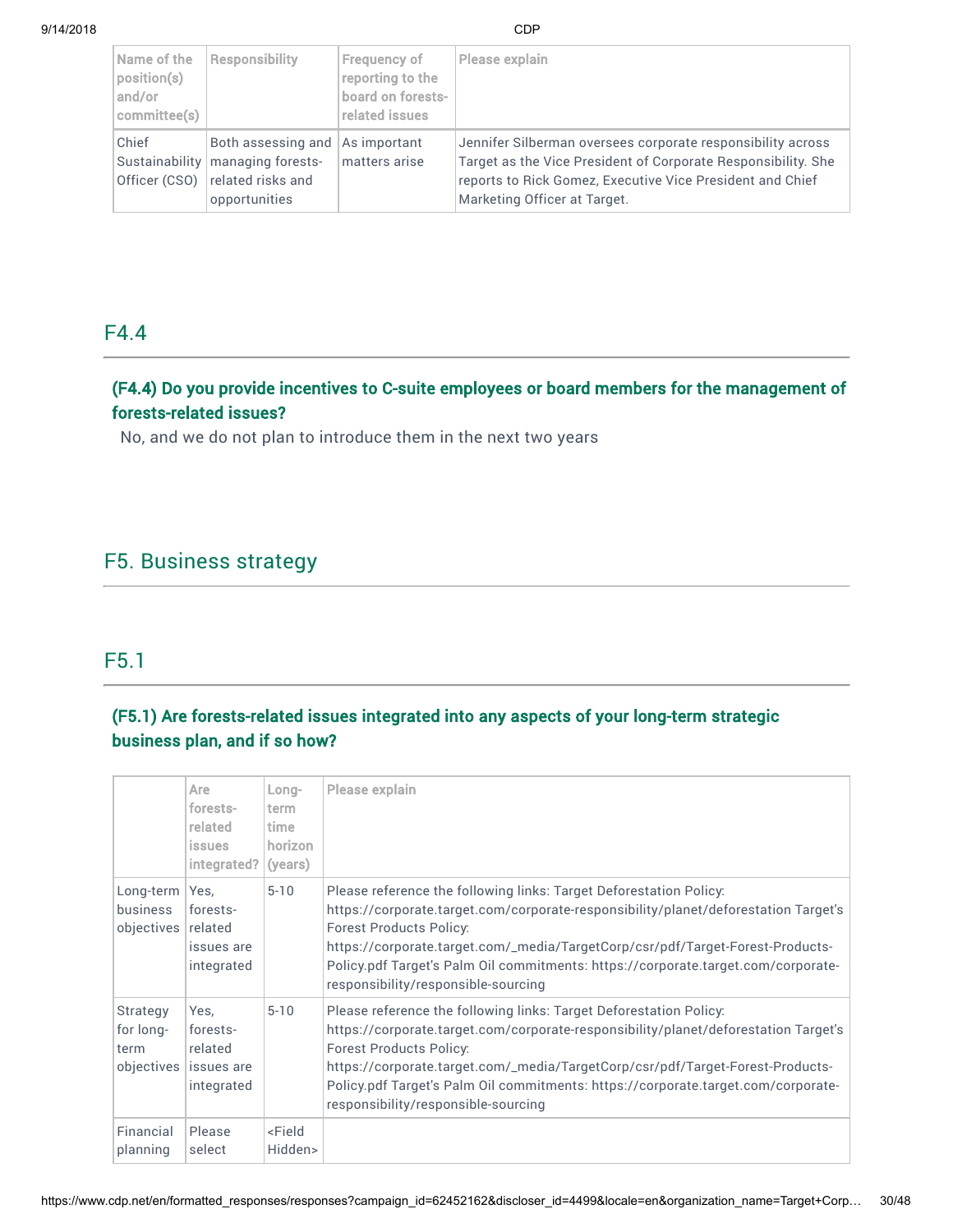## F6. Implementation

## F6.1

(F6.1) Has your organization made a public commitment to reduce or remove deforestation and/or forest degradation from its direct operations and/or supply chain? No

## F6.2

(F6.2) Did you have any quantified targets for increasing sustainable production and/or consumption of your disclosed commodity(ies) that were active during the reporting year? Yes

## F6.2a

(F6.2a) Provide details of your target(s) for increasing sustainable production and/or consumption of the disclosed commodity(ies), and progress made.

Target reference number Target 1

Forest risk commodity

Timber

## Form of commodity covered

Paper Boards, plywood, engineered wood Primary packaging Cellulose-based textile fiber

Type of target Third-party certification scheme

Coverage Supply chain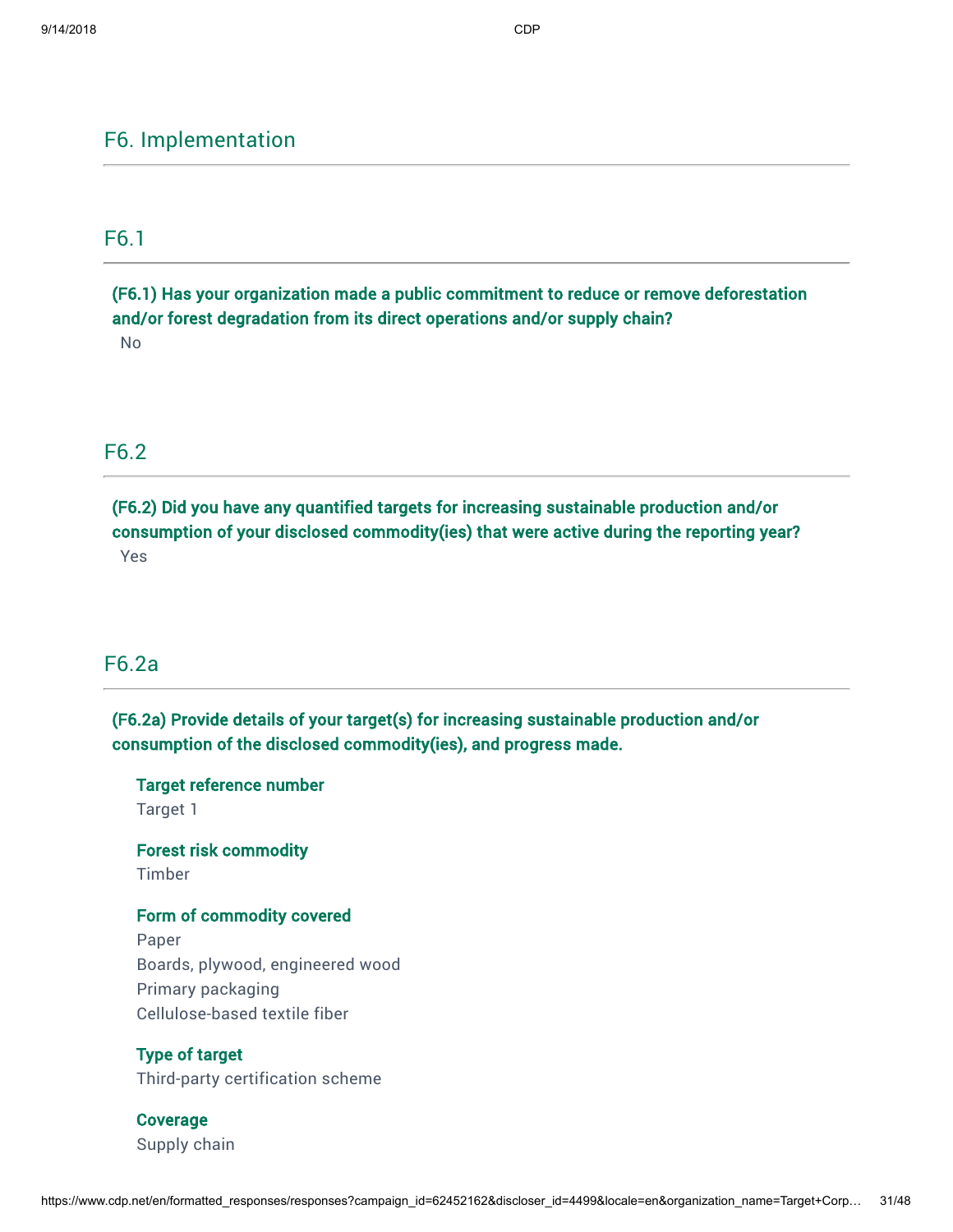### Traceability point

<Field Hidden>

## Third-party certification scheme

FSC Chain of Custody FSC Controlled Wood PEFC Chain of Custody SFI Chain of Custody

### Start year

2016

## Start figure

0%

### Target year

2018

### Target

100%

### % achieved

1-10%

### Please explain

By the end of fiscal year 2018, the Spritz brand will be fully compliant with our forest products policy. In 2017, the Spritz team started introducing Forest Stewardship Council (FSC) Chain-of-Custody certification to meet this goal. Negotiations for 2018 indicate that the Spritz brand is on track to meet this goal by the end of 2018.

Target reference number

Target 2

Forest risk commodity Palm Oil

## Form of commodity covered

Refined palm oil Palm oil derivatives Palm kernel oil derivatives

## Type of target

Third-party certification scheme

Coverage Supply chain

Traceability point <Field Hidden>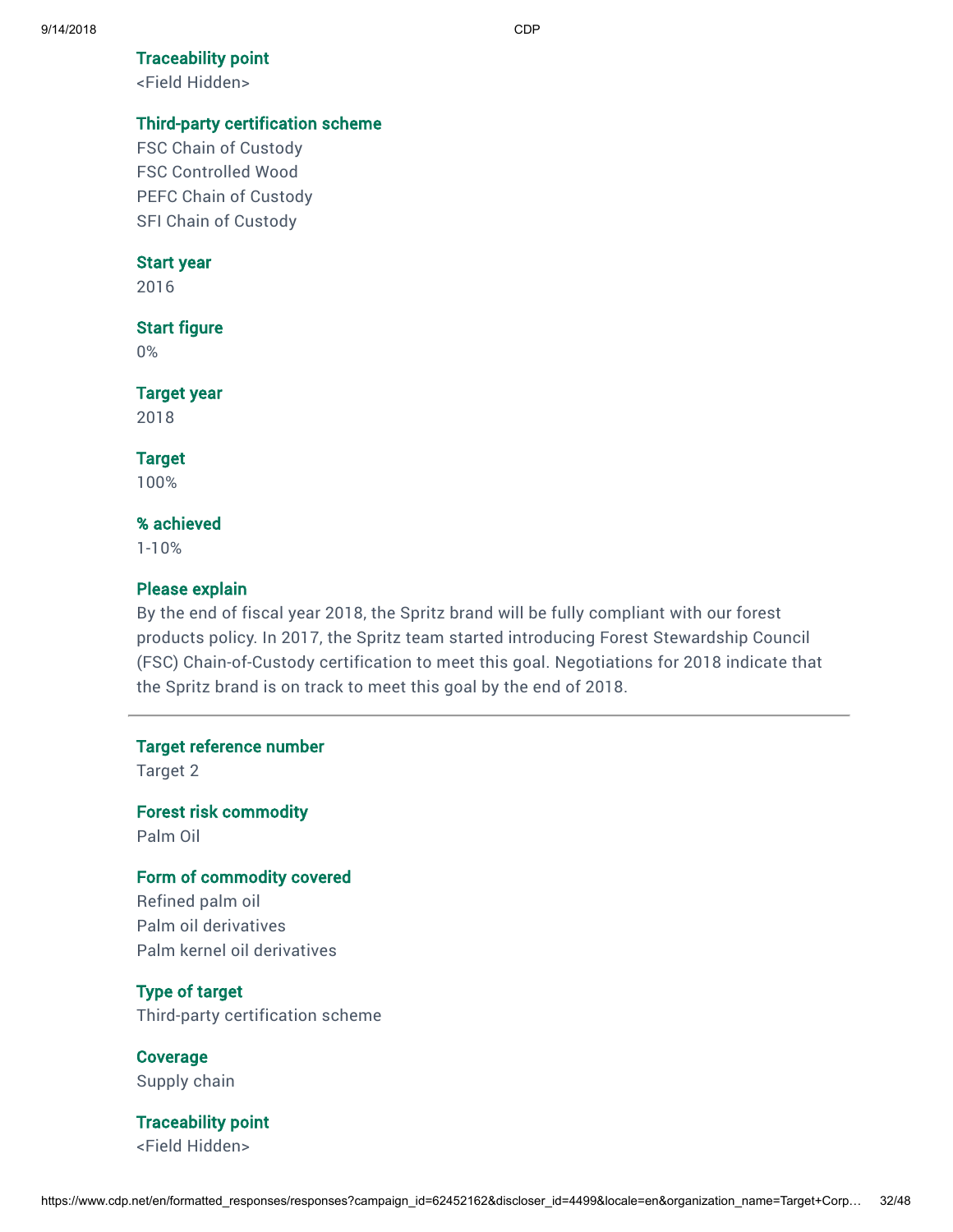Third-party certification scheme

RSPO Segregated RSPO Mass Balance RSPO Book and Claim

### Start year

Start figure

0%

### Target year

2018

## **Target**

100%

## % achieved

31-40%

## Please explain

All palm oil in Target's owned-brand food (Market Pantry, Archer Farms, Simply Balanced), personal care (up&up) and household cleaning products (up&up) will be fully traceable and sustainably sourced by 2018 or sooner. In 2017, 37.4 percent of palm oil in products covered by our commitment were certified sustainable under one of the supply chain models. Target continues to engage its vendors on the implementation of Target's responsible palm oil sourcing commitment.

### Target reference number

Target 3

## Forest risk commodity

Timber

### Form of commodity covered

Paper Boards, plywood, engineered wood Primary packaging Cellulose-based textile fiber

## Type of target

Third-party certification scheme

Coverage Supply chain

Traceability point <Field Hidden>

## Third-party certification scheme

FSC Chain of Custody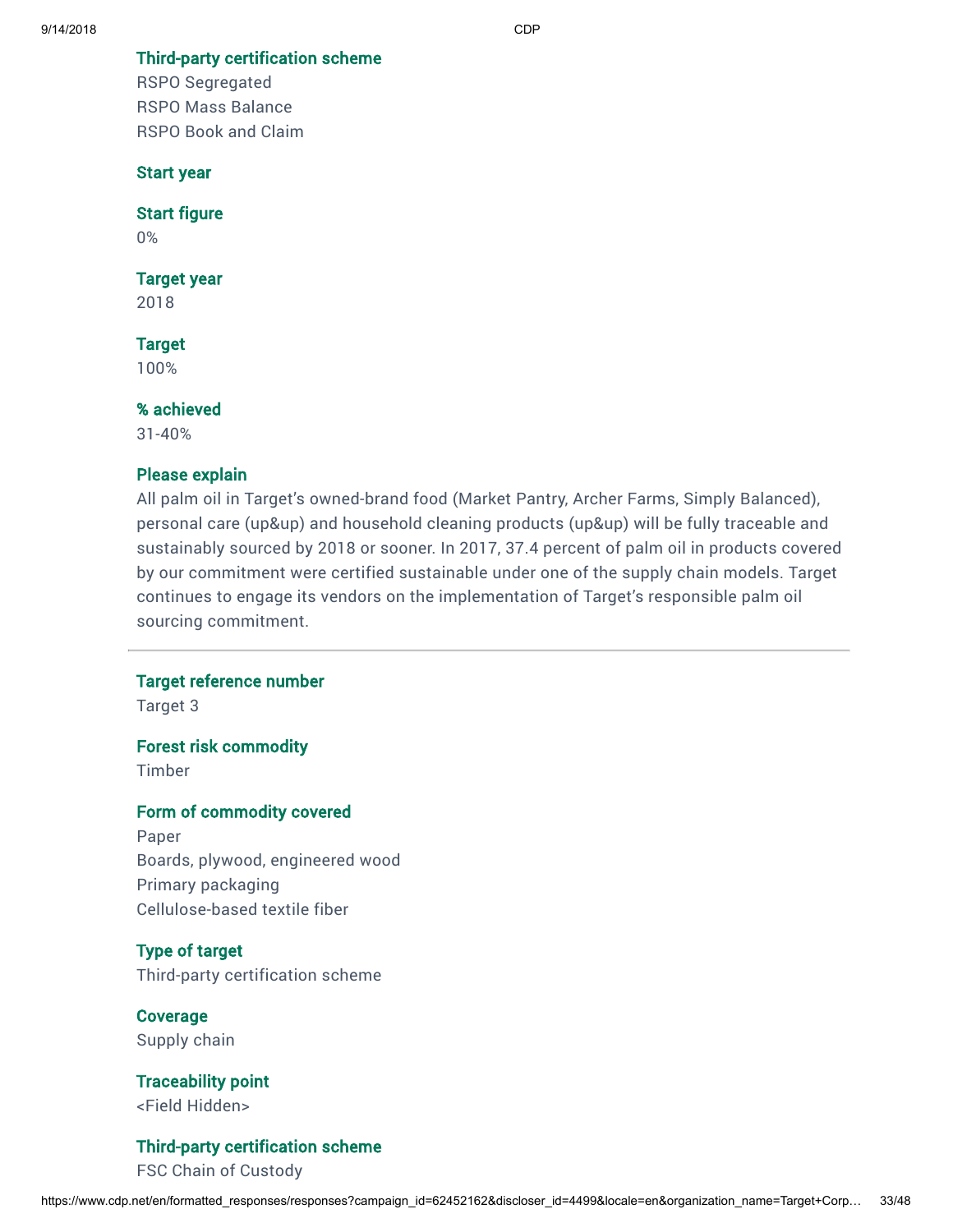FSC Controlled Wood PEFC Chain of Custody SFI Chain of Custody

### Start year

2017

### Start figure

11-20%

### Target year

2022

### **Target**

100%

## % achieved

11-20%

## Please explain

Source all owned-brand, paper-based packaging from sustainably managed forests by 2022. Our 13.9 percent progress in 2017 is based on reporting from our Home, Hardlines and Apparel & Accessories categories. Continued work on this goal revolves around additional baseline assessments as well as vendor engagement. Today's work will allow Target to build the foundation for future success.

## Target reference number

Target 4

### Forest risk commodity

Timber

### Form of commodity covered

Paper Boards, plywood, engineered wood Primary packaging Cellulose-based textile fiber

## Type of target

Third-party certification scheme

Coverage Supply chain

Traceability point <Field Hidden>

## Third-party certification scheme

FSC Chain of Custody FSC Controlled Wood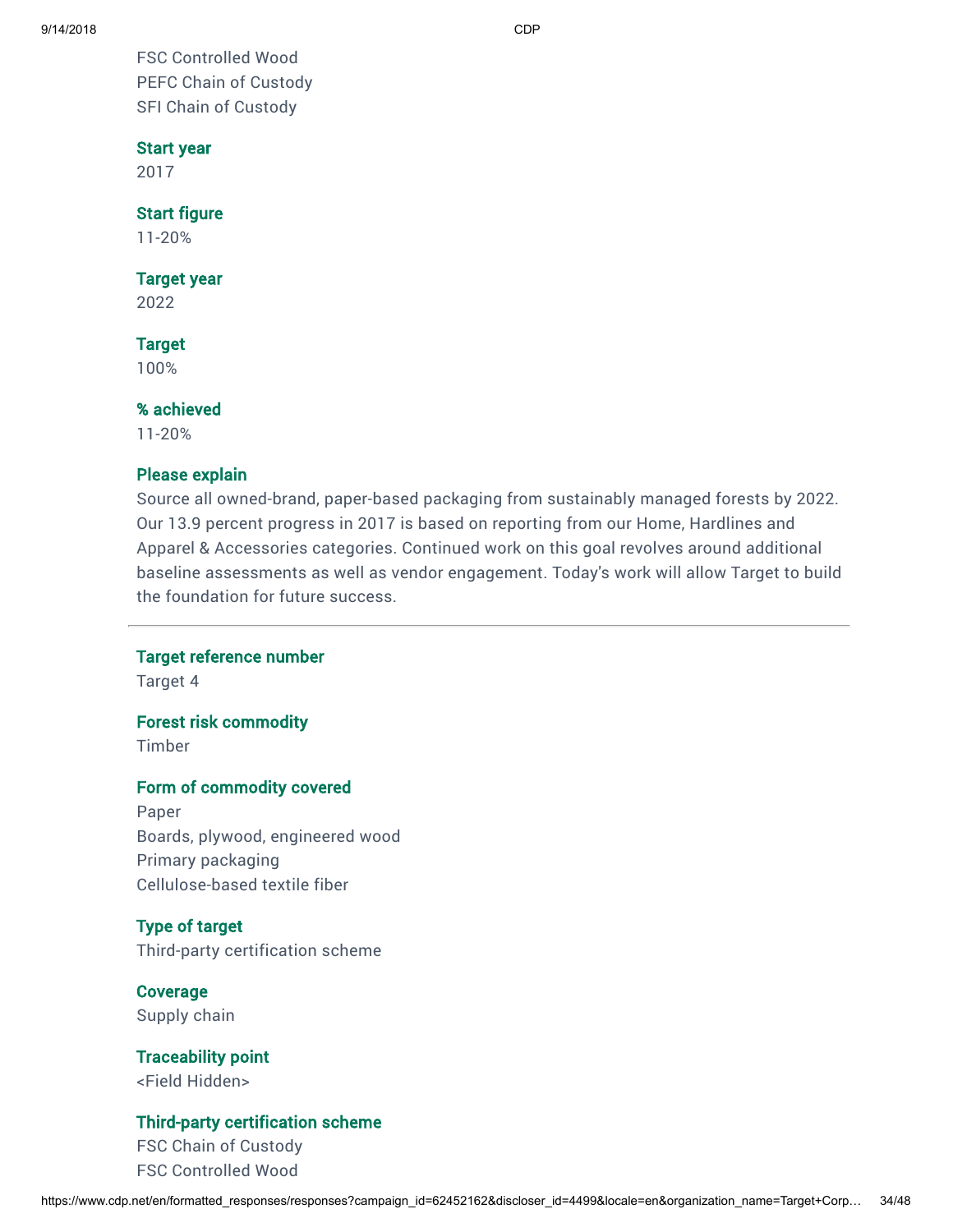9/14/2018 CDP

PEFC Chain of Custody SFI Chain of Custody

## Start year

2017

## Start figure

0%

## Target year

Target

100%

## % achieved

Please select

## Please explain

Aim to source all of the wood, paper, paper-based packaging and wood-based fiber used in Target's owned-brand products from forests that are well-managed and credibly certified – and whenever possible, from post-consumer recycled materials

## Target reference number

Target 5

## Forest risk commodity

Timber

## Form of commodity covered

Paper Boards, plywood, engineered wood Primary packaging Cellulose-based textile fiber

# Type of target

Third-party certification scheme

Coverage Supply chain

## Traceability point <Field Hidden>

## Third-party certification scheme

FSC Chain of Custody FSC Controlled Wood PEFC Chain of Custody SFI Chain of Custody

## Start year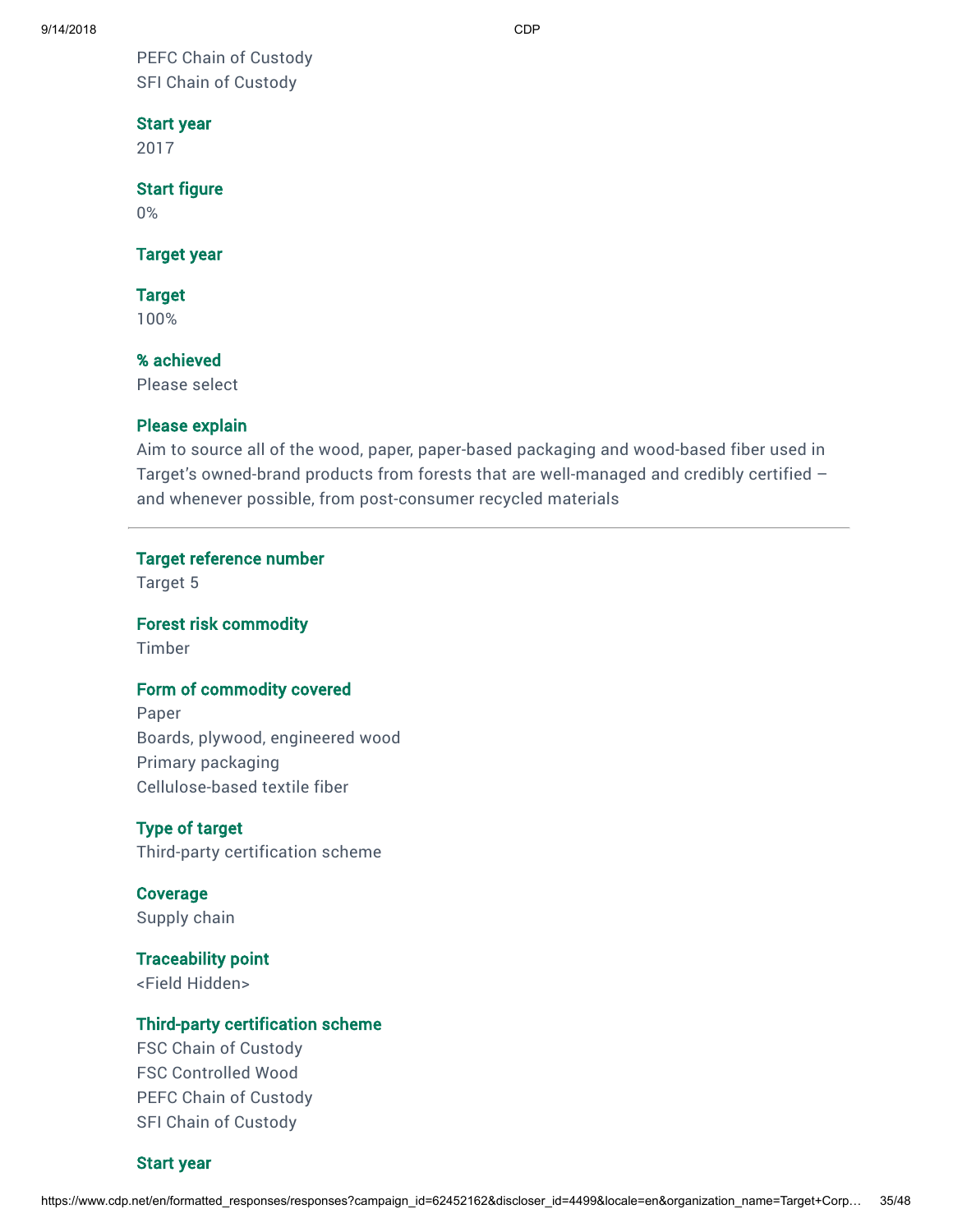2017

## Start figure

0%

## Target year

2020

## Target

100%

## % achieved

Don't know

## Please explain

By the end of 2020, the up&up, Pillowfort and Cat & Jack brands will be fully compliant with our forest products policy.

## Target reference number

Target 6

## Forest risk commodity

Timber

## Form of commodity covered

Paper Boards, plywood, engineered wood Primary packaging Cellulose-based textile fiber

## Type of target

Third-party certification scheme

### Coverage

Supply chain

### Traceability point

<Field Hidden>

## Third-party certification scheme

FSC Chain of Custody FSC Controlled Wood PEFC Chain of Custody SFI Chain of Custody

### Start year

2017

## Start figure

Don't know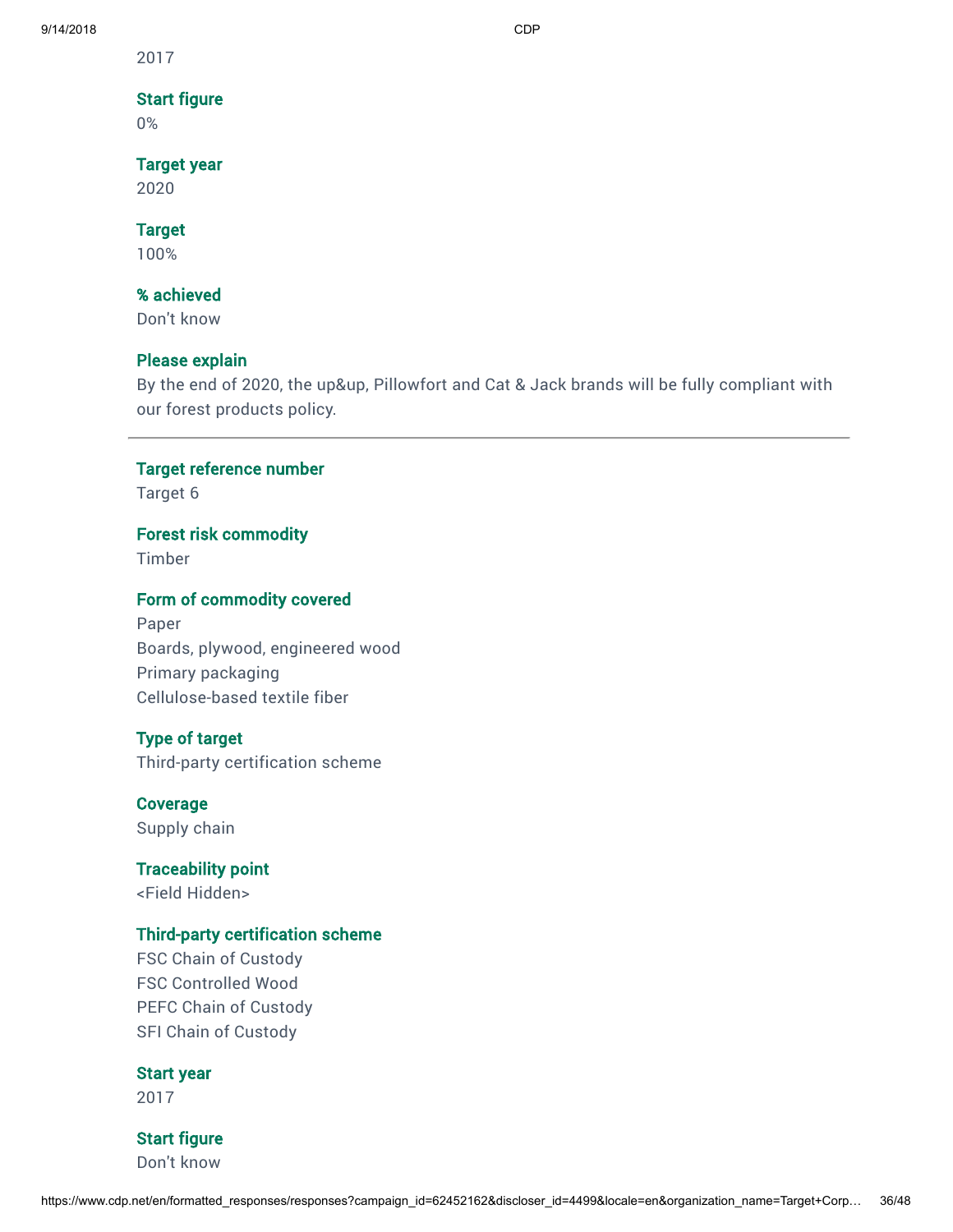### Target year

2022

## Target

100%

## % achieved

Don't know

## Please explain

By the end of 2022, the Threshold and Smith & Hawken brands will be fully compliant with our forest products policy.

## F6.3

## (F6.3) Do you have traceability system(s) in place to track and monitor the origin of your disclosed commodity(ies)?

|                 | Do you have system(s) in place? |
|-----------------|---------------------------------|
| Timber          | <b>No</b>                       |
| Palm Oil        | <b>Yes</b>                      |
| Cattle products | <field hidden=""></field>       |
| Soy             | <field hidden=""></field>       |
| Other - Rubber  | <field hidden=""></field>       |
| Other           | <field hidden=""></field>       |

## F6.3a

## (F6.3a) Provide details on the level of traceability your organization has for your disclosed commodity(ies).

|                    | % of total<br>production/consumption<br>volume traceable | Point to which<br>commodity is<br>traceable | Description of<br>traceability system | <b>Exclusions</b>               | Description of<br>exclusion     |
|--------------------|----------------------------------------------------------|---------------------------------------------|---------------------------------------|---------------------------------|---------------------------------|
| Timber             | <field hidden=""></field>                                | <field hidden=""></field>                   | <field hidden=""></field>             | <field<br>Hidden&gt;</field<br> | <field<br>Hidden&gt;</field<br> |
| Palm Oil           | $1 - 5%$                                                 | Forest management<br>unit                   | Chain-of-Custody<br>certification     | Specific<br>product<br>line(s)  |                                 |
| Cattle<br>products | <field hidden=""></field>                                | <field hidden=""></field>                   | <field hidden=""></field>             | <field<br>Hidden&gt;</field<br> | <field<br>Hidden&gt;</field<br> |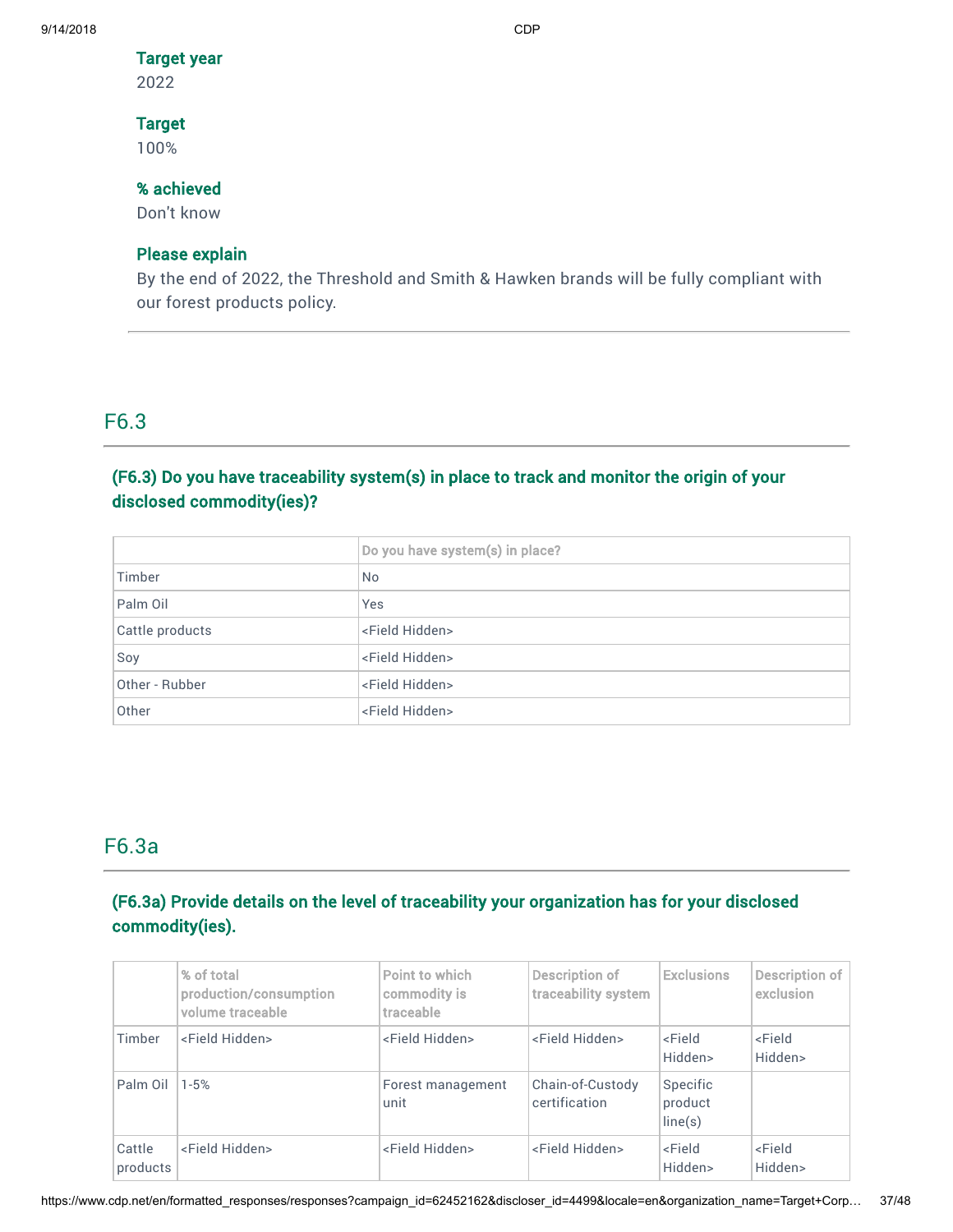|                   | % of total<br>production/consumption<br>volume traceable | Point to which<br>commodity is<br>traceable | Description of<br>traceability system | <b>Exclusions</b>               | Description of<br>exclusion     |
|-------------------|----------------------------------------------------------|---------------------------------------------|---------------------------------------|---------------------------------|---------------------------------|
| Soy               | <field hidden=""></field>                                | <field hidden=""></field>                   | <field hidden=""></field>             | <field<br>Hidden&gt;</field<br> | <field<br>Hidden&gt;</field<br> |
| Other -<br>Rubber | <field hidden=""></field>                                | <field hidden=""></field>                   | <field hidden=""></field>             | <field<br>Hidden&gt;</field<br> | <field<br>Hidden&gt;</field<br> |
| Other             | <field hidden=""></field>                                | <field hidden=""></field>                   | <field hidden=""></field>             | <field<br>Hidden&gt;</field<br> | <field<br>Hidden&gt;</field<br> |

## F6.3b

## (F6.3b) Why do you not have system(s) in place to track and monitor the origin of your disclosed commodity(ies) and what are your plans to develop these in the future?

| Forest risk<br>commodity | Primary reason                     | Please explain                                                                        |
|--------------------------|------------------------------------|---------------------------------------------------------------------------------------|
| Timber                   | Insufficient data on<br>operations | We are in the process of implementing a system to track and monitor $ $<br>this data. |

## F6.4

(F6.4) Do you specify any third-party certification schemes for your disclosed commodity(ies)? Indicate the volume and percentage of your production and/or consumption covered.

## Forest risk commodity

Timber

## Do you specify any certification scheme?

Yes

## Third-party certification scheme

FSC Chain of Custody FSC Controlled Wood PEFC Chain of Custody SFI Chain of Custody

## % of total production/consumption volume certified

### Form of commodity

Paper Boards, plywood, engineered wood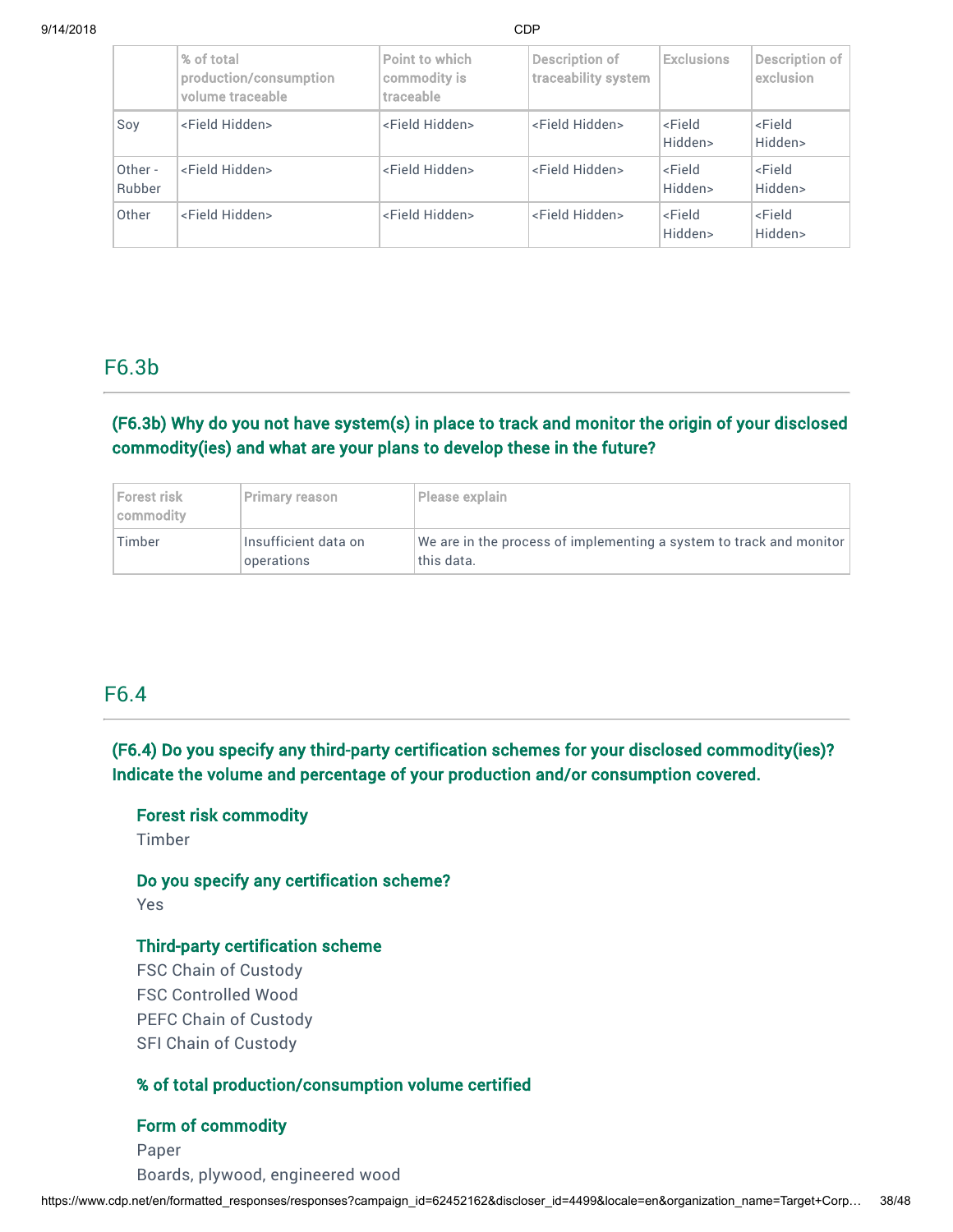Primary packaging Cellulose-based textile fiber

## Volume of production/ consumption certified

**Metric** 

Please select

## Please explain

### Forest risk commodity

Palm Oil

### Do you specify any certification scheme?

Yes

## Third-party certification scheme

RSPO producer/grower certification RSPO Identity Preserved RSPO Segregated RSPO Mass Balance RSPO Book and Claim RSPO Next

## % of total production/consumption volume certified

37.4

## Form of commodity

Crude palm oil (CPO) Crude palm kernel oil (CPKO) Refined palm oil Palm oil derivatives Palm kernel oil derivatives

### Volume of production/ consumption certified

943

## **Metric**

Metric tons

## Please explain

We continue to work closely with our owned-brand vendor base to meet our goal. In 2017, 37.4 percent of palm oil in products covered by our commitment was certified sustainable via physical certification (Mass Balance or Segregated) or covered by PalmTrace credits. Target continues to engage its vendors on the implementation of Target's responsible palm oil sourcing commitment through a biannual survey to determine the volume of palm oil and palm kernel oil used in the owned-brand products covered by its commitment, including the percentage that is certified as sustainable, classified across PalmTrace Credits, Mass Balance and Segregated. Our commitment covers palm volumes purchased directly by our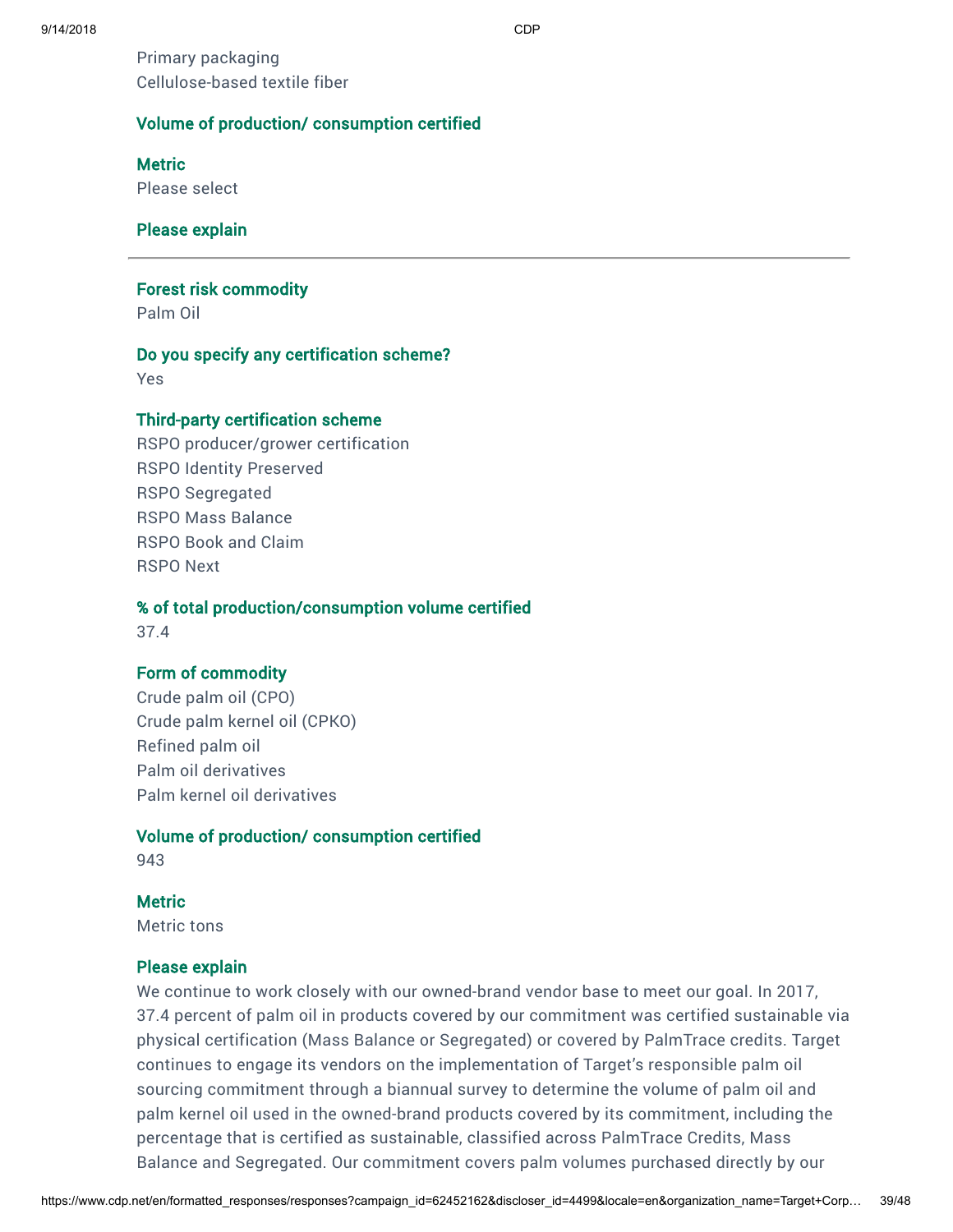vendors for use in products, vendors that source palm oil indirectly through finished product components and vendors that source palm oil and kernel derivatives in household and personal care products. In 2017, Target: • Continued collecting and validating volume and traceability data from all vendors, including supplier engagement and active follow-up, with our partner, Proforest; • Engaged with key importers into the U.S. market on traceability; • Engaged critical vendors regarding their path toward Target policy compliance; • Supported vendors/suppliers on process to deliver certified products; • Shared tools, training materials and guidance documents to aid commitment implementation; and • Joined the Roundtable on Sustainable Palm Oil's North American Sustainable Palm Oil Network, designed to facilitate cross-sector work in a pre-competitive space on the sourcing of Certified Sustainable Palm Oil (CSPO) in North America, foster collaboration and impact programs in producing nations and share best practices. Total volume of crude palm oil: 176.3 tonnes Total volume of palm kernel oil: 67.3 tonnes Total volume of other palm oil derivatives and fractions: 2,275.4 tonnes Total volume of all palm oil and palm oil derived products: 2,518.9 tonnes Certification model: RSPO Volume of palm oil and oil palm products used in the year, in our owned-brand products, that are RSPO certified: 943.0 tonnes

## F6.5

(F6.5) Do you specify any sustainable production/procurement standards for your disclosed commodity(ies), other than third-party certification? Indicate the percentage of production/consumption covered and if you monitor supplier compliance with these standards.

Forest risk commodity Timber

Do you specify any sustainability standards? No

Type of standard <Field Hidden>

Description of standard <Field Hidden>

## % of total commodity volume covered by standard

<Field Hidden>

Do you have a system in place to monitor compliance with this standard? <Field Hidden>

Type(s) of monitoring system <Field Hidden>

% of suppliers in compliance with standards <Field Hidden>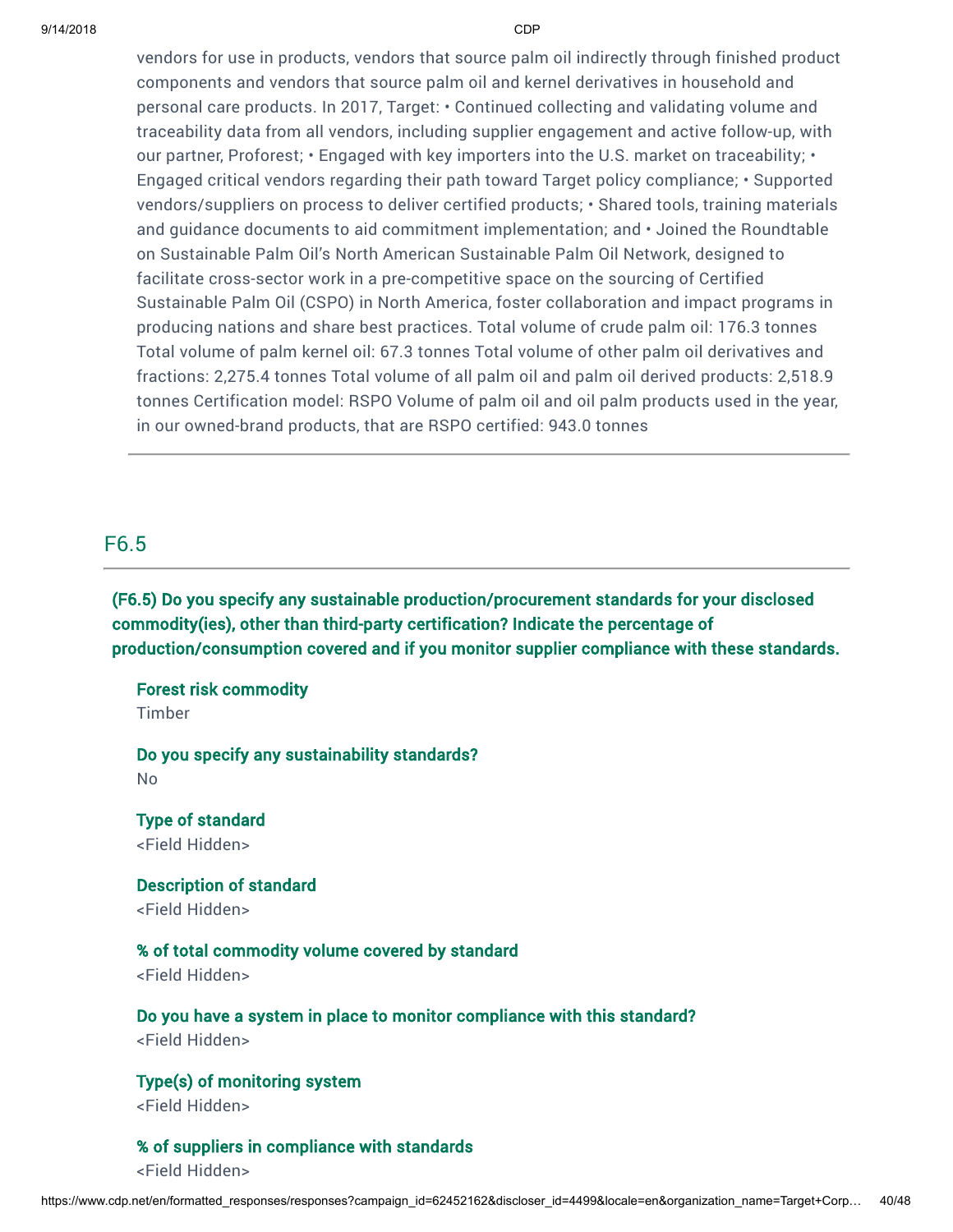## Please explain

# Forest risk commodity

Palm Oil

## Do you specify any sustainability standards? No

Type of standard <Field Hidden>

## Description of standard <Field Hidden>

# % of total commodity volume covered by standard

<Field Hidden>

## Do you have a system in place to monitor compliance with this standard? <Field Hidden>

Type(s) of monitoring system <Field Hidden>

# % of suppliers in compliance with standards

<Field Hidden>

## Please explain

## F6.7

## (F6.7) Are you working with your direct suppliers to support and improve their capacity to supply sustainable raw materials?

|                    | Are you working with direct<br>suppliers? | Supplier engagement approach                                                                                                                             | <b>Please</b><br>explain        |
|--------------------|-------------------------------------------|----------------------------------------------------------------------------------------------------------------------------------------------------------|---------------------------------|
| Timber             | Yes, working with direct<br>suppliers     | Collecting data in central database<br>Encouraging certification<br>Supplier questionnaires on environmental and social<br>indicators<br>Supplier audits |                                 |
| Palm Oil           | Yes, working with direct<br>suppliers     | Collecting data in central database<br>Encouraging certification<br>Encouraging work with multi-stakeholder groups<br>Workshops and training             |                                 |
| Cattle<br>products | <field hidden=""></field>                 | <field hidden=""></field>                                                                                                                                | <field<br>Hidden&gt;</field<br> |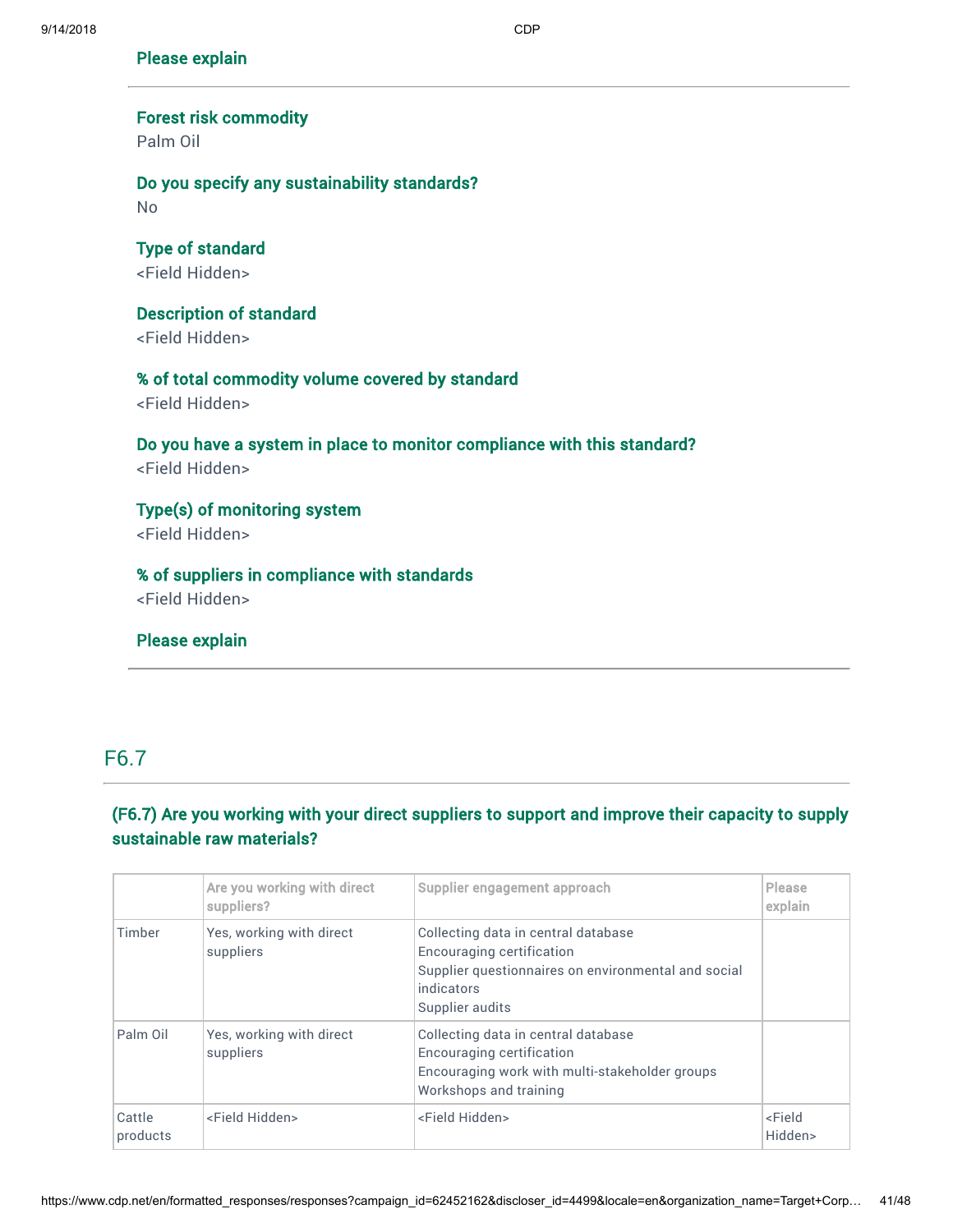|                   | Are you working with direct<br>suppliers? | Supplier engagement approach | Please<br>explain               |
|-------------------|-------------------------------------------|------------------------------|---------------------------------|
| Soy               | <field hidden=""></field>                 | <field hidden=""></field>    | <field<br>Hidden&gt;</field<br> |
| Other -<br>Rubber | <field hidden=""></field>                 | <field hidden=""></field>    | <field<br>Hidden&gt;</field<br> |
| Other             | <field hidden=""></field>                 | <field hidden=""></field>    | <field<br>Hidden&gt;</field<br> |

## F6.8

## (F6.8) Are you working beyond your first-tier supplier(s) to manage and mitigate forests-related risks?

|                 | Are you working beyond first tier?    | Please explain            |
|-----------------|---------------------------------------|---------------------------|
| Timber          | No, not working beyond the first tier |                           |
| Palm Oil        | No, not working beyond the first tier |                           |
| Cattle products | <field hidden=""></field>             | <field hidden=""></field> |
| Soy             | <field hidden=""></field>             | <field hidden=""></field> |
| Other - Rubber  | <field hidden=""></field>             | <field hidden=""></field> |
| Other           | <field hidden=""></field>             | <field hidden=""></field> |

## F6.9

## (F6.9) Do you participate in external initiatives or activities to further the implementation of your policies concerning the sustainability of your disclosed commodity(ies)?

Forest risk commodity

Timber

Do you participate in activities/initiatives? Yes

**Activities** Involved in industry platforms

**Initiatives** <Field Hidden>

Please explain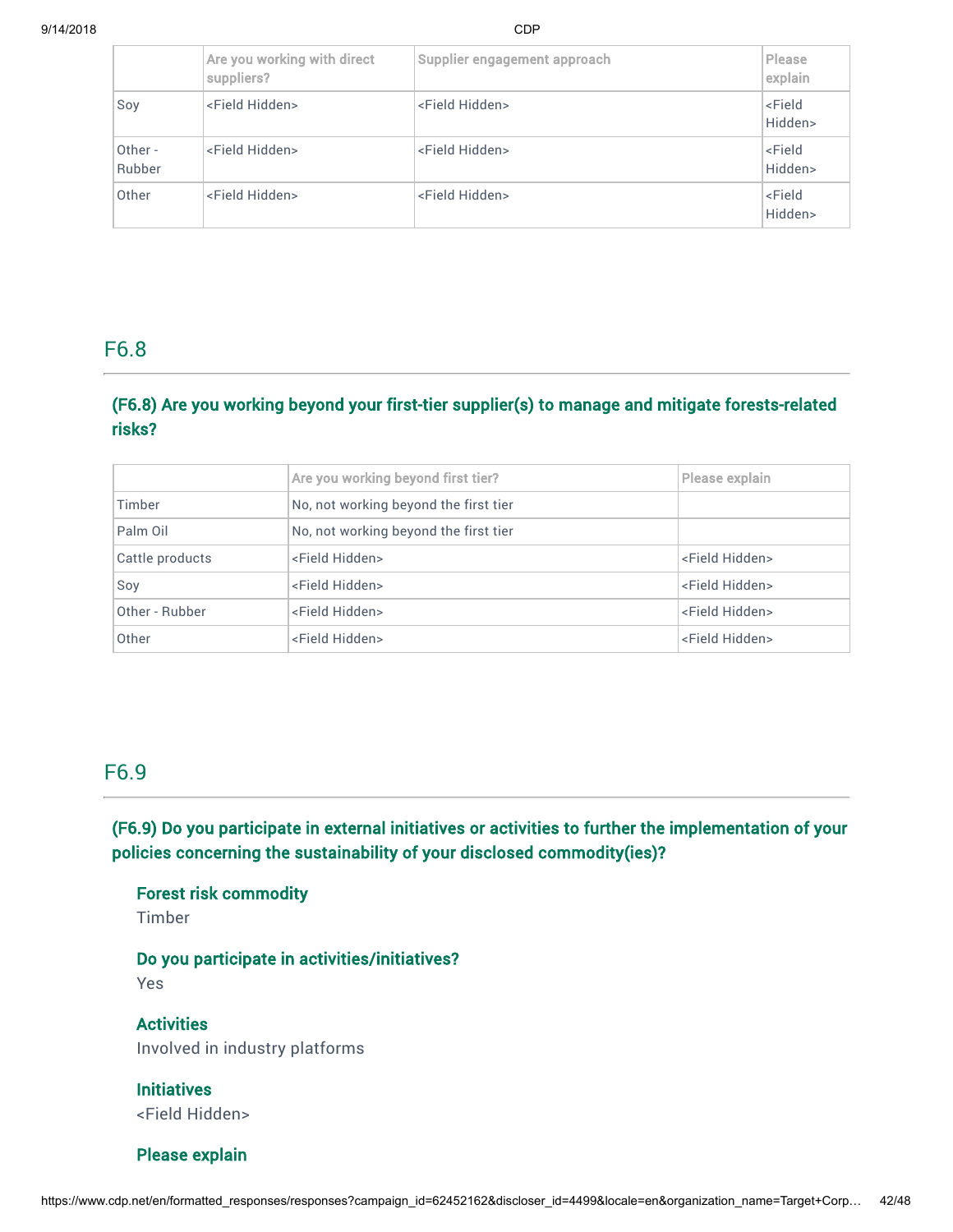Target will continue to work in multi-stakeholder collaborations and initiatives like The Consumer Goods Forum and other industry initiatives that are developing industry-wide approaches to deforestation. Target's Forest Products Policy (LINK: [https://corporate.target.com/\\_media/TargetCorp/csr/pdf/Target-Forest-Products-Policy.pdf](https://corporate.target.com/_media/TargetCorp/csr/pdf/Target-Forest-Products-Policy.pdf))

### Forest risk commodity

Timber

## Do you participate in activities/initiatives?

Yes

## **Activities**

Engaging with non-governmental organizations

### **Initiatives**

<Field Hidden>

### Please explain

Target will continue to work in multi-stakeholder collaborations and initiatives like The Consumer Goods Forum and other industry initiatives that are developing industry-wide approaches to deforestation. Target's Forest Products Policy (LINK: [https://corporate.target.com/\\_media/TargetCorp/csr/pdf/Target-Forest-Products-Policy.pdf](https://corporate.target.com/_media/TargetCorp/csr/pdf/Target-Forest-Products-Policy.pdf))

### Forest risk commodity

Palm Oil

### Do you participate in activities/initiatives?

Yes

## **Activities**

Involved in multi-partnership or stakeholder initiatives

## **Initiatives**

Roundtable on Sustainable Palm Oil (RSPO)

## Please explain

In 2017, Target joined the Roundtable on Sustainable Palm Oil's North American Sustainable Palm Oil Network, designed to facilitate cross-sector work in a pre-competitive space on the sourcing of Certified Sustainable Palm Oil (CSPO) in North America, foster collaboration and impact programs in producing nations and share best practices.

## Forest risk commodity

Palm Oil

## Do you participate in activities/initiatives?

Yes

## **Activities**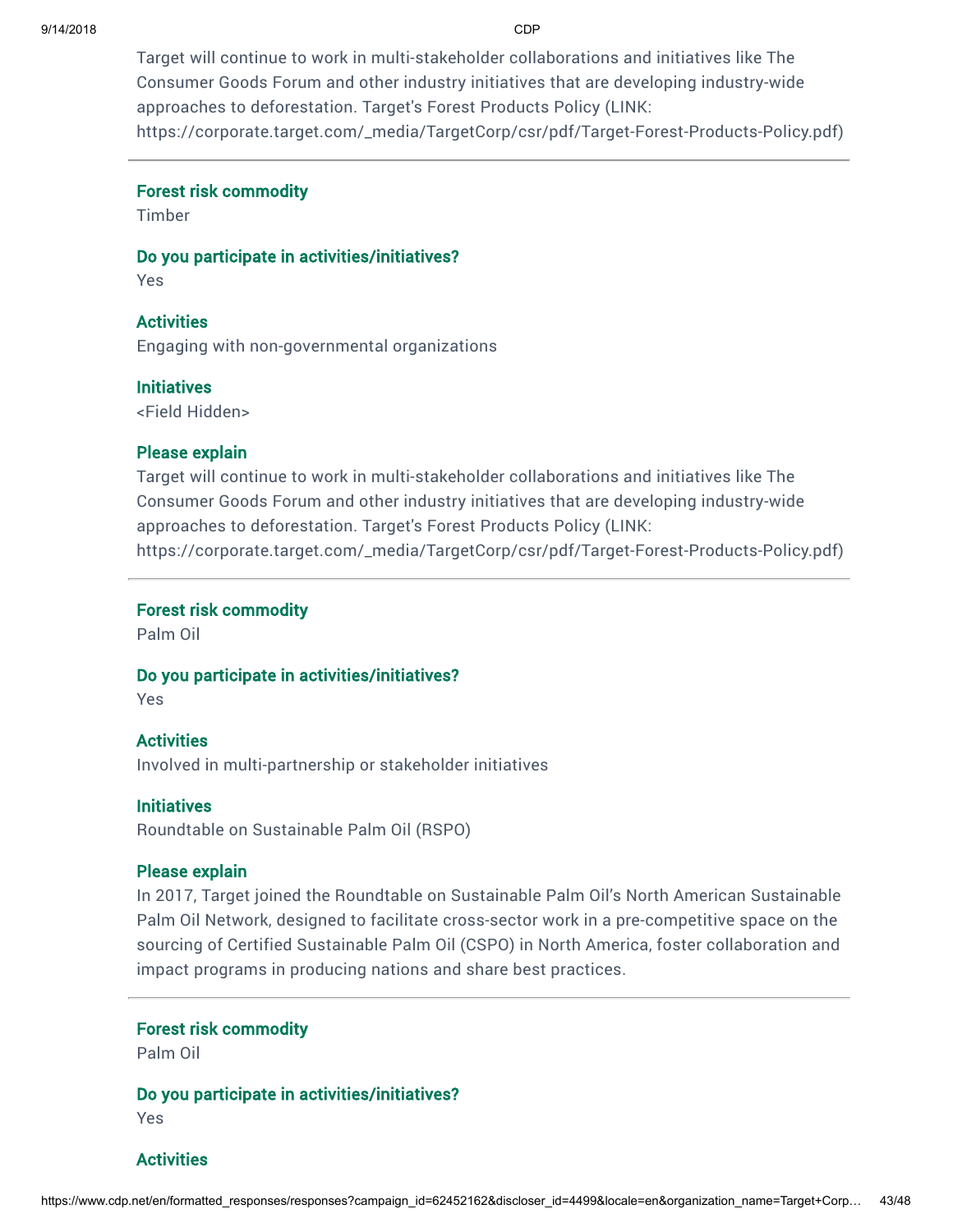Involved in industry platforms

## **Initiatives**

<Field Hidden>

## Please explain

In 2017, Target joined the Roundtable on Sustainable Palm Oil's North American Sustainable Palm Oil Network, designed to facilitate cross-sector work in a pre-competitive space on the sourcing of Certified Sustainable Palm Oil (CSPO) in North America, foster collaboration and impact programs in producing nations and share best practices.

## F7. Linkages and trade-offs

## F7.1

(F7.1) Has your organization identified any linkages or trade-offs between forests and other environmental issues in its direct operations and/or other parts of its value chain? No

## F7.1b

## (F7.1b) Why has your organization not identified any linkages or trade-offs between forests and other environmental issues?

| Primary reason       | Comment                                                                                                                                                                                                                                                                                                    |
|----------------------|------------------------------------------------------------------------------------------------------------------------------------------------------------------------------------------------------------------------------------------------------------------------------------------------------------|
| Row   Important, but | Due to Target's distance from impact in supply chain, at this moment and lack of robust<br>not an immediate research within this sector, we would need to rely on raw data from our suppliers. However,<br>  business priority   as we work with industry partners, like FSC and RSPO this is top of mind. |

# F8. Verification

## F8.1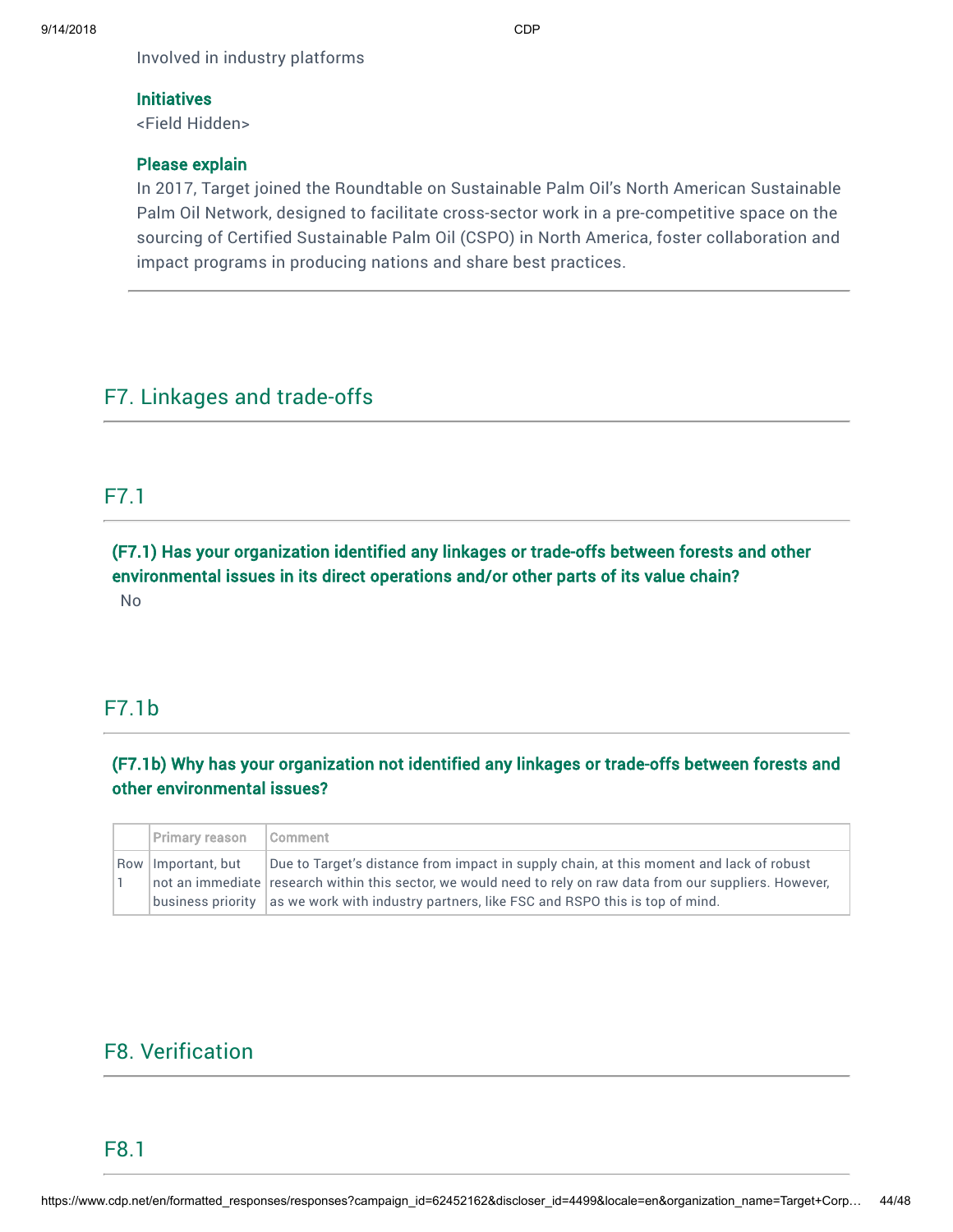## (F8.1) Do you verify any forests information reported in your CDP disclosure?

No, we are waiting for more mature verification standards/processes

## F9. Barriers and challenges

## F9.1

(F9.1) Describe the key barriers or challenges to avoiding forests-related risks in your direct operations or in other parts of your value chain.

Forest risk commodity Timber

Coverage Supply chain

### Primary barrier/challenge type

Please select

### **Comment**

Our primary challenge is that we rely upon the remainder of our supply chain partners when impacting change through policies and goals. As a retailer, we rarely have visibility beyond our first tier of suppliers, let alone control over sourcing, procurement, or manufacturing processes beyond what we specify for a finished product. Additionally, since we don't source these commodities directly, and we only use them in small amounts, we're at the mercy of others to collect accurate data and information. Due to these facts, we also have some reliance upon certification, which is often more expensive, laborious and difficult to achieve for our suppliers. Finally, as a mass retailer active in many categories of consumer goods, our supply chain is wide and shallow, meaning we have many vendor partners with small amounts of business, thus making data collection, enforcement of policies and impact on deforestation difficult to achieve.

Forest risk commodity

Palm Oil

Coverage Supply chain

# Primary barrier/challenge type

Please select

**Comment**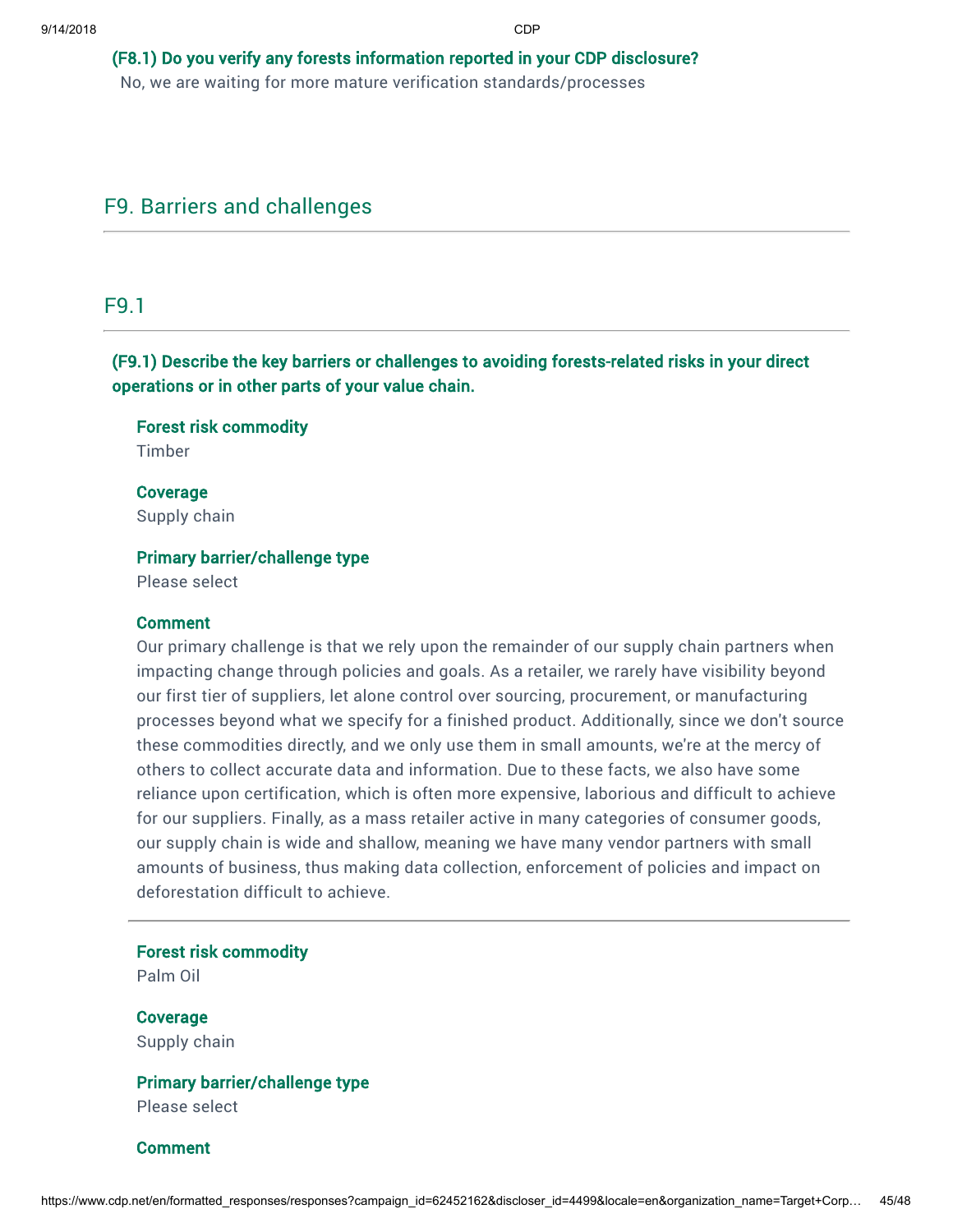Our primary challenge is that we rely upon the remainder of our supply chain partners when impacting change through policies and goals. As a retailer, we rarely have visibility beyond our first tier of suppliers, let alone control over sourcing, procurement, or manufacturing processes beyond what we specify for a finished product. Additionally, since we don't source these commodities directly, and we only use them in small amounts, we're at the mercy of others to collect accurate data and information. Due to these facts, we also have some reliance upon certification, which is often more expensive, laborious and difficult to achieve for our suppliers. Finally, as a mass retailer active in many categories of consumer goods, our supply chain is wide and shallow, meaning we have many vendor partners with small amounts of business, thus making data collection, enforcement of policies and impact on deforestation difficult to achieve.

## F9.2

(F9.2) Describe the main measures that would improve your organization's ability to manage forests-related risks.

Forest risk commodity

Timber

Coverage Supply chain

### Main measure

Greater transparency

### **Comment**

The three primary measures that would improve our ability to manage deforestation risk are the responsiveness of supply chain partners and their willingness to engage on deforestation-related projects, continued representation for U.S. specific businesses across industry groups and collaborative initiatives (similar to the RSPO) and visibility into parts of our supply chain beyond our current capabilities.

### Forest risk commodity

Palm Oil

Coverage Supply chain

### Main measure

Greater transparency

### Comment

The three primary measures that would improve our ability to manage deforestation risk are the responsiveness of supply chain partners and their willingness to engage on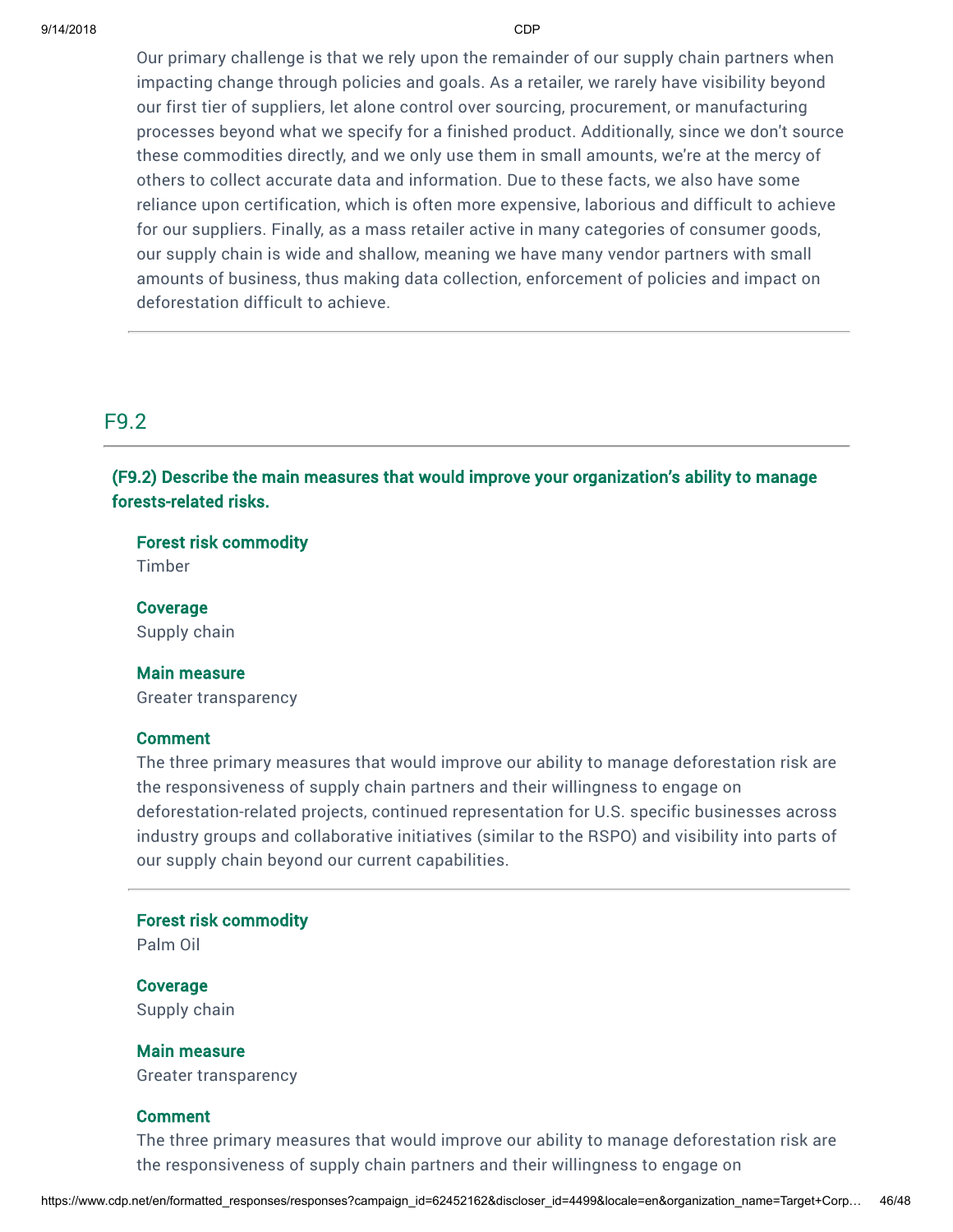deforestation-related projects, continued representation for U.S. specific businesses across industry groups and collaborative initiatives (similar to the RSPO) and visibility into parts of our supply chain beyond our current capabilities.

## F10. Signoff

## F-FI

## (F-FI) Use this field to provide any additional information or context that you feel is relevant to your organization's response. Please note that this field is optional and is not scored.

Please see additional content in our 2018 Corporate Responsibility Report (LINK: <https://corporate.target.com/corporate-responsibility/goals-reporting>).

## F10.1

## (F10.1) Provide the following information for the person that has signed off (approved) your CDP forests response.

|     | Job Title                                  | Corresponding job category         |
|-----|--------------------------------------------|------------------------------------|
| Row | Vice President of Corporate Responsibility | Chief Sustainability Officer (CSO) |

## Submit your response

### In which language are you submitting your response?

English

## Please confirm how your response should be handled by CDP

|                             | Public or Non-Public Submission | $\mathsf{I}$ am submitting to $\mathsf{I}$ |
|-----------------------------|---------------------------------|--------------------------------------------|
| I am submitting my response | Public                          | Investors                                  |

## Please confirm below